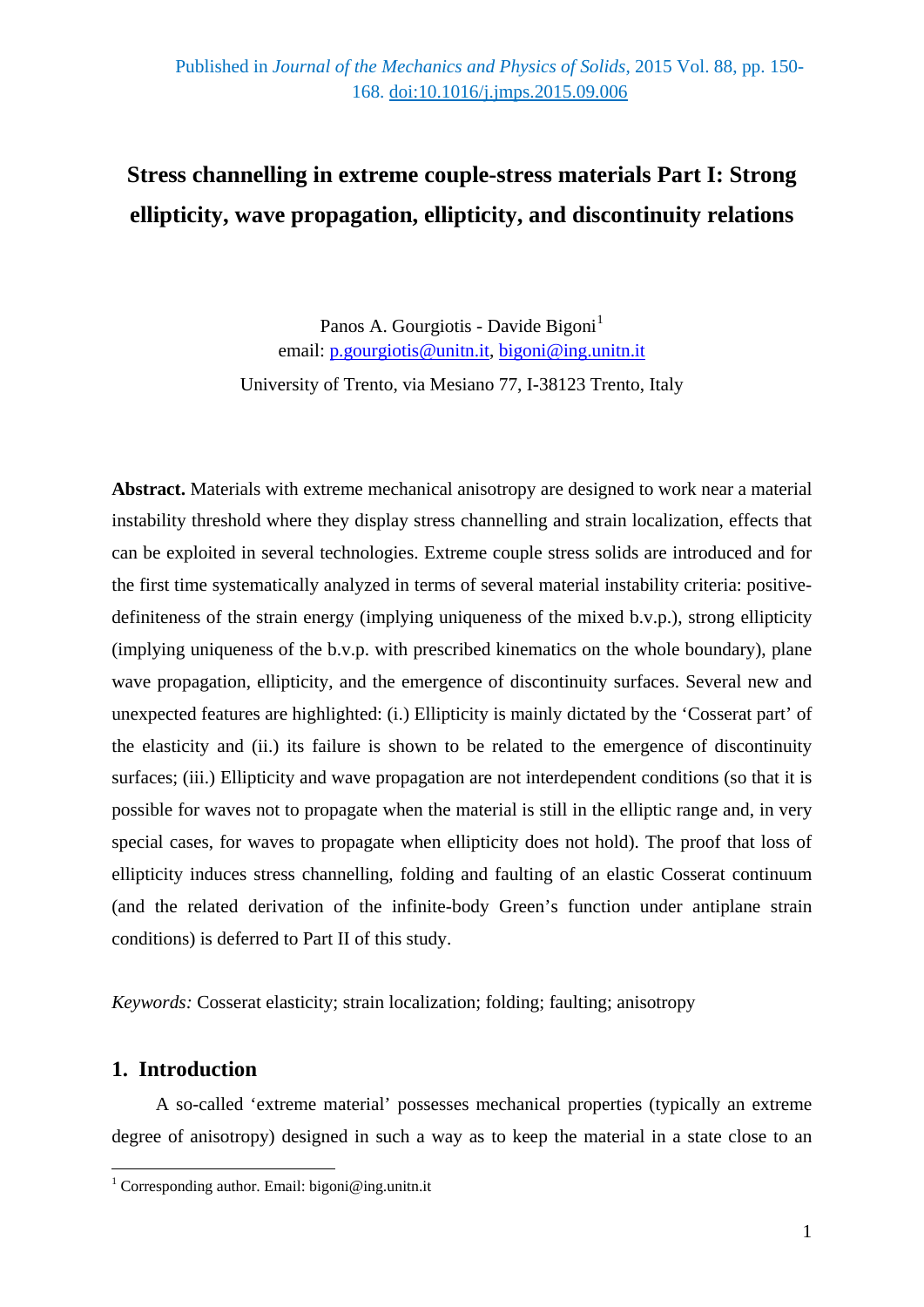## Published in *Journal of the Mechanics and Physics of Solids*, 2015 Vol. 88, pp. 150- 168. [doi:10.1016/j.jmps.2015.09.006](http://dx.doi.org/10.1016/j.jmps.2015.09.006)

instability threshold (for instance failure of ellipticity), so that ultimate mechanical effects are displayed, which can be exploited in different technologies, for instance, in mechanical wave guiding, stress wave shielding, and invisibility cloaking. An example of a material with extreme properties is the pinscreen, a toy (invented by W. Fleming, Fig. 1) made up of a perforated plate with each hole filled with a movable pin. The amazing behavior of the pinscreen, which is the key of the commercial success of the toy, is related to the possibility of experiencing 'by hand' the strange properties of an extreme material, in which the *load does not diffuse*, but remains confined to the load indenter. Technically, the pinscreen is a material working at the threshold of loss of ellipticity.



**Fig.1**: Quasi-static behavior of a material (so-called 'pinscreen', invented by W. Fleming) working at the boundary of ellipticity loss: a line loading does not diffuse, showing a strong discontinuity.

Theoretically, stress channelling was pioneered by Everstine and Pipkin (1971), Pipkin (1984), and Spencer (1984), who demonstrated that stress does not diffuse in materials with extreme orthotropic stiffness ratios, and was found to occur in masonry models by Bigoni and Noselli (2010a;b). In the limit when the stiffness ratio between different material directions tends to zero, the equations governing equilibrium reach the elliptic boundary and the stress percolates through null-thickness deformation bands. In this situation, the material microstructure sets the percolation thickness and becomes a dominant factor.

The purpose of the present article is to analyze stress channelling and strain localization, in extremely anisotropic elastic materials governed by couple-stress elasticity.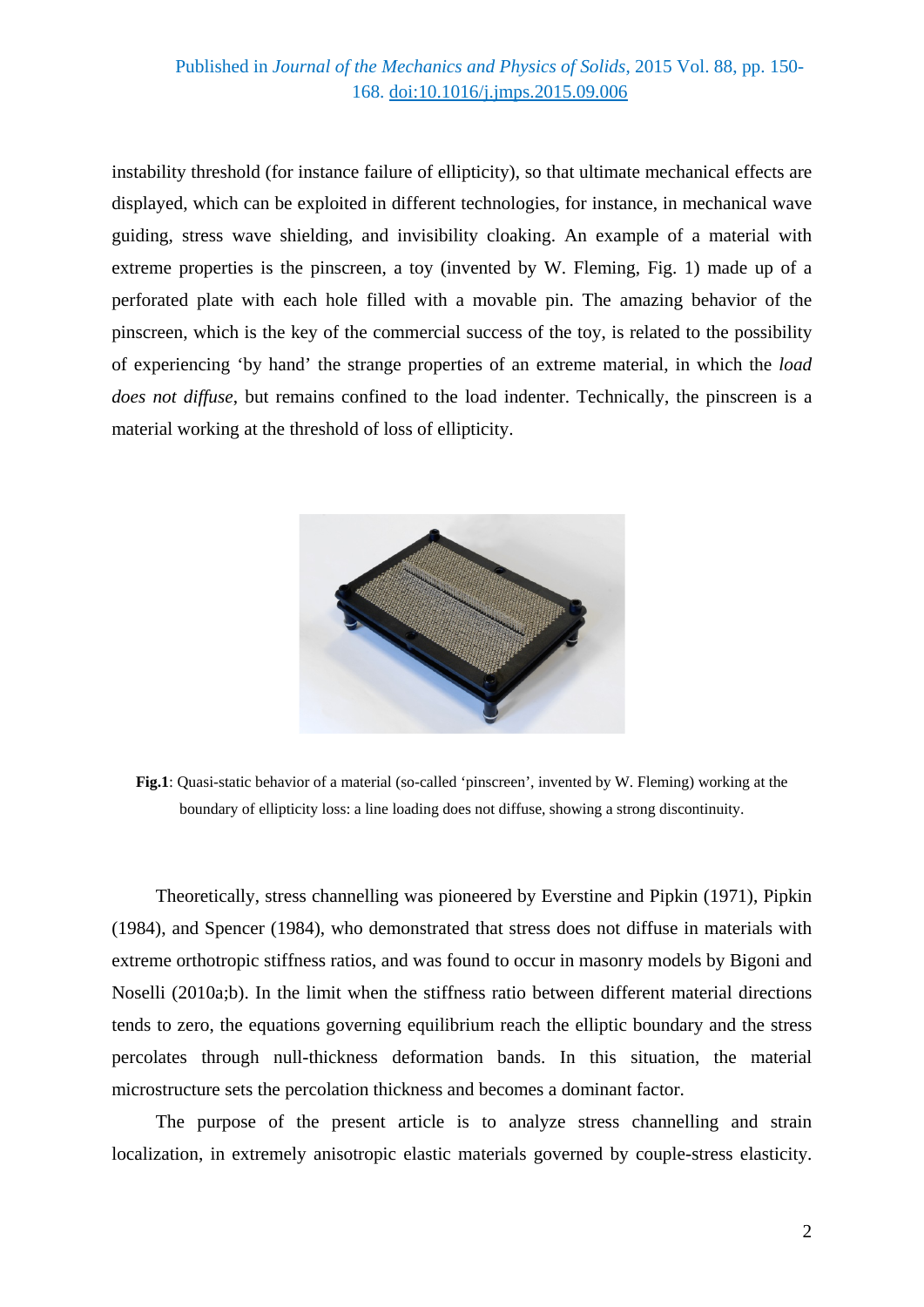# Published in *Journal of the Mechanics and Physics of Solids*, 2015 Vol. 88, pp. 150- 168. [doi:10.1016/j.jmps.2015.09.006](http://dx.doi.org/10.1016/j.jmps.2015.09.006)

The theory of couple-stress elasticity, also known as Cosserat theory with constrained rotations, is the simplest gradient theory in which couple-stresses make their appearance. In particular, couple-stress theory assumes an augmented form of the Euler-Cauchy principle with a non-vanishing couple traction, and a strain-energy density that depends upon both the strain and the gradient of rotation. Such assumptions are appropriate for materials with granular and layered structure, where the interaction between adjacent elements may introduce internal moments. In this way, characteristic material lengths appear that can be related with the material microstructure (Yang and Lakes, 1982; Zhang and Sharma, 2005; Maranganti and Sharma, 2007). The presence of these characteristic lengths implies that the couple-stress theory encompasses the analytical possibility of size effects which are absent in the classical theory. Therefore, the couple-stress theory and, more in general gradient and polar type theories, have been often advocated (Triantafyllidis and Aifantis, 1986; Mühlhaus and Vardoulakis, 1987; Gao et al. 1999; Huang et al. 2000; Radi, 2003; Radi and Gei, 2004; [Dal Corso and Willis, 2011;](#page-42-0) Fleck et al., 2014) as possible remedies to constitutive formulations where ellipticity is lost in the classical sense and so strain localization into vanishing narrow bands is predicted to occur (with the related well-known mesh sensitivity in finite element formulations, Needleman and Tvergaard, 1984; Petryk, 1997)

Despite the large number of articles devoted to the analysis of gradient effects in localization problems, the condition of failure of ellipticity has neither been obtained for constrained Cosserat elasticity, nor has it been linked to the possible emergence of localized solutions of boundary value problems or to the condition of planar wave propagation. More in general, with the exception of the 'Kirchhoff-like' uniqueness statement (which was related to loss of positive definiteness of the strain energy by Mindlin and Tiersten, 1962; see also Grentzelou and Georgiadis, 2005), material instability thresholds –for instance, strong ellipticity – have never been analyzed for constrained Cosserat elasticity. However, mention should be made to related works in the context of micropolar (unconstrained Cosserat) theory, where the ellipticity and strong ellipticity conditions have been derived, the latter providing a criterion for the existence of acceleration waves (Eremeyev, 2005; Altenbach et al., 2010; Eremeyev et al., 2013).

With reference to an anisotropic theory of couple-stress elasticity, the purpose of the Part I of the present article is: (i.) to *introduce* the notion of strong ellipticity and (ii.) to motivate this through an extension of the van Hove theorem (van Hove, 1947; Hayes, 1966;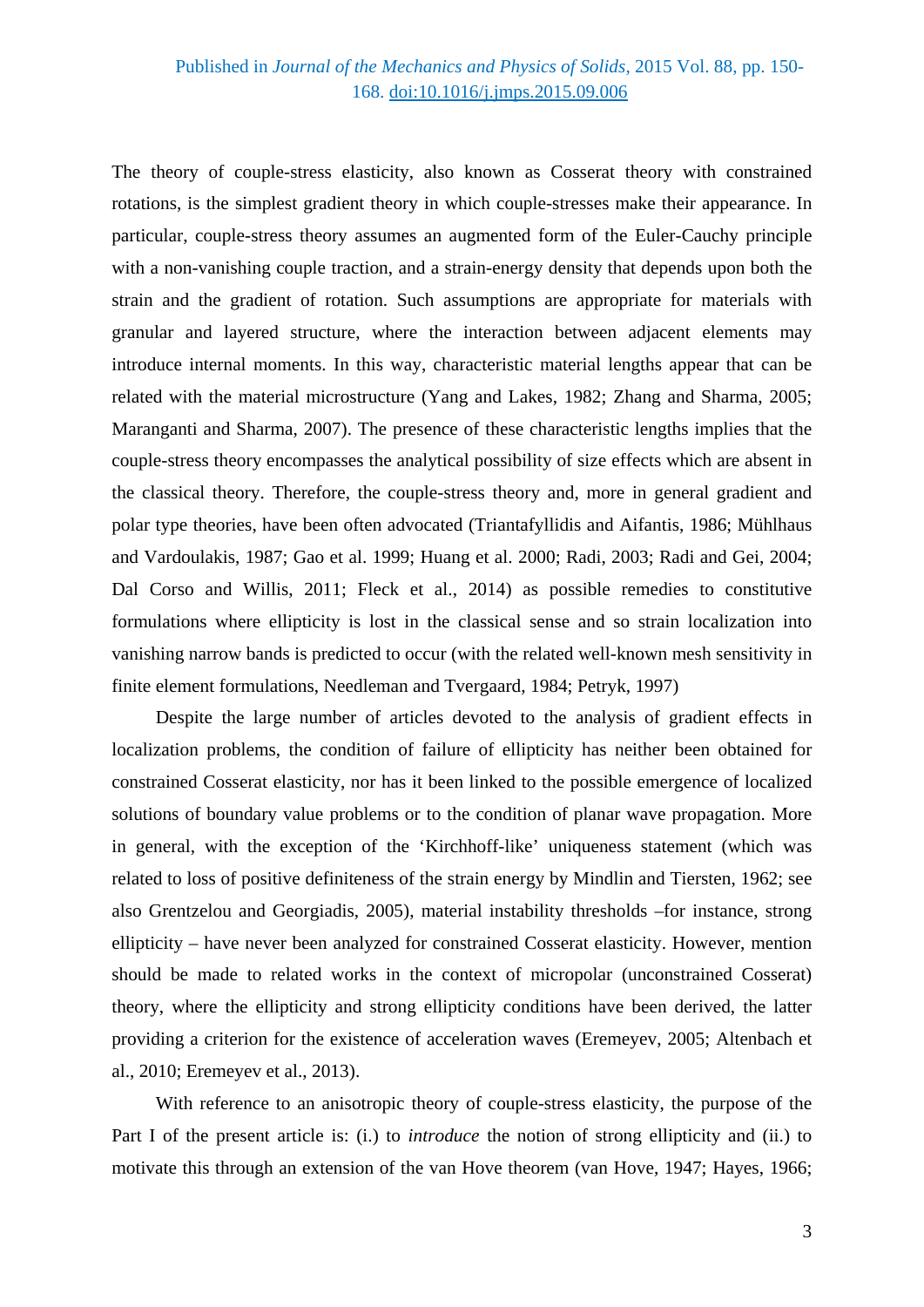Bigoni and Zaccaria, 1992) as the condition of uniqueness for the homogeneous boundary value problem with prescribed kinematical conditions; (iii.) to obtain the condition for propagation of planar waves; (iv.) to derive the condition of ellipticity related to the structure of the differential operator of the governing field equations; (v.) to establish a hierarchy between the mentioned material stability criteria; (vi.) to obtain the condition holding at a discontinuity plane and to show how these conditions are related to the failure of ellipticity; (vii.) to analyze the particular case of antiplane elasticity where a classification into Elliptic-Imaginary, Elliptic-Complex, Hyperbolic, and Parabolic regimes is introduced; viii.) to provide examples of extreme materials where waves can propagate but ellipticity is lost.

In order to complete the picture of material instabilities in Cosserat anisotropic elasticity and to relate this to the design of extreme materials, Part II of this article is devoted to the derivation of infinite-body Green's functions that will be shown to be related to the condition of wave propagation. The pertinent Green's functions will then be used to show, in proximity of the border of ellipticity loss, the emergence of folding and faulting of a continuum in simple and cross geometries.

## **2. Fundamentals of constrained couple-stress anisotropic elasticity**

In this Section, the equations governing the linearized elastic mechanical response are introduced for anisotropic couple-stress solids. Detailed presentations of the couple-stress theory have been given by Toupin (1962), and Mindlin and Tiersten (1962) (see also Muki and Sternberg, 1965; Gourgiotis and Piccolroaz, 2014). An extension of the couple-stress theory to finite deformations has been recently given by Srinivasa and Reddy (2013).

Couple-stress elasticity assumes that: (i.) each material particle has three degrees of freedom, (ii.) an augmented form of the Euler-Cauchy principle holds in which a nonvanishing couple traction prevails, and (iii.) the strain-energy density depends upon both strain and the rotation gradient.

In the absence of inertia and rotary inertia effects, the balance laws for the linear and angular momentum read

$$
\int_{\partial B} T_q^{(n)} dS + \int_B X_q dB = 0,
$$
\n(1)

$$
\int_{\partial B} \Big( e_{qpk} x_p T_k^{(n)} + M_q^{(n)} \Big) dS + \int_B \Big( e_{qpk} x_p X_k + Y_q \Big) dB = 0 \,, \tag{2}
$$

4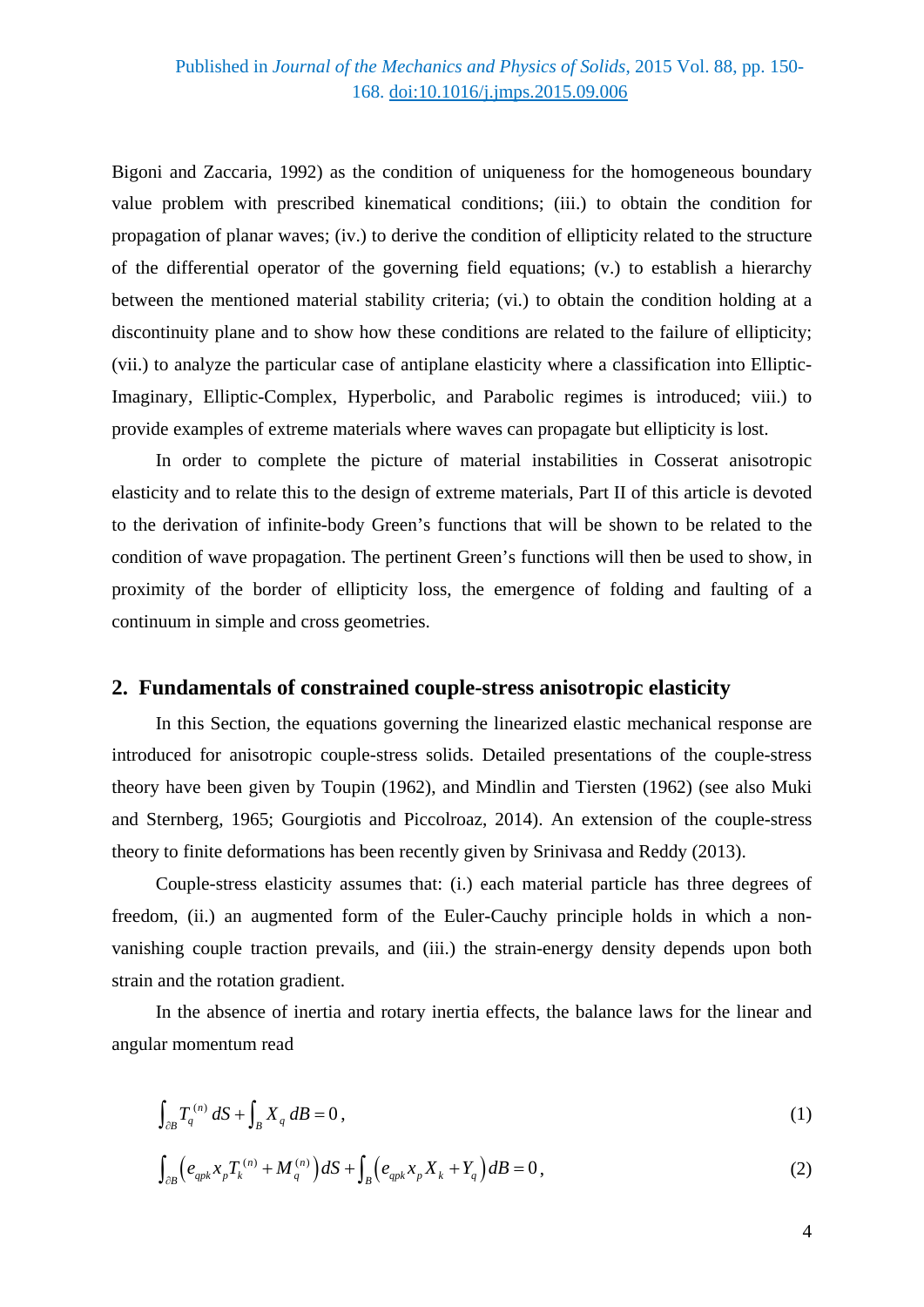where *B* is the region (open set) occupied by the body with bounding surface ∂*B* , possessing a unique outward normal  $n_a$ . Note that a Cartesian rectangular coordinate system is employed along with indicial notation and summation convention on repeated indices. In addition,  $e_{qpk}$  is the Levi-Civita alternating symbol,  $T_q^{(n)}$  is the surface force per unit area,  $M_q^{(n)}$  the surface moment per unit area,  $X_q$  the body force per unit volume,  $Y_q$  the body moment per unit volume, and  $x_p$  designates the components of the position vector.

The *stress* and *couple-stress* tensors are introduced by considering the equilibrium of the elementary material tetrahedron and enforcing Eqs. (1) and (2), respectively (Malvern, 1969)

$$
T_q^{(n)} = \sigma_{pq} n_p, \quad M_q^{(n)} = \mu_{pq} n_p,
$$
 (3)

where  $\sigma_{pq}$  and  $\mu_{pq}$  are the components of the stress tensor and couple-stress tensor (both being asymmetric), respectively. In addition, by assuming that the interaction across any internal surface consists of equal, opposite, and collinear forces plus equal and opposite couples, it can be readily shown that the Newton's law of action and reaction holds, namely,  $T^{(n)} = -T^{(-n)}$  and  $M^{(n)} = -M^{(-n)}$  (Truesdell and Toupin, 1960; Malvern, 1969). Using Eqs. (2) and applying the divergence theorem, the following force and moment equations of equilibrium are obtained

$$
\sigma_{pq,p} + X_q = 0 \tag{4}
$$

$$
e_{qpk}\sigma_{pk} + \mu_{pq,p} + Y_q = 0.
$$
\n<sup>(5)</sup>

Further, the stress tensor  $\sigma_{pq}$  is resolved into its symmetric and anti-symmetric components as

$$
\sigma_{pq} = \tau_{pq} + \alpha_{pq} \,, \tag{6}
$$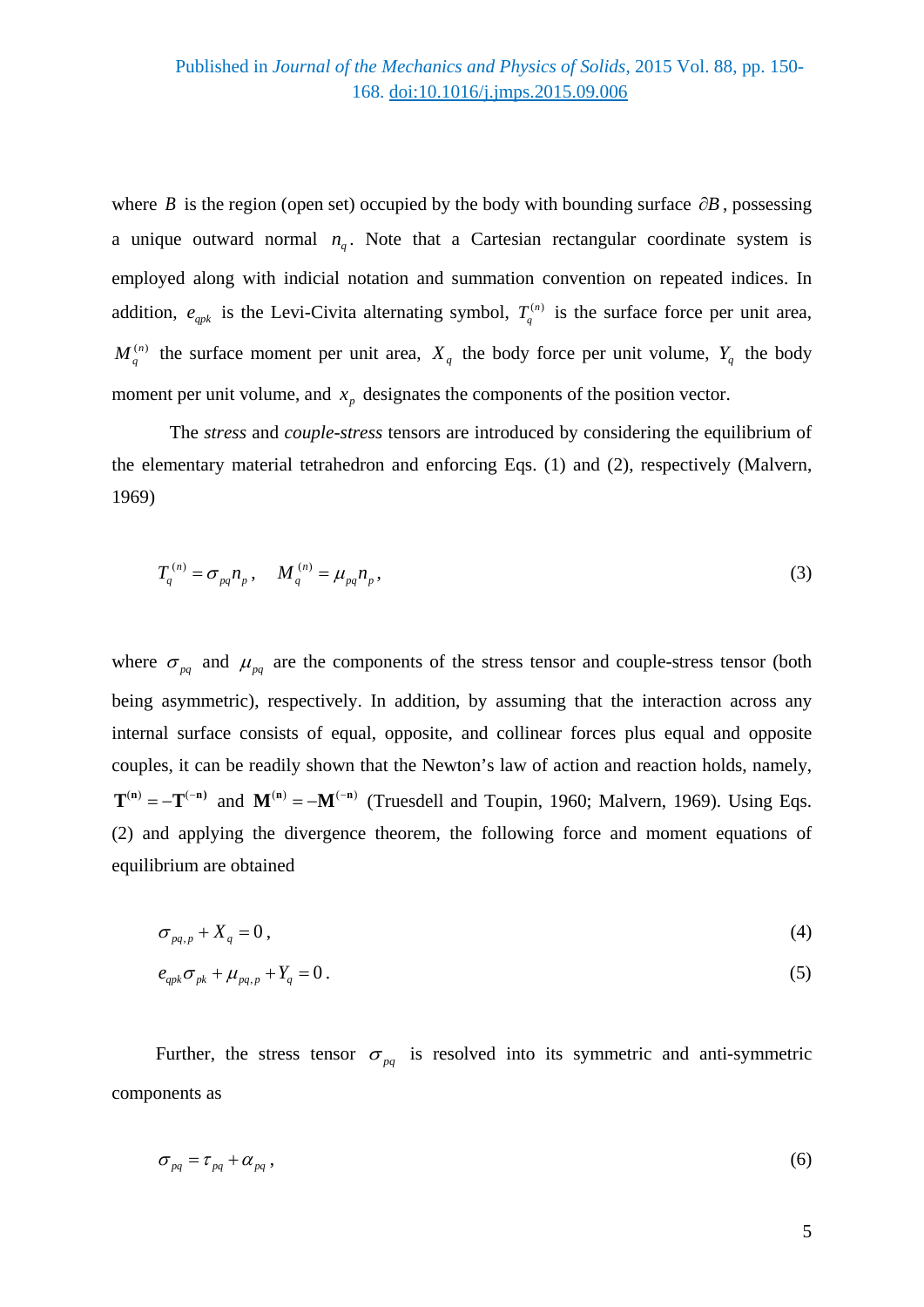with  $\tau_{pq} = \tau_{qp}$  and  $\alpha_{pq} = -\alpha_{qp}$ , whereas it is advantageous to decompose  $\mu_{pq}$  into its deviatoric  $m_{pq}$  and spherical  $(\mu_{kk}/3)\delta_{pq}$  parts, respectively

$$
\mu_{pq} = m_{pq} + \frac{1}{3} \delta_{pq} \mu_{kk} \,, \tag{7}
$$

where  $\delta_{pq}$  is the Kronecker delta. From the moment equation of equilibrium (5), one may further obtain the anti-symmetric part of the stress tensor as

$$
\alpha_{pq} = -\frac{1}{2} e_{pqk} \left( \mu_{rk,r} + Y_k \right), \tag{8}
$$

so that the stress tensor becomes symmetric in the absence of body moments and for a vanishing divergence of couple-stresses. Moreover, a combination of Eqs. (5)-(8) yields a *single* equation of equilibrium which involves only the symmetric part of the stress tensor and the deviatoric part of the couple-stress tensor as

$$
\tau_{pq,p} - \frac{1}{2} e_{pqk} \left( m_{rk,rp} + Y_{k,p} \right) + X_q = 0 \,. \tag{9}
$$

For the kinematical description of the continuum, the following primary kinematical fields are defined within the framework of a geometrically linear theory

$$
\varepsilon_{pq} = \frac{1}{2} \Big( u_{q,p} + u_{p,q} \Big), \quad \omega_q = \frac{1}{2} e_{qpk} u_{k,p}, \quad \kappa_{pq} = \omega_{q,p}, \tag{10}
$$

where  $\varepsilon_{pq}$  is the strain tensor,  $\omega_q$  the rotation vector, and  $\kappa_{pq}$  is the curvature tensor (i.e. the transpose of the gradient of rotation  $\mathbf{k} = \nabla \mathbf{\omega}^T$  – note that the notation of Mindlin and Tiersten (1962) is adopted in the present work) which by definition is traceless,  $\kappa_{pp} = 0$ . Accordingly, the compatibility equations for the above kinematical fields are (Naghdi, 1965)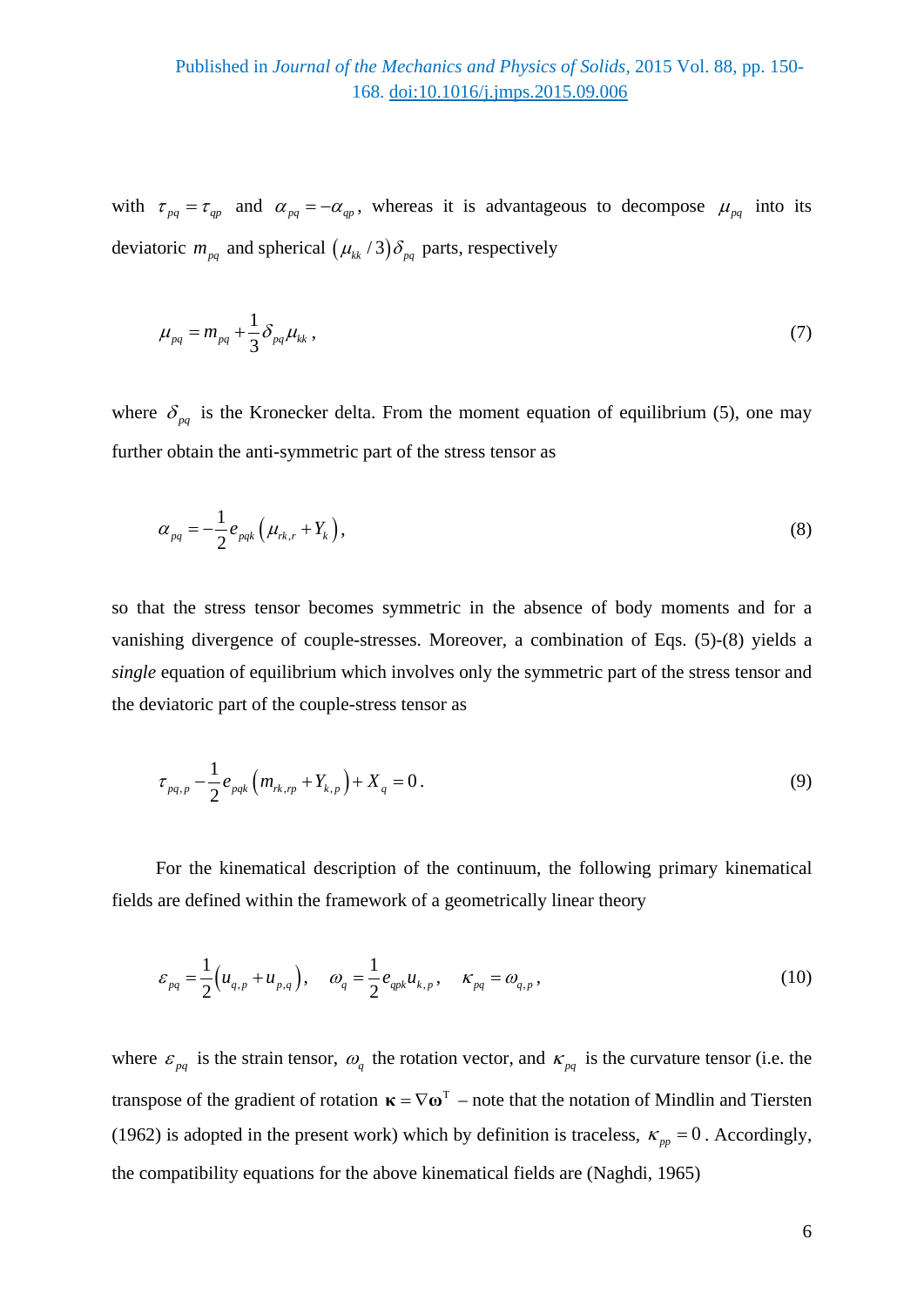$$
e_{\rho q m} e_{mnk} \varepsilon_{pn,k} + e_{q m m} \varepsilon_{mn} = 0, \quad e_{q km} e_{np m} \varepsilon_{qn,k} = 0, \tag{11}
$$

where the elimination of  $\kappa_{pq}$  from Eqs. (11) leads to the usual Saint Venant's compatibility equations for the strain tensor components.

Regarding the boundary conditions in the constrained couple-stress theory, it is noted that the normal component of the rotation on the boundary ∂*B* is *fully* specified by the distribution of tangential displacements. This implies that the *tangential* part of the rotation vector,  $(\delta_{pq} - n_p n_q) \omega_p$ , has to be prescribed independently on the surface when defining kinematical boundary conditions. Therefore, the number of the kinematical boundary conditions that can be specified on the boundary are *five*: the three components of the displacement  $u_q$  and the two tangential components of the rotation  $\omega_q$ . Accordingly, the traction boundary conditions at any point on a *smooth* boundary, consist of the following *three reduced* force-tractions and *two tangential* couple-tractions (Mindlin and Tiersten, 1962; Koiter, 1964)

$$
P_q^{(n)} = \sigma_{pq} n_p - \frac{1}{2} e_{qpk} n_p m_{(nn),k}, \quad R_q^{(n)} = m_{pq} n_p - m_{(nn)} n_q, \tag{12}
$$

where  $m_{(mn)} = n_p n_q m_{pq}$  is the normal component of the deviatoric couple-stress tensor  $m_{pq}$ . It is worth noting that the spherical part of the couple-stress tensor  $\mu_{kk}$  does not appear either in the field equations (9) or in the boundary conditions (12). It follows that this quantity remains indeterminate in the constrained Cosserat theory. Following Muki and Sternberg (1965), and without loss in generality, we shall henceforth adopt the normalization:  $\mu_{kk} = 0$ .

For linear constitutive behavior, the strain-energy density assumes the following general quadratic form for *centrosymmetric* materials

$$
W = \frac{1}{2} \mathbb{C}_{pqmn} \varepsilon_{pq} \varepsilon_{mn} + \frac{1}{2} \mathbb{B}_{pqmn} \kappa_{pq} \kappa_{mn},
$$
\n(13)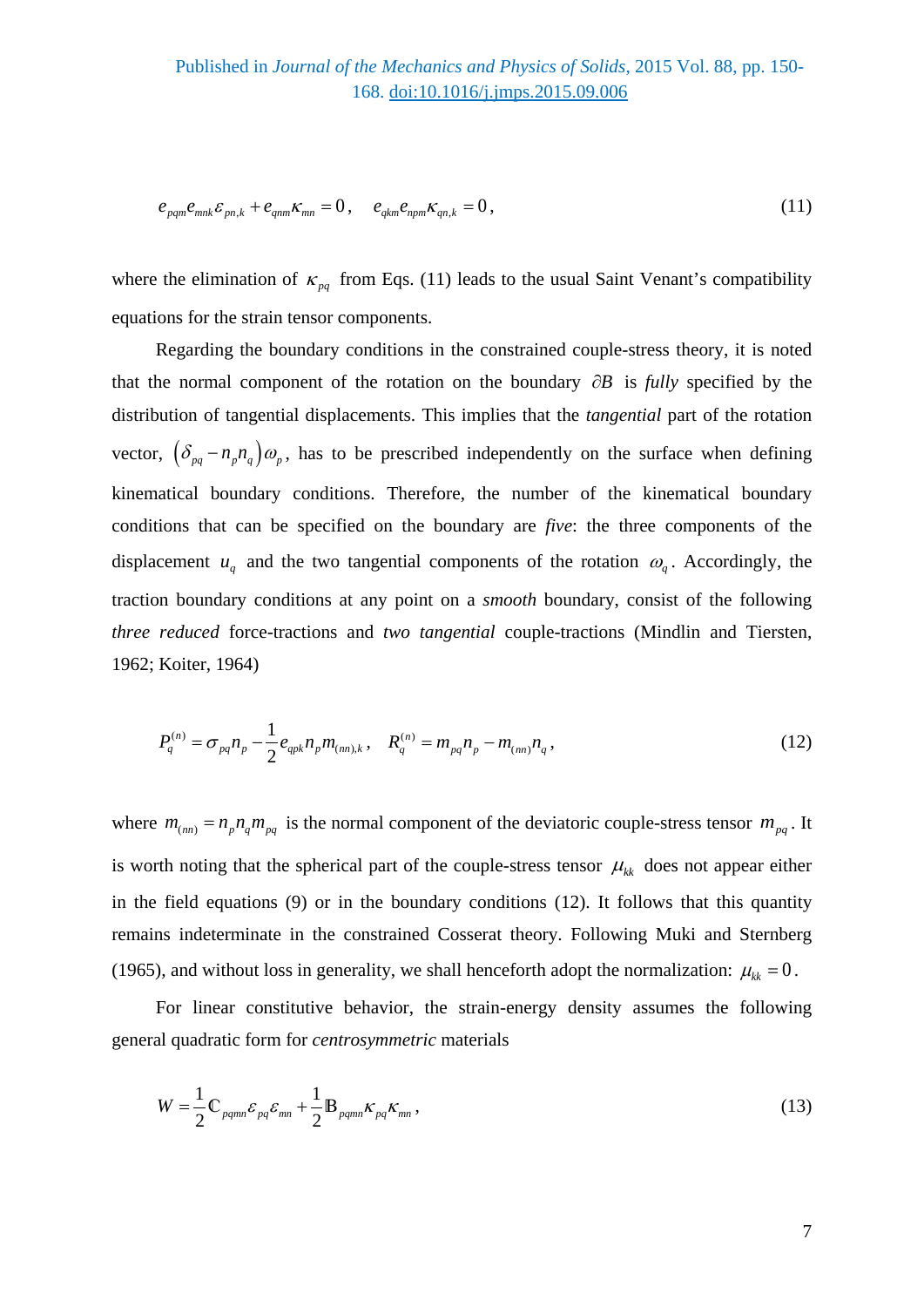where  $\mathbb{C}_{pqmn}$  and  $\mathbb{B}_{pqmn}$  are the elasticity tensors with the following symmetries (Mindlin and Tiersten, 1962)

$$
\mathbb{C}_{pqmn} = \mathbb{C}_{mnpq} = \mathbb{C}_{qpnm}, \quad \mathbb{B}_{pqmn} = \mathbb{B}_{mnpq}, \quad \mathbb{B}_{pqmm} = \mathbb{B}_{mmpq} = 0. \tag{14}
$$

The last equality follows directly from the fact that the curvature tensor is deviatoric  $(K_{pp} = 0)$ . Accordingly, tensor  $\mathbb{C}$  is defined through 21 independent components, whereas  $\mathbb{B}$ has 36 independent components. The corresponding constitutive equations are

$$
\tau_{pq} = \frac{\partial W}{\partial \varepsilon_{pq}} = \mathbb{C}_{pqmn} \varepsilon_{mn}, \quad m_{pq} = \frac{\partial W}{\partial \kappa_{pq}} = \mathbb{B}_{pqmn} \kappa_{mn}.
$$
 (15)

It is remarked that tensor **C** defines a Cauchy (or 'classical') elastic behavior, which is recovered when tensor B, defining a 'purely Cosserat behavior', vanishes.

The necessary and sufficient conditions for the strain energy density  $W$  in Eq. (13) to be positive definite (PD) are

$$
\mathbb{C}_{pqmn}\varepsilon_{pq}\varepsilon_{mn} > 0 \quad \forall \varepsilon_{pq} \in \text{Sym} \setminus \{0\}, \quad \mathbb{B}_{pqmn}\kappa_{pq}\kappa_{mn} > 0 \quad \forall \kappa_{pq} \in \text{Dev} \setminus \{0\}, \tag{16}
$$

where Sym denotes the set of all symmetric tensors, Dev is the set of all deviatoric tensors, and 0 denotes the null element, which is excluded from the definition of positive definiteness. The condition of (PD) is sufficient for unconditional *stability* and *uniqueness* of the solution of the mixed boundary value problem (Mindlin and Tiersten, 1962; Grentzelou and Georgiadis, 2005). However, in classical elasticity lack of positive definiteness of the strain energy density is a subject of increasing attention (Lakes and Drugan, 2002; Kochmann and Drugan, 2009) as it can model situations in which prestressed solids release energy (and thus apparently violate thermodynamic requirements).

Finally, incorporating the constitutive equations (15) into Eqs. (9) and using the geometric relations in (10) yields the equations of equilibrium in terms of the displacement components (the counterpart of the Navier-Cauchy equations of the classical theory)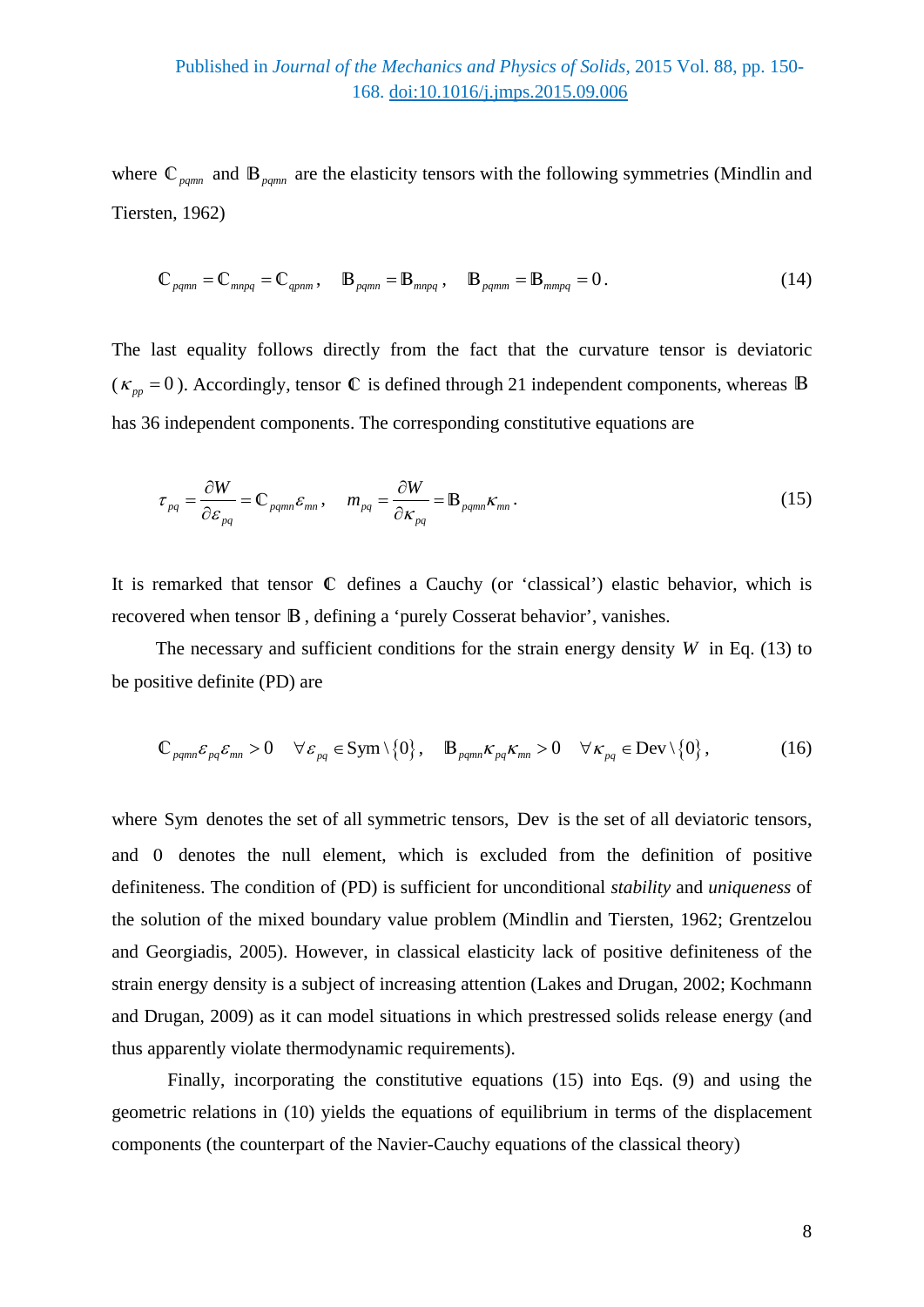$$
\mathbb{C}_{pqmn} u_{n,mp} - \frac{1}{4} e_{pqk} e_{smn} \mathbb{B}_{rkts} u_{n,mtrp} - \frac{1}{2} e_{pqk} Y_{k,p} + X_q = 0.
$$
 (17)

## **3. Strong ellipticity and van Hove uniqueness theorem**

The following definitions of strong ellipticity (SE) for the elasticity tensors **C** and B are introduced, respectively

$$
(\mathbf{q} \otimes \mathbf{n}) \cdot \mathbb{C}[\mathbf{q} \otimes \mathbf{n}] > 0, \quad (\mathbf{q} \otimes \mathbf{n}) \cdot \mathbb{B}[\mathbf{q} \otimes \mathbf{n}] > 0, \tag{18}
$$

to be satisfied for every unit vector **n** and non-null vector **q** . In view of the properties of the elasticity tensors defined by Eqs. (14), the conditions of (SE) for the classical and couplestress elasticity tensors can be equivalently written as

$$
Sym(q \otimes n) \cdot \mathbb{C}[Sym(q \otimes n)] > 0, \quad Dev(q \otimes n) \cdot B[Dev(q \otimes n)] > 0,
$$
 (19)

respectively, which, according to Eqs. (16), allow for the conclusion that if the elasticity tensors are positive definite (PD) they are also strongly elliptic

$$
(PD)^{c} \Rightarrow (SE)^{c} \quad \text{and} \quad (PD)^{B} \Rightarrow (SE)^{B}. \tag{20}
$$

A constrained Cosserat material is defined to be *strongly elliptic* if both inequalities in Eqs. (19) are simultaneously satisfied. Note that by replacing ' $>$ ' with ' $\geq$ ', the conditions (19) define the 'semi-strong ellipticity' (SSE) conditions for **C** and B.

It will now be proven that: *the (SE) conditions (19) are sufficient for uniqueness for a problem with prescribed displacement and rotation on the whole boundary (kinematical boundary conditions) in a homogeneous constrained Cosserat solid (called 'van Hove conditions')*. This statement represents the extension of the van Hove's theorem (van Hove, 1947) to the context of the constrained Cosserat theory.

Following Hayes (1966) and Gurtin, (1972), and invoking superposition, if two solutions for displacements and rotations are possible in the van Hove conditions, the solution produced by the difference fields would correspond to homogeneous conditions at the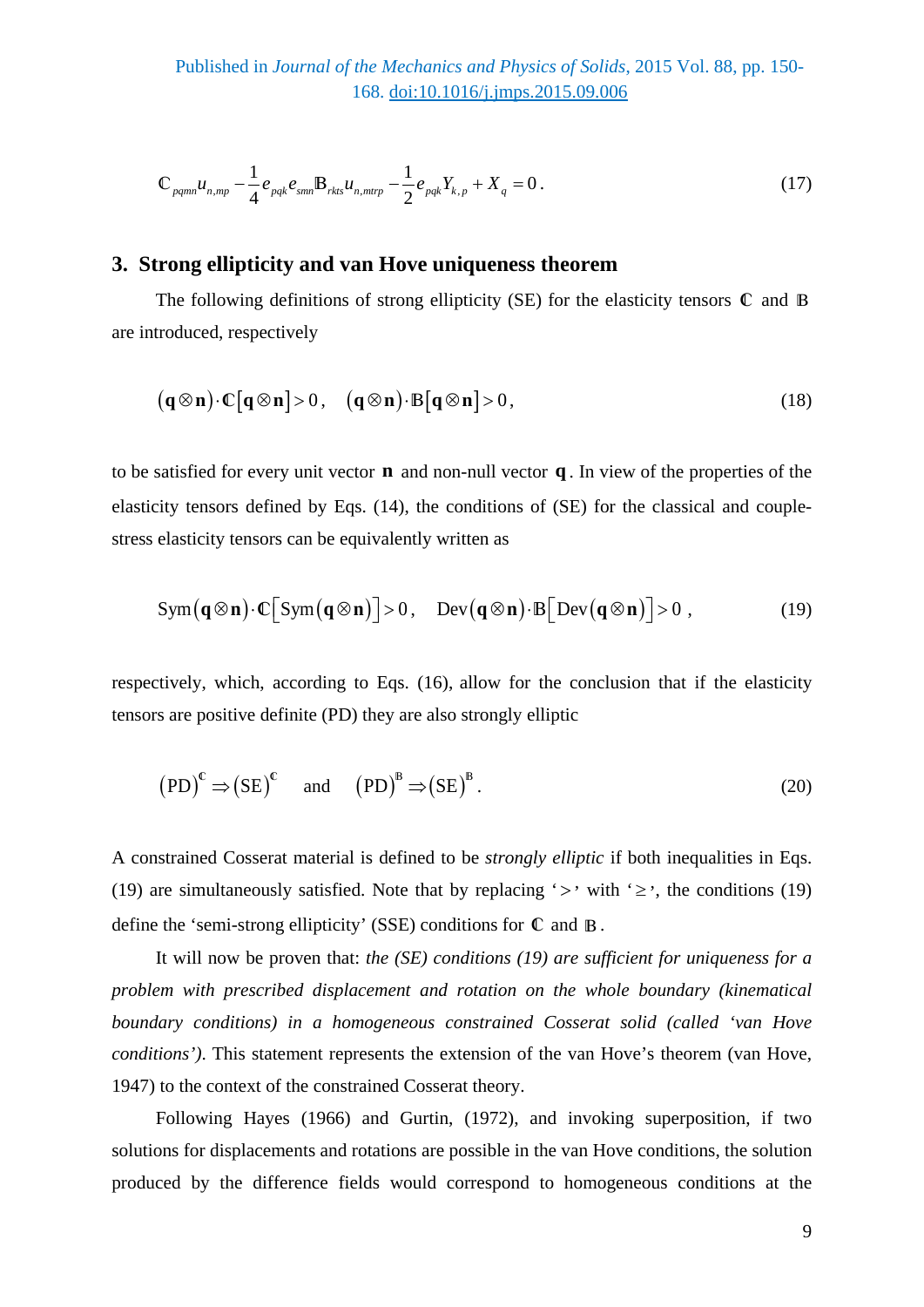## Published in *Journal of the Mechanics and Physics of Solids*, 2015 Vol. 88, pp. 150- 168. [doi:10.1016/j.jmps.2015.09.006](http://dx.doi.org/10.1016/j.jmps.2015.09.006)

boundary (for both displacement and rotations) and would make the strain energy  $U(\varepsilon, \kappa)$  to vanish

$$
2U(\mathbf{\varepsilon}, \mathbf{\kappa}) = \int_{B} \mathbf{\varepsilon} \cdot \mathbf{C} [\mathbf{\varepsilon}] dB + \int_{B} \mathbf{\kappa} \cdot \mathbf{B} [\mathbf{\kappa}] dB
$$
  
= 
$$
\int_{B} \nabla \mathbf{u} \cdot \mathbf{C} [\nabla \mathbf{u}] dB + \int_{B} \nabla \mathbf{\omega}^{T} \cdot \mathbf{B} [\nabla \mathbf{\omega}^{T}] dB = 0.
$$
 (21)

Therefore, to prove uniqueness it suffices to show that

$$
\mathbf{X} \equiv \mathbf{0}, \ \mathbf{Y} \equiv \mathbf{0} \quad \text{on } B \qquad \text{and} \qquad \mathbf{u} = \mathbf{0}, \ \ (\mathbf{I} - \mathbf{n} \otimes \mathbf{n})\boldsymbol{\omega} = \mathbf{0} \quad \text{on } \partial B \,, \tag{22}
$$

imply that  $\mathbf{u} = \mathbf{0}$  (and consequently  $\mathbf{\omega} = \mathbf{0}$ ) on *B*. Note that since the surface displacements are zero, the normal component of the surface rotation vector is also zero and, thus, the condition  $({\bf I}-{\bf n}\otimes{\bf n})\omega = 0$  is equivalent to  $\omega = 0$  on  $\partial B$ .

The definitions of **u** and  $\omega$  can be extended from the closed set  $\overline{B}$  to the whole Euclidean space  $\Re$  simply by defining:  $\mathbf{u} = \mathbf{0}$  and  $\mathbf{\omega} = \mathbf{0}$  on  $\Re \setminus \overline{B}$ . The resulting fields are piecewise continuous on ℜ , whereas the gradient of the displacement ∇**u** and the gradient of the rotation  $\nabla \omega$  may be discontinuous on  $\partial B$ . In particular, in view of Eq. (10)<sub>2</sub> and bearing in mind that the surface rotation is zero, it can be readily shown that only the part  $\nabla$ **u** $\cdot$  (**n** $\otimes$ **n**) of the displacement gradient can be discontinuous on  $\partial B$ . The vectors **u**, **ω**, and their gradients possess the following three-dimensional Fourier representations

$$
\tilde{\mathbf{u}}(\mathbf{k}) = \frac{1}{(2\pi)^3} \int_{\mathfrak{R}} \mathbf{u}(\mathbf{x}) e^{i\mathbf{k} \cdot \mathbf{x}} d^3 \mathbf{x}, \quad \mathbf{U}(\mathbf{k}) = \frac{1}{(2\pi)^3} \int_{\mathfrak{R}} \nabla \mathbf{u}(\mathbf{x}) e^{i\mathbf{k} \cdot \mathbf{x}} d^3 \mathbf{x}, \tag{23}
$$

$$
\tilde{\mathbf{\omega}}(\mathbf{k}) = \frac{1}{(2\pi)^3} \int_{\mathfrak{R}} \mathbf{\omega}(\mathbf{x}) e^{i\mathbf{k} \cdot \mathbf{x}} d^3 \mathbf{x}, \quad \Omega(\mathbf{k}) = \frac{1}{(2\pi)^3} \int_{\mathfrak{R}} \nabla \mathbf{\omega}(\mathbf{x}) e^{i\mathbf{k} \cdot \mathbf{x}} d^3 \mathbf{x}, \tag{24}
$$

where  $d^3\mathbf{x} = dx_1 dx_2 dx_3$ , **k** is the Fourier vector in the Fourier space, and  $i = (-1)^{1/2}$ . Utilizing the kinematical boundary conditions in Eq. (22) and the divergence theorem, it can be readily shown that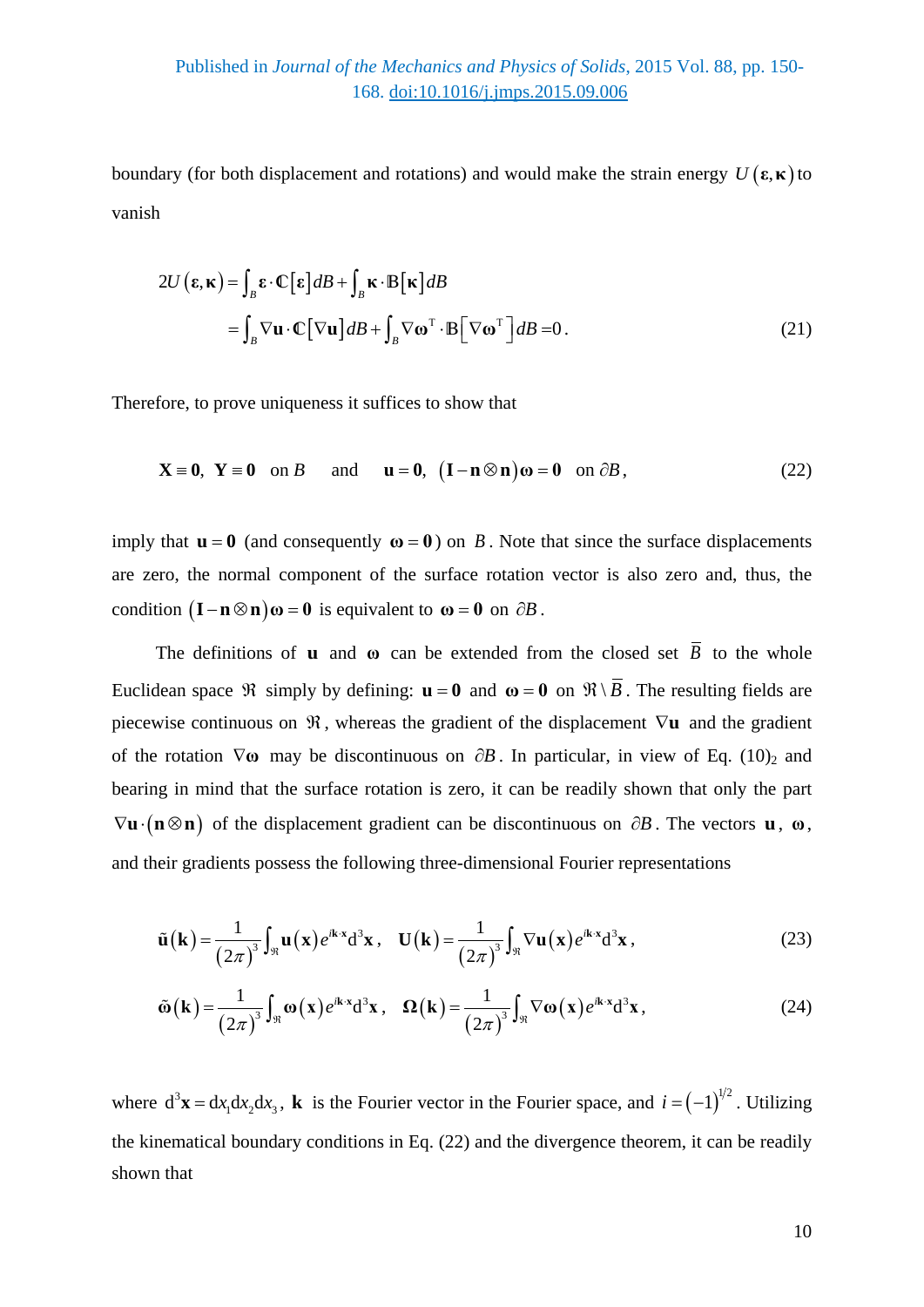Published in *Journal of the Mechanics and Physics of Solids*, 2015 Vol. 88, pp. 150- 168. [doi:10.1016/j.jmps.2015.09.006](http://dx.doi.org/10.1016/j.jmps.2015.09.006)

$$
\mathbf{U} = -i\tilde{\mathbf{u}} \otimes \mathbf{k} , \quad \Omega = -i\tilde{\mathbf{w}} \otimes \mathbf{k} . \tag{25}
$$

Moreover, since the body is homogeneous, the generalized Parseval theorem yields (Davies, 2002)

$$
\int_{\mathfrak{R}} \nabla \mathbf{u} \cdot \mathbb{C} [\nabla \mathbf{u}] d^3 \mathbf{x} = \mathbb{C}_{pqmn} \int_{\mathfrak{R}} u_{p,q} u_{m,n} d^3 \mathbf{x} = \mathbb{C}_{pqmn} \int_{\mathfrak{R}} U_{pq} \overline{U}_{mn} d^3 \mathbf{k} = \int_{\mathfrak{R}} \mathbf{U} \cdot \mathbb{C} [\overline{\mathbf{U}}] d^3 \mathbf{k},
$$
 (26)

$$
\int_{\mathfrak{R}} \nabla \omega^{\mathrm{T}} \cdot \mathbf{B} \Big[ \nabla \omega^{\mathrm{T}} \Big] d^3 \mathbf{x} = \mathbf{B}_{pqmn} \int_{\mathfrak{R}} \omega_{q,p} \omega_{n,m} d^3 \mathbf{x} = \mathbf{B}_{pqmn} \int_{\mathfrak{R}} \Omega_{qp} \overline{\Omega}_{nm} d^3 \mathbf{k} = \int_{\mathfrak{R}} \Omega^{\mathrm{T}} \cdot \mathbf{B} \Big[ \overline{\Omega}^{\mathrm{T}} \Big] d^3 \mathbf{k}
$$
 (27)

with  $\overline{U}$  and  $\overline{\Omega}$  being the complex conjugates of **U** and  $\Omega$ , respectively. Note that Eq. (25) implies

$$
\mathbf{U}_R = \tilde{\mathbf{u}}_I \otimes \mathbf{k} \ , \quad \mathbf{U}_I = -\tilde{\mathbf{u}}_R \otimes \mathbf{k} \quad \text{and} \quad \mathbf{\Omega}_R = \tilde{\mathbf{\omega}}_I \otimes \mathbf{k} \ , \quad \mathbf{\Omega}_I = -\tilde{\mathbf{\omega}}_R \otimes \mathbf{k} \ , \tag{28}
$$

where the indices *R* and *I* stand for the real and imaginary parts, respectively. A substitution of Eqs. (28) into Eqs. (26) and (27) yields

$$
\int_{B} \nabla \mathbf{u} \cdot \mathbb{C} [\nabla \mathbf{u}] d^{3} \mathbf{x} = \int_{\mathfrak{R}} (\tilde{\mathbf{u}}_{R} \otimes \mathbf{k}) \cdot \mathbb{C} [\tilde{\mathbf{u}}_{R} \otimes \mathbf{k}] d^{3} \mathbf{k} + \int_{\mathfrak{R}} (\tilde{\mathbf{u}}_{I} \otimes \mathbf{k}) \cdot \mathbb{C} [\tilde{\mathbf{u}}_{I} \otimes \mathbf{k}] d^{3} \mathbf{k},
$$
 (29)

$$
\int_{B} \nabla \mathbf{\omega}^{\mathrm{T}} \cdot \mathbf{B} \Big[ \nabla \mathbf{\omega}^{\mathrm{T}} \Big] d^3 \mathbf{x} = \int_{\mathfrak{R}} \big( \mathbf{k} \otimes \tilde{\mathbf{\omega}}_{R} \big) \cdot \mathbf{B} \Big[ \mathbf{k} \otimes \tilde{\mathbf{\omega}}_{R} \Big] d^3 \mathbf{k} + \int_{\mathfrak{R}} \big( \mathbf{k} \otimes \tilde{\mathbf{\omega}}_{I} \big) \cdot \mathbf{B} \Big[ \mathbf{k} \otimes \tilde{\mathbf{\omega}}_{I} \Big] d^3 \mathbf{k} \ . \tag{30}
$$

Assume now that the fields **u** and  $\omega$  do not vanish identically in *B*, then by the uniqueness of the Fourier transforms, **u** and **ω** cannot vanish identically on ℜ . Hence, in view of the Eqs. (29) and (30), if the elasticity tensors **C** and **B** are strongly elliptic then  $U(\varepsilon, \kappa) > 0$ , which contradicts the original assumption in Eq. (21). Therefore, when (SE) holds for a *homogeneous* Cosserat material, uniqueness of the kinematical b.v.p. follows. The importance of the van Hove theorem lies in the fact that it provides conditions to reach the limit of stress channelling (or shear banding, in the context of elastoplasticity), without encountering prior bifurcations (see Ryzhak, 1987; Bigoni and Zaccaria, 1992).

In the next Section, the (SE) conditions (19) will be proven to be *sufficient but not necessary conditions* to ensure propagation of plane waves in a couple-stress medium. This is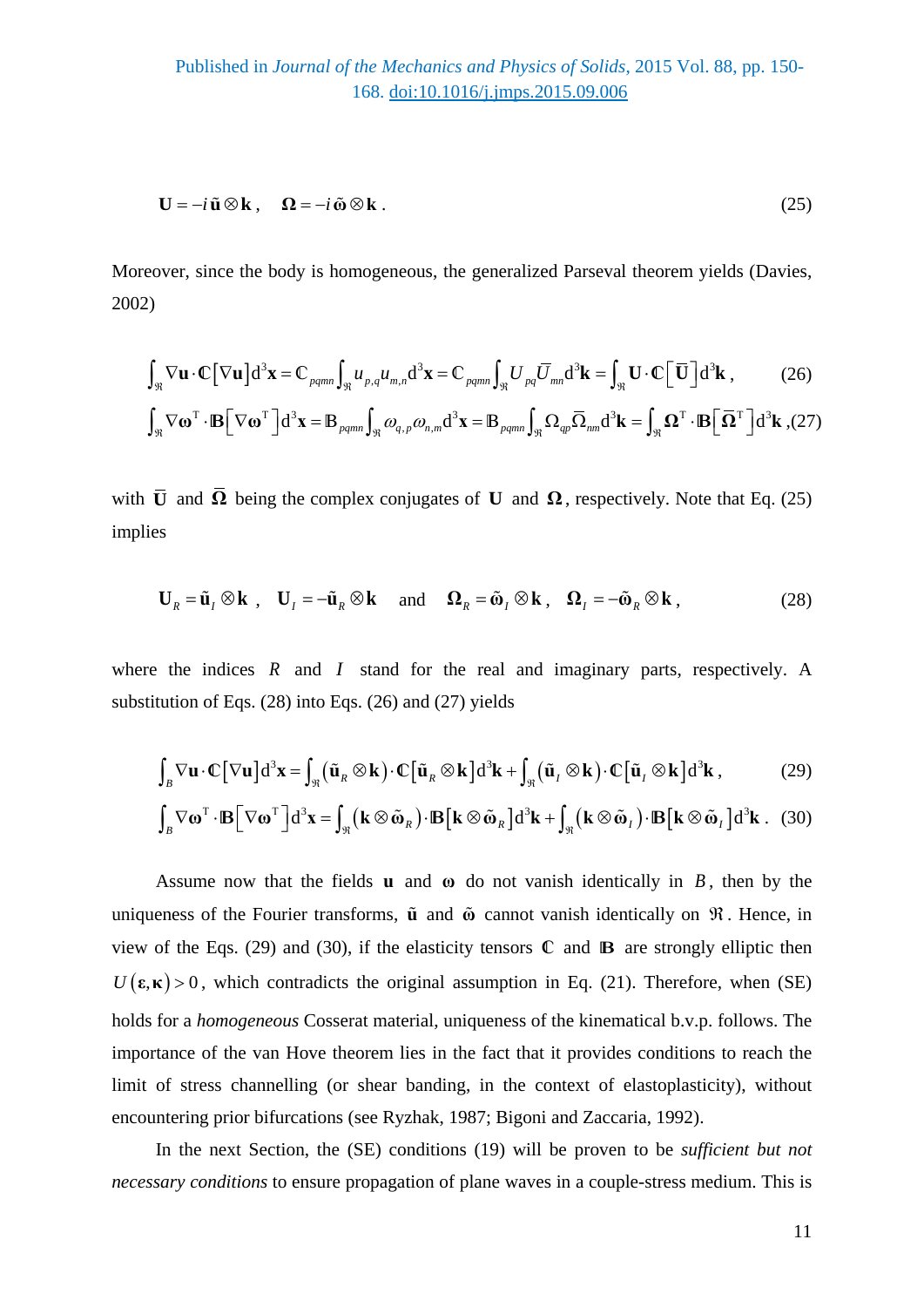in marked contrast with the classical elasticity case where the (SE) of the Cauchy elasticity tensor **C** is a *necessary and sufficient* condition for the positive definiteness of the acoustic tensor which, in turn, implies that all waves can travel with real and positive propagation speed (Gurtin, 1972).

## **4. Wave propagation and acoustic tensor**

The propagation of plane waves in couple-stress elasticity is now considered. In particular, a plane harmonic wave is defined through a vector field of the form

$$
\mathbf{u} = \text{Re}\bigg[\mathbf{d} \, e^{-i(k\mathbf{x}\cdot\mathbf{n}-\omega t)}\bigg] \tag{31}
$$

where *t* denotes time, **d** the wave amplitude vector, **n** the unit propagation vector, and  $k$ the wavenumber (in general complex). Moreover, the vector **x** denotes the position vector,  $\omega = kV$  is the angular frequency assumed to be always real, and *V* is the phase velocity. The equations of motion in couple-stress elasticity follow from Eqs. (17), augmenting the latter with the standard inertia term

$$
\mathbb{C}_{pqmn}u_{n,mp} - \frac{1}{4}e_{pqk}e_{smn} \mathbb{B}_{rkts}u_{n,mtrp} = \rho \ddot{u}_q, \qquad (32)
$$

where  $\rho > 0$  is the constant mass density, a superposed dot denotes time differentiation, and null body forces and moments are assumed. Note that for the purposes of the present analysis, the micro-rotational inertia effects are neglected.

A substitution of Eq. (31) into the equations of motion leads to the propagation condition

$$
(\mathbf{A}(k,\mathbf{n}) - \rho \omega^2 \mathbf{I}) \mathbf{d} = \mathbf{0},\tag{33}
$$

where the *Cosserat acoustic tensor* **A** can be decomposed into a classical part  $\mathbf{A}^{(\mathbb{C})}$  and an additional couple-stress part  $A^{(B)}$  in the following way (Toupin, 1962)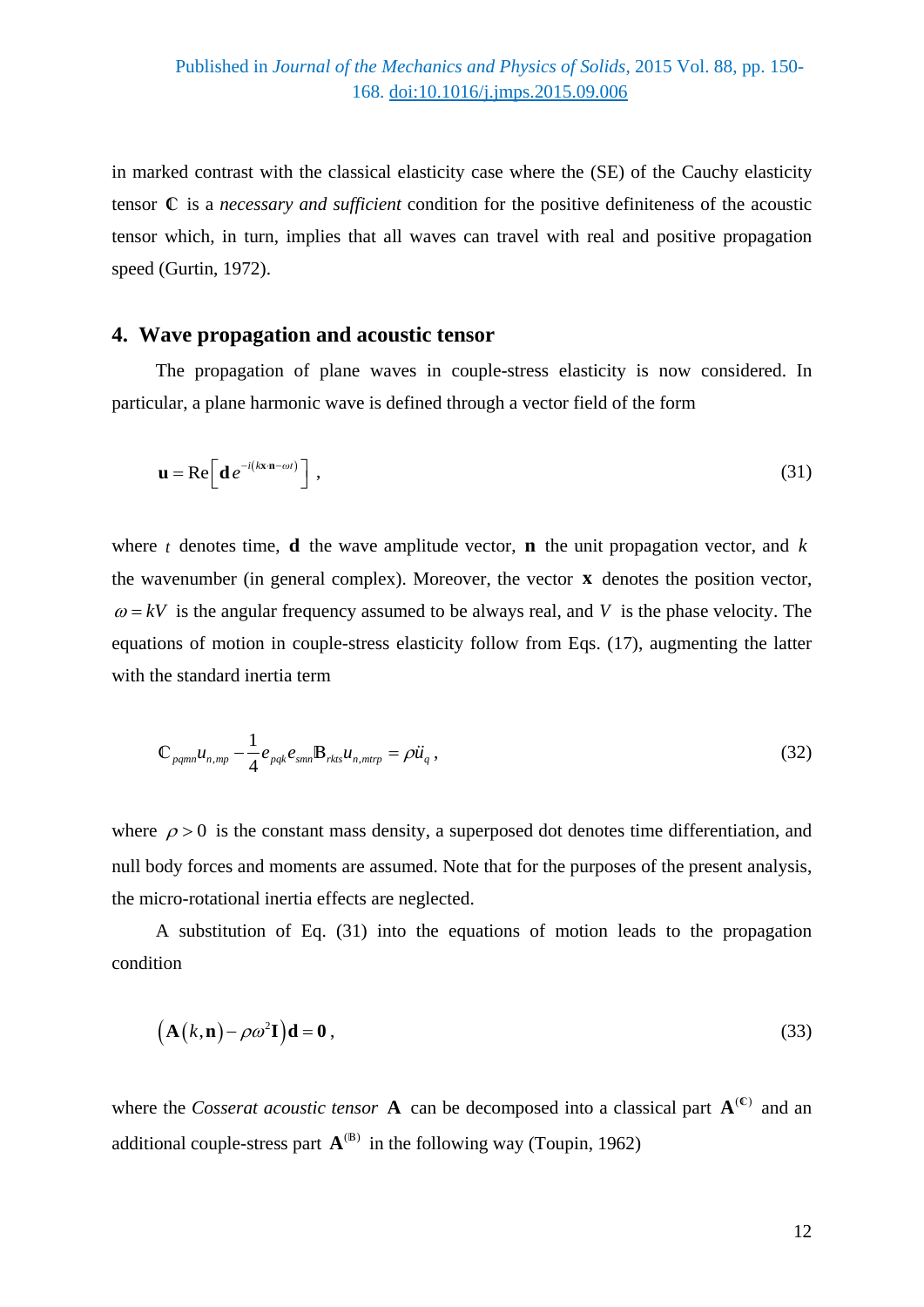$$
\mathbf{A}\left(k,\mathbf{n}\right) = k^2 \mathbf{A}^{(\mathbb{C})}\left(\mathbf{n}\right) + k^4 \mathbf{A}^{(\mathbb{B})}\left(\mathbf{n}\right),\tag{34}
$$

with

$$
A_{qn}^{(\mathbb{C})}(\mathbf{n}) = \mathbb{C}_{pqmn} n_p n_m \quad \text{and} \quad A_{qn}^{(\mathbb{B})}(\mathbf{n}) = \frac{1}{4} e_{pqk} e_{smn} n_m n_p n_r n_r \mathbb{B}_{rkts} \,. \tag{35}
$$

Note that the symmetries of the elasticity tensors  $\mathbb{C}$  and  $\mathbb{B}$  imply also that  $\mathbf{A}^{(\mathbb{C})}$  and  $\mathbf{A}^{(\mathbb{B})}$  are symmetric second-order tensors. The symmetry of  $A^{(B)}$  follows from the fact that  $e_{lm}A_{lm}^{(B)} = 0$ . Therefore, the acoustic tensor in couple-stress theory is *symmetric*,  $\mathbf{A} = \mathbf{A}^{\text{T}}$ . Moreover, it is remarked that the components of the acoustic tensor are *non-homogeneous* polynomials of fourth-degree with respect to the wave number *k* . Hence, contrary to the classical elasticity case, the frequency and the phase velocity depend on the wave number, which implies, in general, that waves are dispersive in the context of the couple-stress theory.

The condition (33) dictates that the amplitude **d** must be an eigenvector of the acoustic tensor **A** while its eigenvalues  $\omega^2$  (to within a multiplicative constant  $\rho$ ) are always real and the respective eigenspaces orthogonal. A non-trivial solution exists for the eigenvalue problem (33) when the determinant of the coefficients  $d_a$  vanishes,

$$
\det(\mathbf{A} - \rho \omega^2 \mathbf{I}) = 0. \tag{36}
$$

An important property of the acoustic tensor is that its couple-stress part  $A^{(B)}$  is singular, so that the propagation vector **n** is always an eigenvector of  $A^{(B)}$  associated to a *null* eigenvalue

$$
\det \mathbf{A}^{(\mathbf{B})} = 0, \quad \mathbf{A}^{(\mathbf{B})}\mathbf{n} = \mathbf{0},\tag{37}
$$

and consequently,

$$
\mathbf{A}\mathbf{n} = k^2 \mathbf{A}^{(\mathbb{C})}\mathbf{n}\,,\tag{38}
$$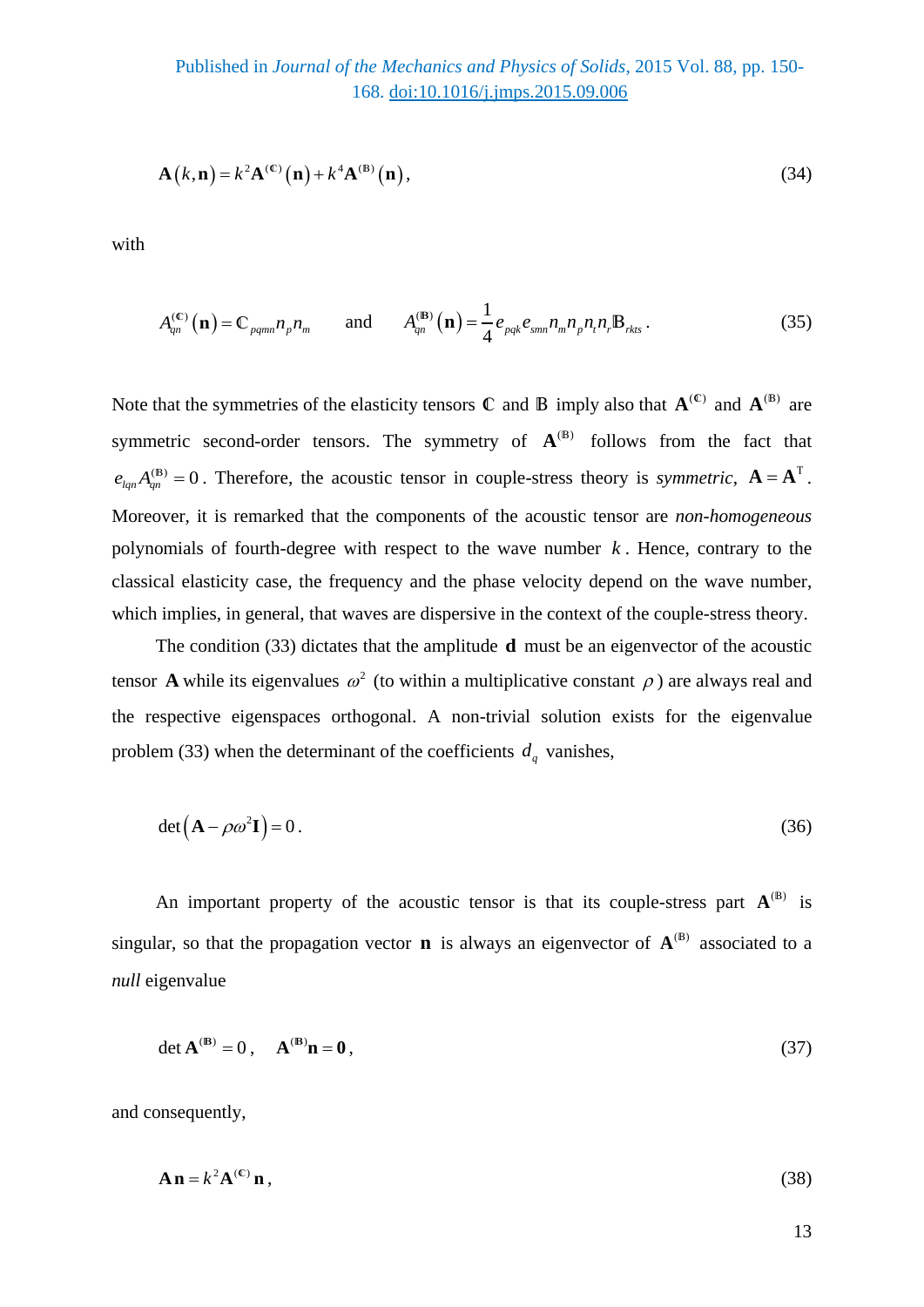which implies that for every couple-stress anisotropy  $\mathbb{B}_{rkS}$  at least one direction of propagation **n** exists such that the wave characteristics are governed only by the Cauchyelastic part of the constitutive equations. This direction coincides with the direction of propagation of purely longitudinal *P* -waves in a *classical anisotropic* medium. In fact, as it was shown by Truesdell (1966) (see also Kolodner, 1966) in the context of the classical theory, there always exist at least three distinct directions along which longitudinal waves can propagate. Therefore: *regardless to the degree of anisotropy, a longitudinal P -wave always exists propagating in a Cosserat elastic material without dispersion and without displaying Cosserat effects (provided this wave can propagate in the underlying Cauchy material).*

A necessary and sufficient condition for plane waves to propagate with positive speed and for all real wavenumbers *k* is that *the acoustic tensor is positive definite*, which is now defined as the (WP) condition

$$
\mathbf{p} \cdot \mathbf{A}\left(k,\mathbf{n}\right) \mathbf{p} > 0 \Leftrightarrow k^2 \left(\mathbf{p} \cdot \mathbf{A}^{(\mathbb{C})}\mathbf{p} + k^2 \mathbf{p} \cdot \mathbf{A}^{(\mathbb{B})}\mathbf{p}\right) > 0\,,\tag{39}
$$

for every unit vector **n** and non-null vector **p** . Thus, if the wave propagation (WP) condition holds, the squared speeds (i.e. the eigenvalues of the acoustic tensor) corresponding to each real acoustical axis are positive. Accordingly, three linearly independent plane waves always exist for a given direction of propagation **n** and wavenumber  $k$ . It is apparent from Eq. (39), that for small wavenumbers  $k \to 0$  (low frequencies) the classical part  $A^{(c)}$  dominates the behavior of the acoustic tensor, whereas for large wavenumbers  $k \to \infty$  (high frequencies) the behavior of the acoustic tensor is determined by its couple-stress part  ${\bf A}^{\rm (B)}$ . Therefore, by taking into account that Eq. (39) must hold for all real non-zero wavenumbers, the (WP) condition in couple-stress elasticity is equivalent to the following pair of inequalities

$$
\mathbf{p} \cdot \mathbf{A}^{(\mathbb{C})} \mathbf{p} \ge 0 \,, \quad \mathbf{p} \cdot \mathbf{A}^{(\mathbb{B})} \mathbf{p} \ge 0 \,, \quad \mathbf{p} \cdot \mathbf{A} \mathbf{p} \ne 0 \,, \qquad \forall \mathbf{p} \ne \mathbf{0} \,, \tag{40}
$$

so that both '=0' cannot simultaneously apply in Eqs.  $(40)_1$  and  $(40)_2$ . In fact, the above conditions imply that **p** *cannot* be an eigenvector corresponding to a *null* eigenvalue of both the classical part  $A^{(c)}$  and the couple-stress part  $A^{(B)}$  of the acoustic tensor. An immediate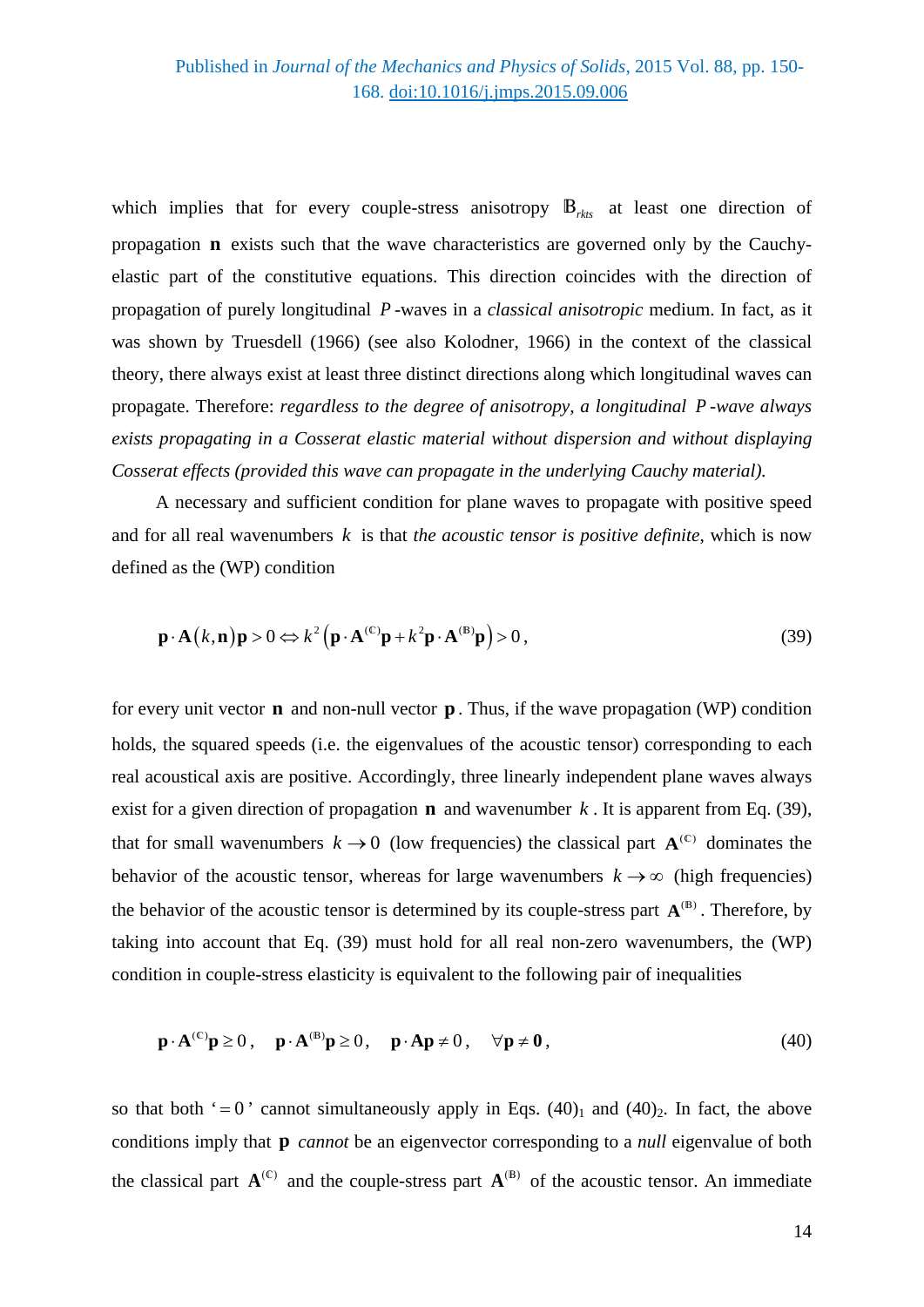# Published in *Journal of the Mechanics and Physics of Solids*, 2015 Vol. 88, pp. 150- 168. [doi:10.1016/j.jmps.2015.09.006](http://dx.doi.org/10.1016/j.jmps.2015.09.006)

consequence of this statement is that when  $\bf{p}$  is parallel to the propagation vector  $\bf{n}$ , Eqs. (40) reduce to

$$
\mathbf{n} \cdot \mathbf{A}^{(\mathbb{C})} \mathbf{n} > 0 \,,\tag{41}
$$

which excludes the possibility that **n** be an eigenvector of  $A^{(0)}$  corresponding to a null eigenvalue.

On the other hand, in view of the inequality  $(18)$ <sub>1</sub>, it can be readily shown that the (SE) of the classical Cauchy elasticity tensor is equivalent to the condition that  $A^{(c)}$  be positive definite

$$
\left( \text{SE} \right)^{\mathbb{C}} \Leftrightarrow \mathbf{p} \cdot \mathbf{A}^{(\mathbb{C})} \mathbf{p} > 0 \,, \quad \forall \mathbf{p} \neq \mathbf{0} \,. \tag{42}
$$

Further, by setting  $\mathbf{q} = \mathbf{n} \times \mathbf{p}$  and taking into account Eq. (35)<sub>2</sub>, the (SE) condition of the couple-stress elasticity tensor, Eq.  $(18)_2$ , implies

$$
\left(SE\right)^{\mathbf{B}} \Rightarrow \mathbf{p} \cdot \mathbf{A}^{(\mathbf{B})}\mathbf{p} > 0 \,, \quad \forall \mathbf{p} : \mathbf{n} \times \mathbf{p} \neq \mathbf{0} \,, \tag{43}
$$

so that, since  $A^{(B)}$  is symmetric and possesses always one null eigenvalue associated with the vector **n** (say,  $\lambda_1 = 0$ ), the condition  $(SE)^B$  is equivalent to the fact that the remaining two eigenvalues must be strictly positive (i.e.  $\lambda_2 > 0$  and  $\lambda_3 > 0$ ). Replacing the strict inequalities in Eqs. (42) and (43) with " $\geq$ ", the above conditions become the semi-strong ellipticity (SSE) conditions, holding for every **p**

$$
(SSE)^{c} \Leftrightarrow \mathbf{p} \cdot \mathbf{A}^{(c)} \mathbf{p} \ge 0, \qquad (SSE)^{B} \Leftrightarrow \mathbf{p} \cdot \mathbf{A}^{(B)} \mathbf{p} \ge 0.
$$
 (44)

Note that the inequality in  $(44)_2$  has been extended now to include the case where **p** is parallel to the propagation vector **n** .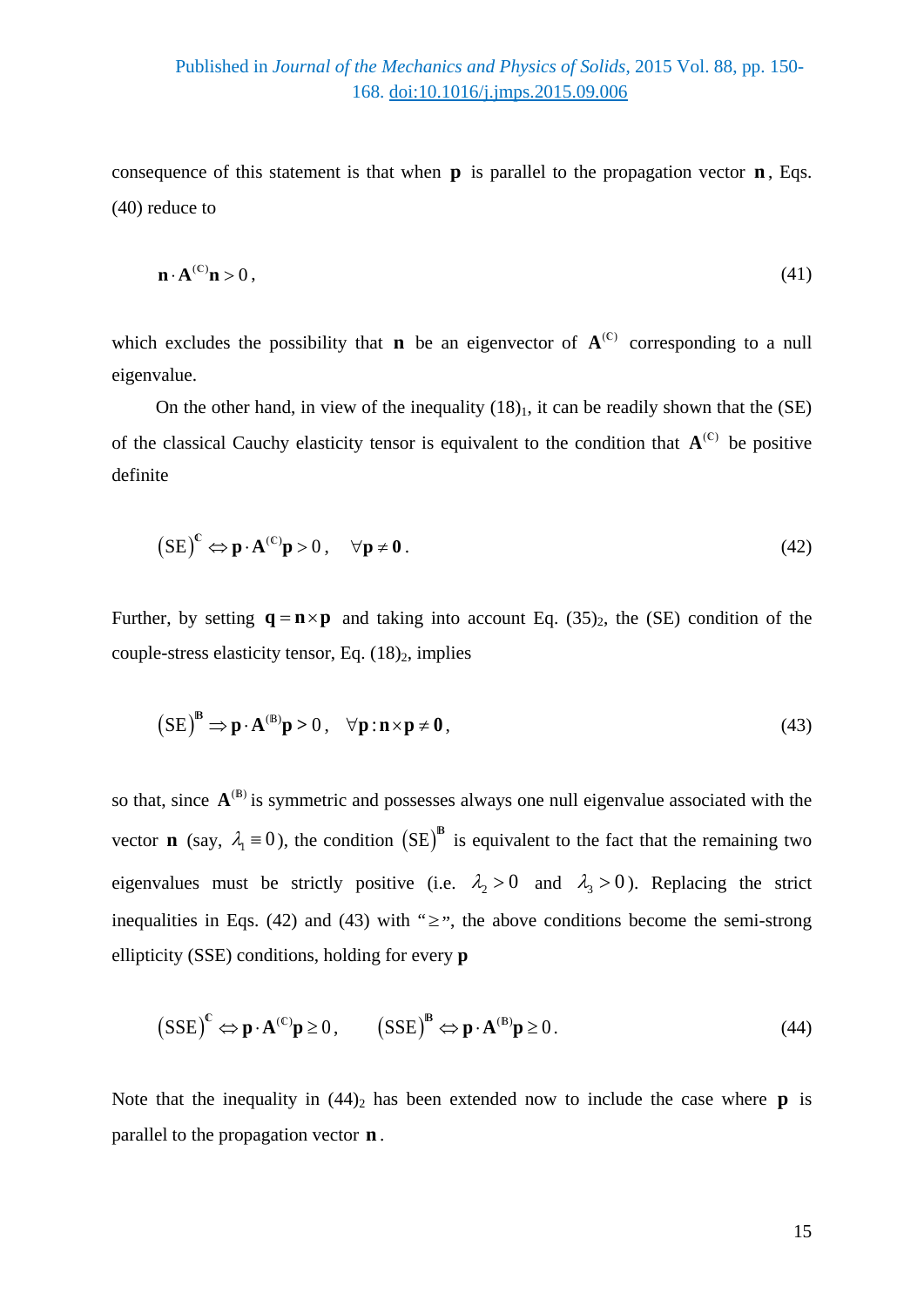The above results show that the (SE) of the elasticity tensors is a *sufficient* condition to guarantee the propagation of plane waves (WP). The *necessary and sufficient* conditions for (WP) are expressed through conditions (40), which are equivalent to the positive definiteness of the acoustic tensor **A** . These conditions are weaker than those implied by (SE). It will be shown in Part II that the (WP) plays a major role for the derivation of the infinite body Green's function.

#### *4.1 Wave propagation in an isotropic Cosserat Material*

To illustrate the constraints imposed on the elasticities by the (WP) condition, the simple case of an isotropic couple-stress material is analyzed. In this case, the elasticity tensors defined in Eqs. (14), assume the following form (Mindlin and Tiersten, 1962; Koiter, 1964)

$$
\mathbb{C}_{ijkl} = \lambda \delta_{ij} \delta_{kl} + \mu \Big( \delta_{ik} \delta_{jl} + \delta_{il} \delta_{jk} \Big) \quad \text{and} \quad \mathbb{B}_{ijkl} = 4\eta \delta_{ik} \delta_{jl} + 4\eta' \delta_{il} \delta_{jk} - \frac{4(\eta + \eta')}{3} \delta_{ij} \delta_{kl} \,, \tag{45}
$$

where the moduli  $\lambda$  and  $\mu$  have the same meaning as the Lamé constants of the classical elasticity theory, with the dimensions of 'stress', and the moduli  $\eta$  and  $\eta'$  account for the couple-stress effects and are expressed in dimensions of 'force'. Upon substituting Eq. (45) into Eq. (35), the following expressions for the classical and couple-stress parts of the acoustic tensor are obtained, respectively

$$
\mathbf{A}^{(C)}(\mathbf{n}) = (\lambda + 2\mu)\mathbf{n} \otimes \mathbf{n} + \mu(\mathbf{I} - \mathbf{n} \otimes \mathbf{n}), \quad \mathbf{A}^{(B)}(\mathbf{n}) = \eta(\mathbf{I} - \mathbf{n} \otimes \mathbf{n}), \tag{46}
$$

so that the acoustic tensor can be written as

$$
\mathbf{A}(k,\mathbf{n}) = k^2 \Big[ \big( \lambda + 2\mu \big) \mathbf{n} \otimes \mathbf{n} + \big( \mu + \eta k^2 \big) \big( \mathbf{I} - \mathbf{n} \otimes \mathbf{n} \big) \Big]. \tag{47}
$$

Note that  $\mu$  and  $\eta$  are double eigenvalues for the tensors  $A^{(c)}$  and  $A^{(B)}$ , respectively, so that every vector lying in the propagation plane characterized by **n** is an eigenvector of these tensors and, consequently, of the acoustic tensor  $\mathbf{A}$ . Thus,  $\mathbf{A}^{(\mathbb{C})}$  and  $\mathbf{A}^{(\mathbb{B})}$  are coaxial in the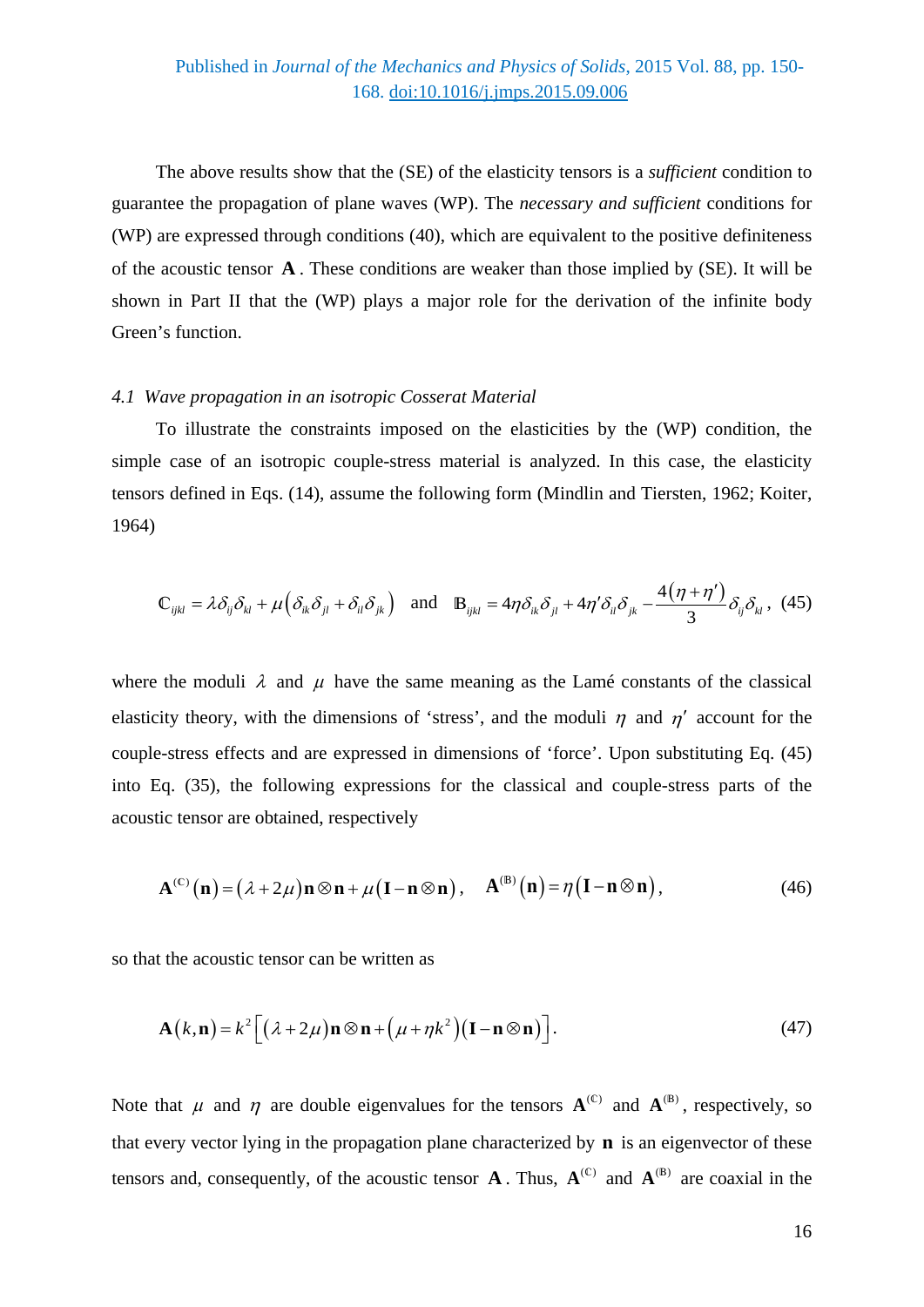isotropic case. The (WP) condition (39) requires that all eigenvalues of the acoustic tensor **A** must be positive in order for the disturbance to travel with real propagation speed, a condition equivalent to

$$
\lambda + 2\mu > 0, \quad \mu + \eta k^2 > 0, \quad \forall k > 0.
$$
 (48)

The first inequality is the same as in the classical theory and is an immediate consequence of Eq. (41). In this case, the propagation vector **n** is an eigenvector of the acoustic tensor corresponding to a *non-dispersive* longitudinal *P*-wave with phase velocity  $V_p = \sqrt{(\lambda + 2\mu)/\rho}$ . The second inequality involves also the wave number *k*, so that either  $\{\mu > 0, \eta \ge 0\}$  or  $\{\mu \ge 0, \eta > 0\}$  must hold for (WP). The double eigenvalue of the acoustic tensor **A** corresponds to horizontally (SH) or vertically (SV) polarized shear waves travelling dispersively with speed and frequency

$$
V_{s} = \sqrt{\frac{\mu + \eta k^{2}}{\rho}}, \quad \omega^{2} = k^{2} \frac{\mu + \eta k^{2}}{\rho}.
$$
 (49)

Therefore, for an isotropic couple-stress material, the (WP) condition requires one of the following set of inequalities to hold

$$
(WP) \Leftrightarrow \{\lambda + 2\mu > 0, \ \mu > 0, \ \eta \ge 0\} \quad \text{or} \quad \{\lambda + 2\mu > 0, \ \mu \ge 0, \ \eta > 0\} \,. \tag{50}
$$

On the other hand, it can be readily shown that the (SE) conditions (19) require that

$$
(SE) \Leftrightarrow \{\lambda + 2\mu > 0, \ \mu > 0, \ \eta > 0, \ \eta + \eta' > 0\} \,. \tag{51}
$$

It is evident, thus, that (SE) implies the (WP) condition, but not vice-versa. Moreover, it is worth noting that for an extreme isotropic material with  $\mu = 0$  and  $\eta > 0$ , shear type waves may still propagate. In fact, the phase velocity in Eq.  $(49)$ <sub>1</sub> becomes a linear function of the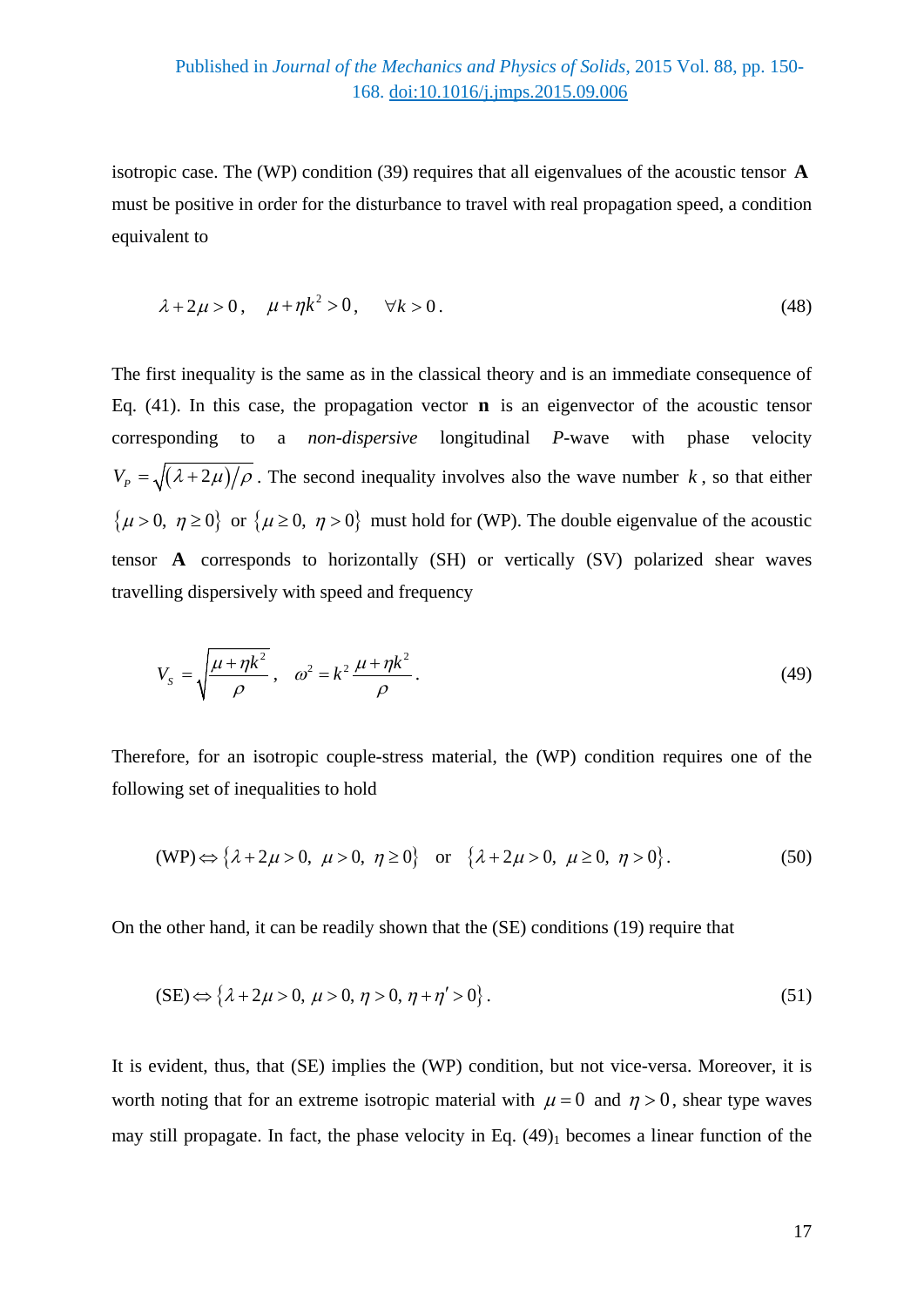wavenumber, thus resembling the propagation of flexural harmonic waves in an Euler-Bernoulli beam (Graff, 1975)<sup>[2](#page-17-0)</sup>.

# **5. Ellipticity**

<u>.</u>

The definition of ellipticity (E) is now introduced in a way appropriate for the system of partial differential equations (17). Assuming zero body forces and moments, the governing equations of equilibrium can be written as

$$
\mathbf{Lu} = \mathbf{0},\tag{52}
$$

where the fourth-order differential operator **L** has the following form

$$
L_{qn}(\partial) = L_{qn}^{c} + L_{qn}^{B} = C_{pqmn}\partial_{p}\partial_{m} - \frac{1}{4}e_{pqk}e_{smn}B_{rkls}\partial_{m}\partial_{p}\partial_{r}\partial_{r},
$$
\n(53)

with  $L_{qn}^c$  being the second-order (lower) part and  $L_{qn}^B$  the fourth-order (higher) part of the operator. The associated *symbol l* of the differential operator **L** is then defined as (Renardy and Rogers, 2004)

$$
l_{qn}(i\mathbf{k}) = k^2 \mathbb{C}_{pqmn} n_p n_m + \frac{k^4}{4} e_{pqk} e_{smn} \mathbb{B}_{rkns} n_m n_p n_r n_t = k^2 A_{qn}^{(c)}(\mathbf{n}) + k^4 A_{qn}^{(B)}(\mathbf{n}),
$$
 (54)

where  $\mathbf{k} = k\mathbf{n}$  is an arbitrary real vector. The (total) symbol is thus identified with the acoustic tensor,  $l(i\mathbf{k}) = \mathbf{A}(k,\mathbf{n})$ , where its *principal part*  $l^{\text{P}}$  is related to the highest (fourth-

<span id="page-17-0"></span> $2 \text{ In the previous discussion regarding the propagation of plane waves and the associated (WP) condition, }$ the wavenumber was taken to be a real quantity. However, as Mindlin and Tiersten (1962) pointed out, imaginary wavenumbers are also possible in the context of couple-stress elasticity. For instance, in the case of an isotropic couple-stress material with  $\mu > 0$  and  $\eta > 0$ , the dispersion equation (49)<sub>2</sub> indicates that two wavenumbers  $k$ , one real and one imaginary, correspond to a given real frequency  $\omega$ . Accordingly, this implies that there are two shear dispersive modes: one progressive and one evanescent. The evanescent mode has a wave number cut-off at  $k = \pm i \sqrt{\mu/\eta}$  corresponding to zero frequency. The existence of such evanescent modes can cause local effects near boundaries and singularities.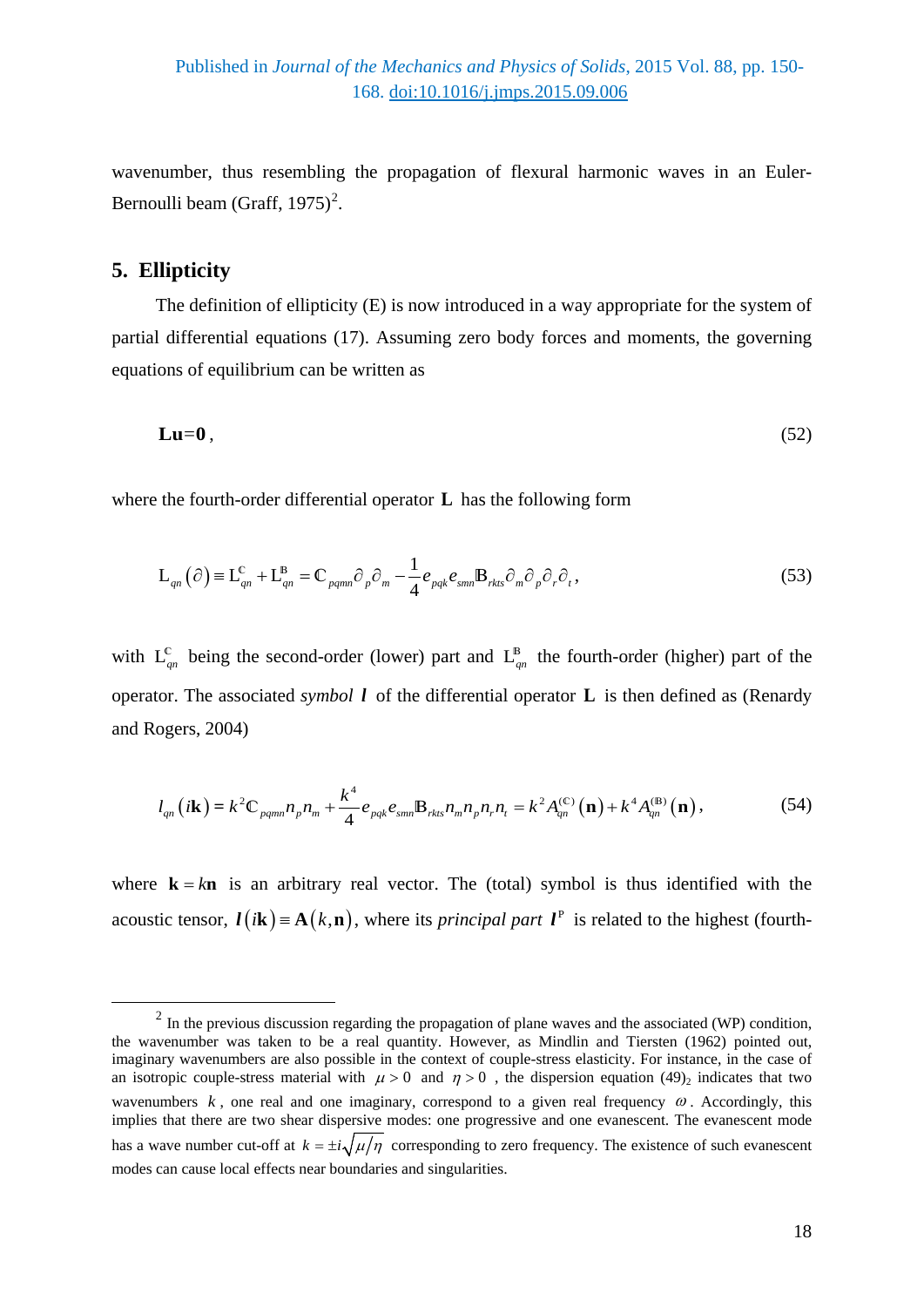order) derivatives of the operator **L**, with  $I^P = k^4 \mathbf{A}^{(B)}$ . An immediate consequence of Eq.  $(37)<sub>1</sub>$  is that

$$
\det l^P = 0, \tag{55}
$$

showing that the principal part of the symbol is *degenerate*, so that the system of PDEs in couple-stress elasticity is not elliptic in the standard sense. To expose the degeneracy of the couple-stress operator, the divergence is applied to the governing system (52), yielding

$$
\operatorname{div}(\mathbf{L}\mathbf{u}) = \operatorname{div}(\mathbf{L}^c\mathbf{u}) = 0,\tag{56}
$$

where the higher-order operator does not appear, as  $L^B u$  is solenoidal. Equation (56) shows that the divergence of the fourth-order couple-stress operator degenerates into a scalar thirdorder PDE. Moreover, applying the gradient operator to Eq. (56), a fourth-order system of PDEs is obtained

$$
\text{grad}\left(\text{div}\left(\mathbf{L}^{\mathbb{C}}\mathbf{u}\right)\right)=\mathbf{0} \tag{57}
$$

It is remarked that Eq. (57) is equivalent to:  $\tau_{qn,qn} = 0$ , where  $\tau_{qn}$  is the symmetric part of the stress tensor. The latter observation can also be directly derived from Eq. (9).

A *modified* couple-stress operator can now be defined by adding to the governing operator (53) the additional fourth-order operator defined in Eq. (57) as a sort of null Lagrangean

$$
\tilde{\mathbf{L}}_{qn}(\partial) = \mathbf{C}_{pqmn}\partial_p\partial_m - \frac{1}{4}e_{pqk}e_{smn}\mathbf{B}_{rkls}\partial_m\partial_p\partial_r\partial_t + a\mathbf{C}_{psmn}\partial_q\partial_s\partial_p\partial_m,
$$
\n(58)

where  $a$  is a non-zero arbitrary constant. Note that, in view of Eq.  $(57)$ , the fourth-order operators  $\bf{L}$  and  $\bf{\tilde{L}}$  are equivalent. The modified principal symbol is defined as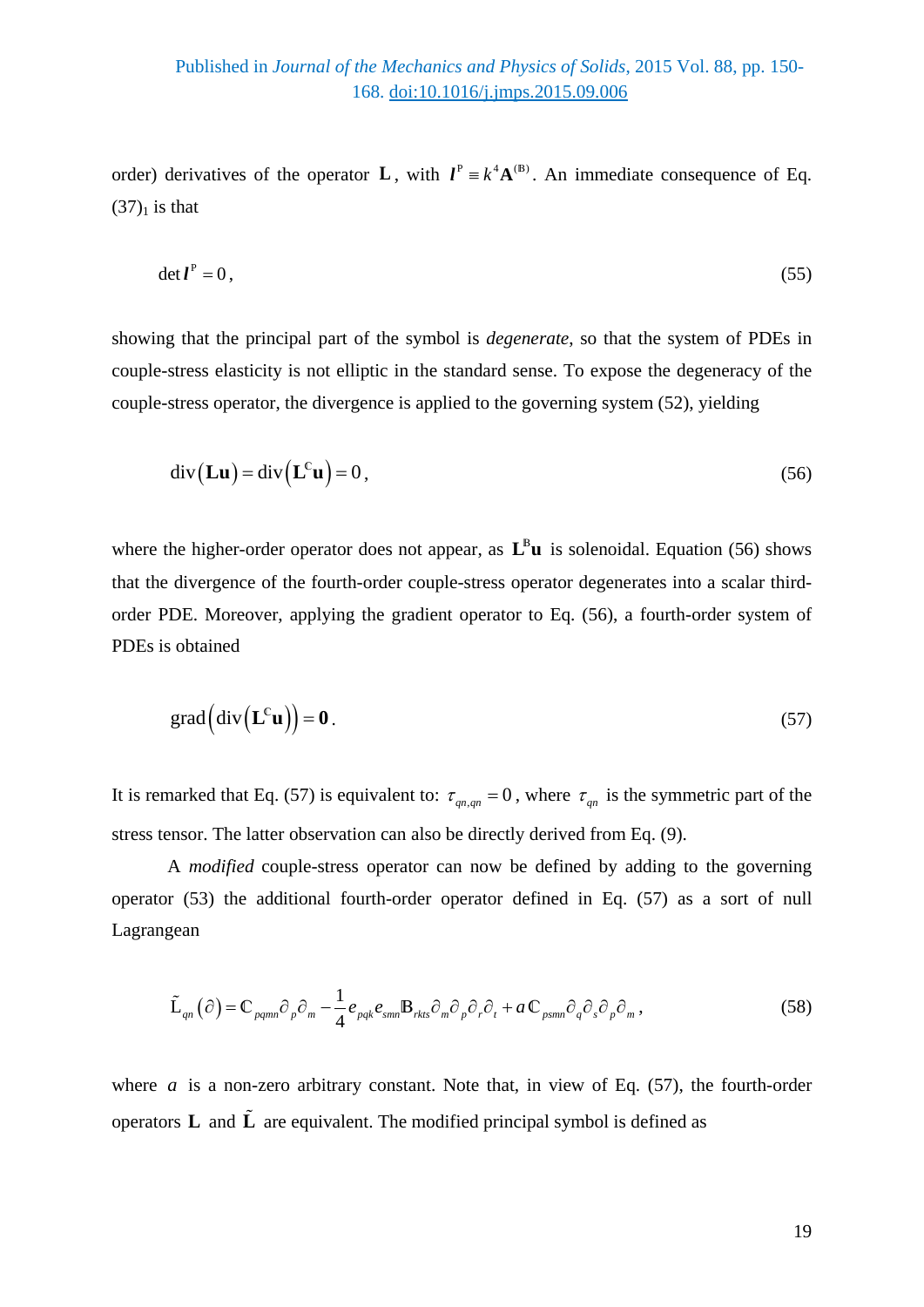$$
\tilde{\mathbf{l}}^{\mathrm{P}} = k^4 \left( \mathbf{A}^{(\mathrm{B})} - a \mathbf{n} \otimes \mathbf{A}^{(\mathrm{C})} \mathbf{n} \right),\tag{59}
$$

and its determinant is not trivially zero. The difficulty to classify the original degenerate operator can be now circumvented by examining the equivalent modified operator and the associated principal symbol in Eq. (59). In particular, taking into account that the principal symbol is invariant under coordinate transformations, and that  $A^{(B)}\mathbf{n} = \mathbf{0}$ , the couple-stress part of the acoustic tensor admits the following spectral representation

$$
\mathbf{A}^{(\mathsf{B})}\left(\mathbf{n}\right) = \lambda_2\left(\mathbf{n}\right)\mathbf{t}\otimes\mathbf{t} + \lambda_3\left(\mathbf{n}\right)\mathbf{s}\otimes\mathbf{s}\,,\tag{60}
$$

where  $\lambda_2$  and  $\lambda_3$  are the non-vanishing eigenvalues of  ${\bf A}^{(B)}$  and  $({\bf n},{\bf t},{\bf s})$  are the respective eigenvectors forming an orthonormal basis. The classical part of the acoustic tensor is represented in the same orthonormal basis, so that

$$
\mathbf{n} \otimes \mathbf{A}^{(\mathbb{C})}\mathbf{n} = \tau_{\nu}\mathbf{n} \otimes \mathbf{n} + \tau_{\tau}\mathbf{n} \otimes \mathbf{t} + \tau_{\sigma}(\mathbf{n})\mathbf{n} \otimes \mathbf{s},\tag{61}
$$

where  $\tau_r = \mathbf{n} \cdot \mathbf{A}^{(\mathbb{C})}\mathbf{n}$ ,  $\tau_r = \mathbf{n} \cdot \mathbf{A}^{(\mathbb{C})}\mathbf{t}$ , and  $\tau_\sigma = \mathbf{n} \cdot \mathbf{A}^{(\mathbb{C})}\mathbf{s}$ . The determinant of the principal symbol finally becomes

$$
\det \tilde{\mathbf{l}}^{\mathbf{P}} = ak^{12} \tau_{\nu} \lambda_2 \lambda_3. \tag{62}
$$

The condition of ellipticity for a constrained Cosserat material is that  $\det \tilde{l}^P \neq 0$ , which corresponds to

$$
\tau_{\nu}(\mathbf{n}) \neq 0 \ , \quad \lambda_2(\mathbf{n}) \neq 0 \ , \quad \lambda_3(\mathbf{n}) \neq 0 \ , \quad \forall \mathbf{n} : |\mathbf{n}| = 1 \,. \tag{63}
$$

Note that two different, but equivalent ways to derive the above conditions of ellipticity are given in Appendix B.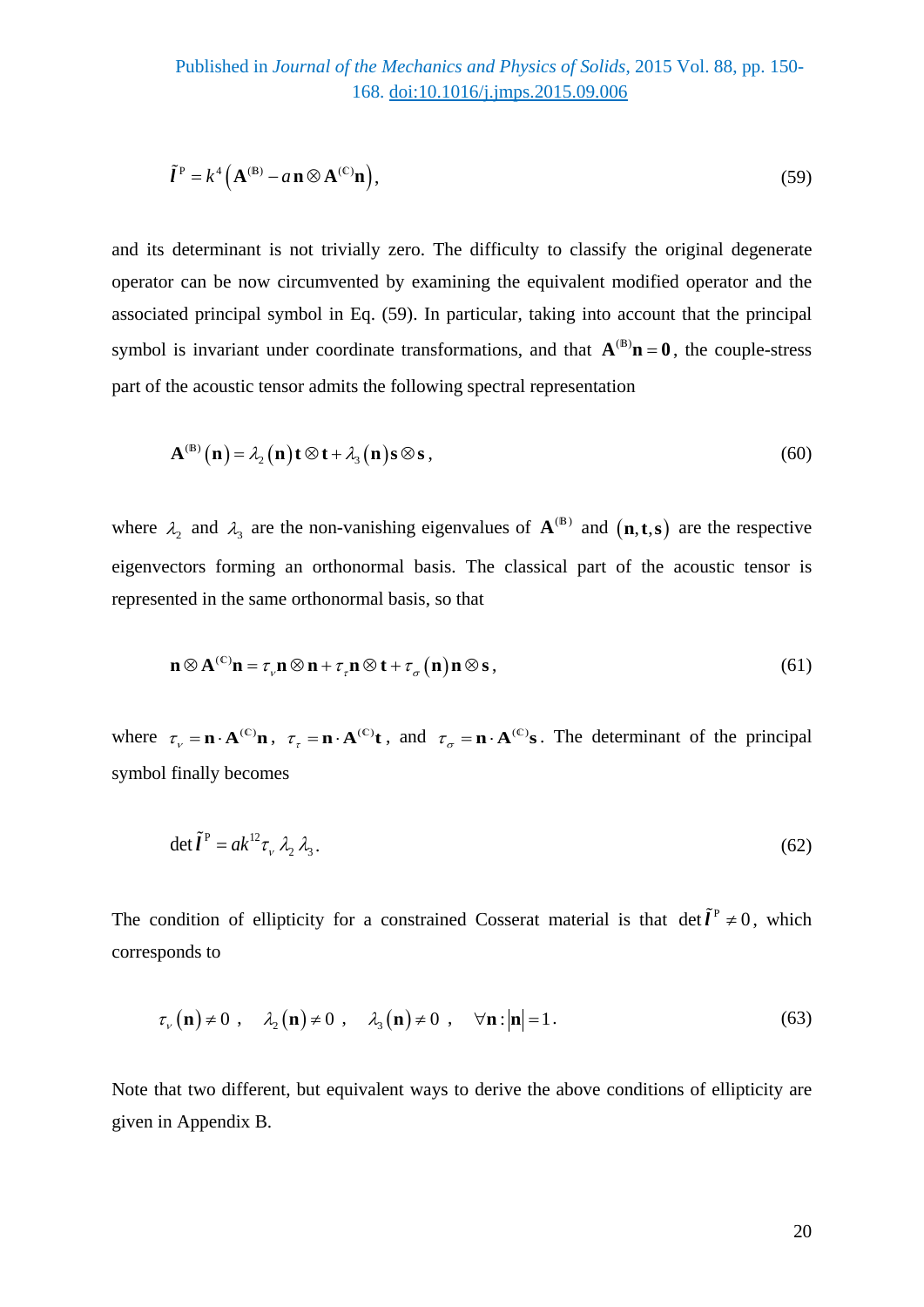## Published in *Journal of the Mechanics and Physics of Solids*, 2015 Vol. 88, pp. 150- 168. [doi:10.1016/j.jmps.2015.09.006](http://dx.doi.org/10.1016/j.jmps.2015.09.006)

The fact that only the conditions  $(63)_2$  and  $(63)_3$  refer to the Cosserat moduli, whereas condition  $(63)_1$  involves the classical (Cauchy) moduli, is attributed to the degeneracy of the principal part of the symbol in couple-stress elasticity, Eq. (55). This degeneracy is directly related to the fact that in the constrained Cosserat theory the strain energy depends upon the gradient of the rotation (8 independent components) and not upon the complete gradient of strain (18 independent components). In strain gradient elasticity, where both rotation and stretch gradients are taken into account, the principal symbol is not degenerate, so that the ellipticity condition should involve only the strain gradient moduli, a problem that will be addressed elsewhere. Finally, in micropolar (unconstrained Cosserat) theory the equilibrium equations for the displacement and rotation components are of the second-order. The resulting principal symbol of the matrix operator is therefore not degenerate since the rotation vector is independent from the displacement field. The condition of ellipticity serves as a criterion for the existence of acceleration waves in a micropolar continuum (Altenbach et al., 2010; Eremeyev et al., 2013).

It is worth noting that for an isotropic couple-stress material, the (E) condition requires

$$
\tau_{\nu}(\mathbf{n}) = \lambda + 2\mu \neq 0 \, , \quad \lambda_2(\mathbf{n}) = \lambda_3(\mathbf{n}) = \eta \neq 0 \, . \tag{64}
$$

A comparison of the above relations with the respective (WP) conditions (50) shows that: *when*  $n = 0$  (E) *is lost in the Cosserat material, but shear waves can still propagate in all directions provided that*  $\mu > 0$ , a circumstance in marked contrast with classical elasticity, where loss of ellipticity implies that waves cannot propagate. Indeed, for an isotropic Cauchy material with  $\mu = 0$ , ellipticity is lost and accordingly shear waves cannot propagate.

Finally, as it is apparent from Eqs. (42), (43) and (63), (SE) of the elasticity tensors in a Cosserat material implies (E) of the couple-stress equations. Therefore, bearing in mind the results derived in Sections 3 and 4, a hierarchy between different criteria for stability/uniqueness can be envisaged, as shown in Fig. 2.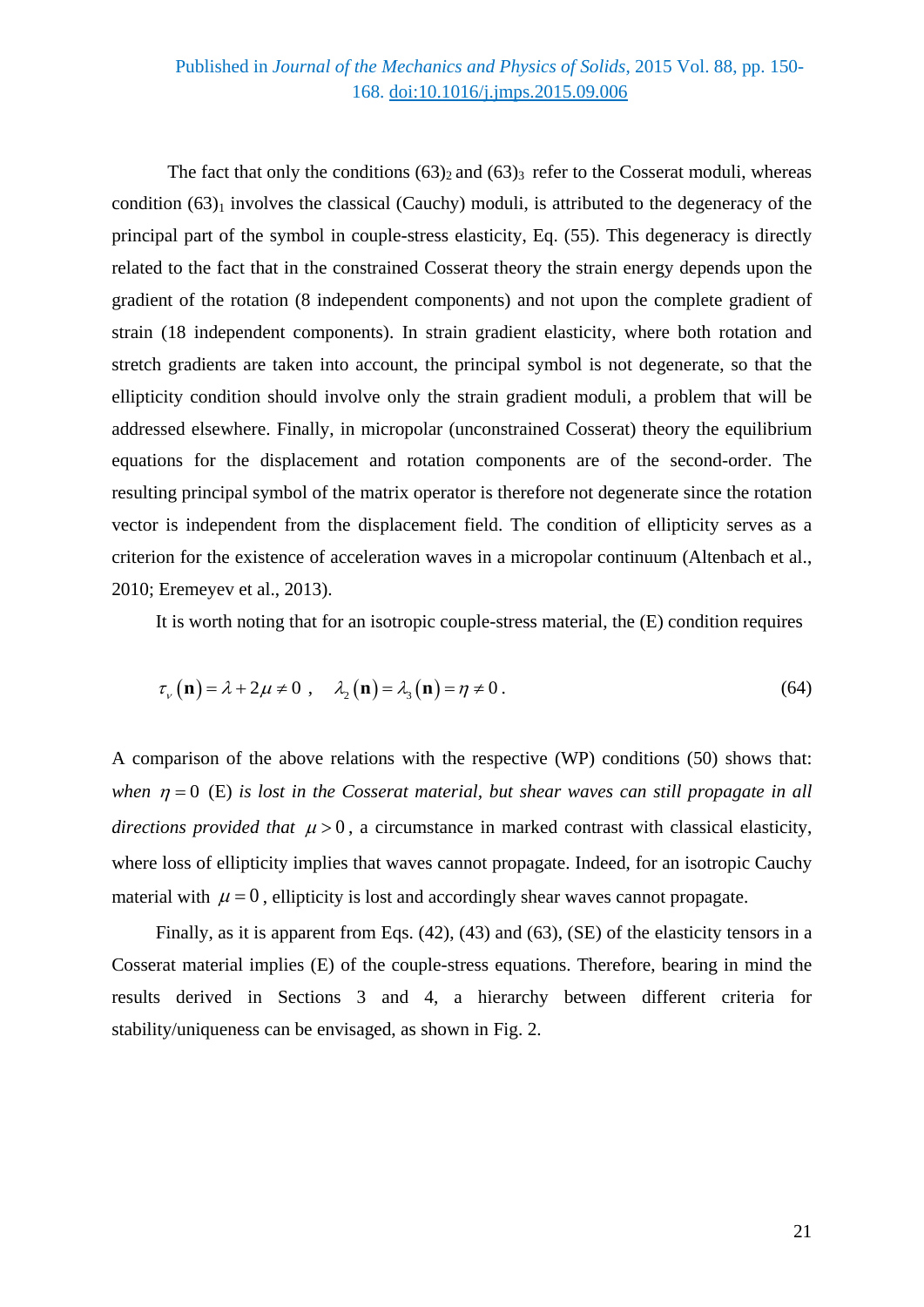

**Fig.2:** Hierarchy between the stability/uniqueness conditions: positive definiteness (PD), strong ellipticity (SE), semi-strong ellipticity (SSE), ellipticity (E), and wave propagation (WP) in a constrained Cosserat continuum. The equivalence  $(*)$  holds whenever condition (41) is verified.

### **6. Maxwell's compatibility conditions and discontinuity surfaces**

Through a generalization of Thomas (1957) and Hill (1961), the compatibility conditions on discontinuity surfaces are now introduced for couple-stress elasticity. *Similarly to the 'classical' context of classical Cauchy elasticity, discontinuity surfaces will be shown to be possible at ellipticity loss*.

A smooth surface  $\Sigma$  is considered with a unit normal **n**, defining the common boundary of two open regions  $D^+$  and  $D^-$  of a solid body. Moreover,  $\varphi(x)$  denotes any field which is continuous in the interior of  $D^+$  and  $D^-$ , and approaches definite limit values  $\varphi^+$  and  $\varphi^-$  as  $\mathbf{x} \to \mathbf{x}_0$  with  $\mathbf{x}_0 \in \Sigma$ . The jump of  $\varphi$  across  $\Sigma$  at  $\mathbf{x}_0$  is defined as

$$
\llbracket \phi \rrbracket = \phi^+ \left( \mathbf{x}^+ \right) - \phi^- \left( \mathbf{x}^- \right). \tag{65}
$$

It is assumed that  $\varphi$  and all of its derivatives exist in  $D^+ \cup D^-$  and have finite limiting values on  $\Sigma$ . For simplicity, the surface of discontinuity  $\Sigma$  is assumed to be a *planar* surface.

From equilibrium considerations and imposing continuity of displacements across  $\Sigma$ the following conditions are obtained

$$
\left[\!\left[P_q^{(n)}\right]\!\right]=0\ ,\quad\left[\!\left[R_q^{(n)}\right]\!\right]=0\ ,\quad\left[\!\left[u_q\right]\!\right]=0\,,\tag{66}
$$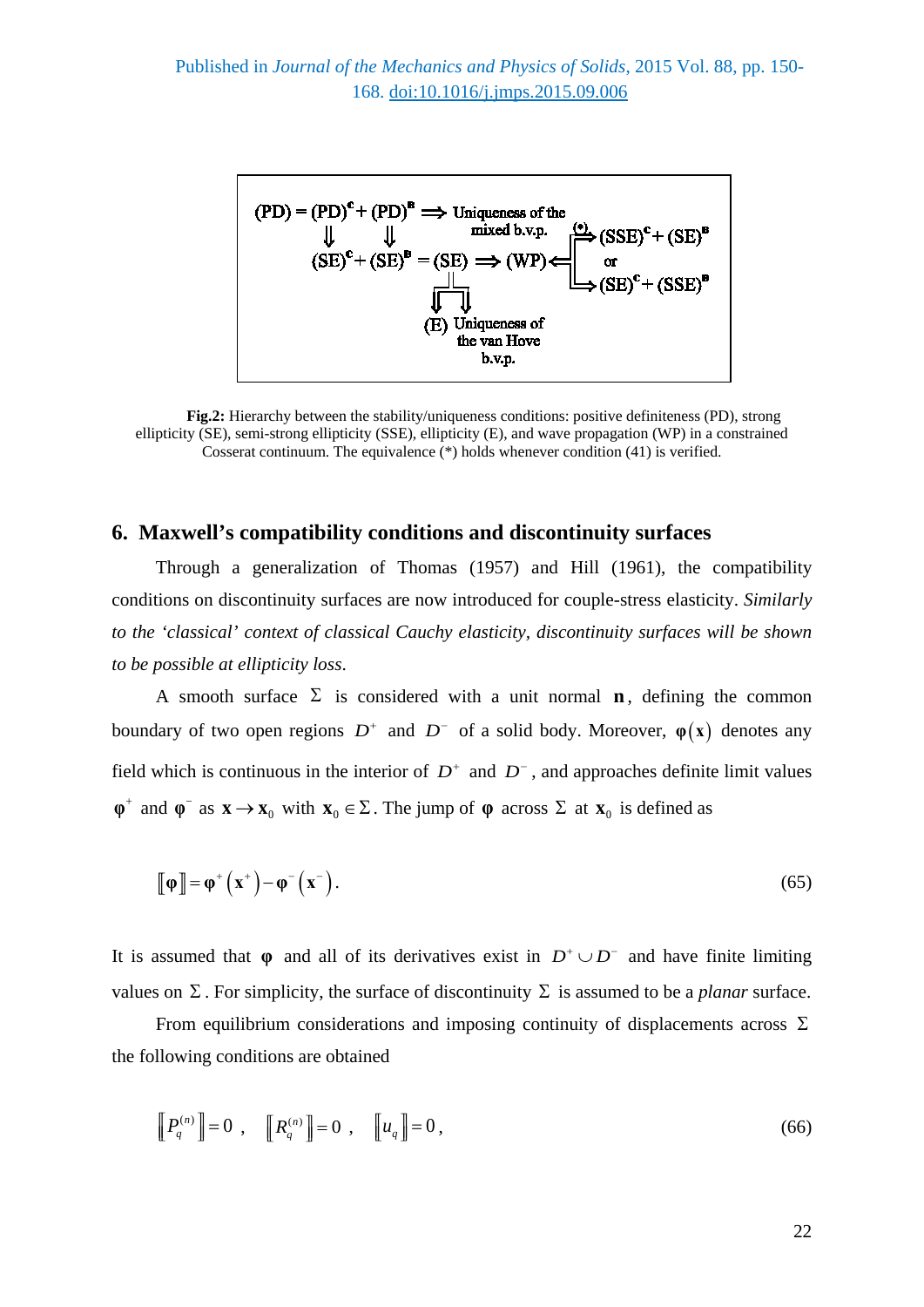where the tractions  $P_q^{(n)}$  and  $R_q^{(n)}$  are given by Eqs. (12), respectively. Note that Eqs. (66) do *not* include the condition of continuity of rotations, which are left for generality unprescribed across the discontinuity surface.

Denoting the normal and the surface gradients respectively as

$$
D = \partial_{\mathbf{n}} = n_q \partial_q , \qquad D_q = \partial_q - n_q D , \qquad (67)
$$

and employing the Hadamard lemma (Thomas, 1957; Truesdell and Toupin, 1960; Hill, 1961), the Maxwell geometrical compatibility relations can be derived for the jumps of the first and the higher-order gradients of the displacement field in the form

$$
\left[\!\left[u_{n,m}\right]\!\right]=n_m\,g_n^{(1)}\,,\tag{68}
$$

$$
\llbracket u_{n,mt} \rrbracket = n_m n_t g_n^{(2)} + (n_t D_m + n_m D_t) g_n^{(1)} \t\t(69)
$$

$$
\llbracket u_{n,mtr} \rrbracket = n_r n_t n_m g_n^{(3)} + (n_r n_t D_m + n_r n_m D_t + n_t n_m D_r) g_n^{(2)} + (n_t D_r D_m + n_r D_m D_t + n_m D_t D_r) g_n^{(1)},
$$
\n(70)

where  $\mathbf{g}^{(p)} = [\![\hat{\partial}_n^p \mathbf{u}]\!] = [\![\hat{\partial}^p \mathbf{u}/\hat{\partial} n^p]\!]$  is the discontinuity vector of the *p*-order normal derivative.

Taking now into account Eqs. (8), (12) and (15), the expressions for the continuity of tractions can be written as

$$
\mathbb{C}_{pqmn} n_p \left[ u_{n,m} \right] - \frac{1}{4} e_{pqk} e_{smn} n_p \mathbb{B}_{rkls} \left[ u_{n,mlr} \right] + \frac{1}{4} e_{pqk} e_{smn} n_r n_l n_p \mathbb{B}_{rlls} \left[ u_{n,mlk} \right] = 0, \tag{71}
$$

$$
\frac{1}{4}e_{pqk}e_{smn}\mathbb{B}_{rkts}n_r n_p[[u_{n,mt}]] = 0.
$$
\n(72)

A substitution of the Maxwell compatibility conditions (68)-(70) into Eqs. (71) and (72), and subsequent use of Eqs. (35), yields a *coupled* system of differential equations relating the discontinuity vectors for a material governed by the couple-stress theory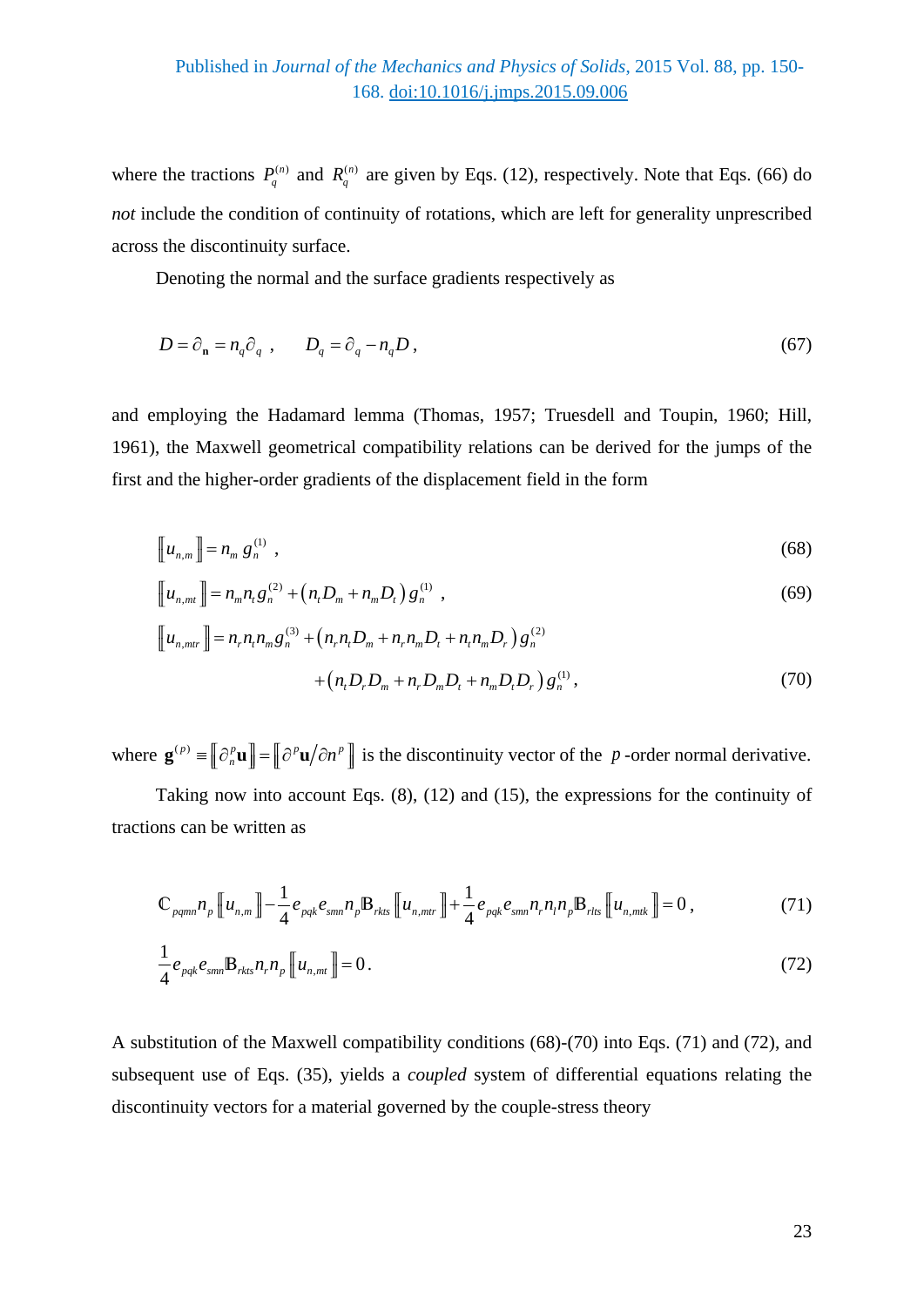$$
\begin{cases}\n\left[A_{qn}^{(C)} + H_{qn}^{(2)}\right]g_n^{(1)} - A_{qn}^{(B)}g_n^{(3)} - \tilde{H}_{qn}^{(1)}g_n^{(2)} = 0 \\
A_{qn}^{(B)}g_n^{(2)} + H_{qn}^{(1)}g_n^{(1)} = 0\n\end{cases}
$$
\n(73)

where the *surface* gradient operators  $H_{qi}^{(1)}$ ,  $\tilde{H}_{qi}^{(1)}$ , and  $H_{qn}^{(2)}$  of the 1<sup>st</sup> and 2<sup>nd</sup> order are defined as

$$
H_{qn}^{(1)} = \frac{1}{4} e_{pqk} e_{smn} n_r n_p B_{rkls} (n_t D_m + n_m D_t),
$$
\n(74)

$$
\tilde{H}_{qn}^{(1)} = \frac{1}{4} e_{pqk} e_{smn} n_p n_i n_m \left( \mathbf{B}_{rkls} D_r - n_r n_l \mathbf{B}_{rls} D_k \right) + H_{qn}^{(1)},\tag{75}
$$

$$
H_{qn}^{(2)} = \frac{1}{4} e_{pqk} e_{smn} n_p \left( \mathbb{B}_{rlts} n_r n_l \left( n_r D_k D_m + n_m D_k D_r \right) - \mathbb{B}_{rkts} \left( n_r D_r D_m + n_r D_m D_r + n_m D_r D_r \right) \right), (76)
$$

with  $n_q H_{qi}^{(1)} = n_q \tilde{H}_{qi}^{(1)} = n_q H_{qi}^{(2)} = 0$ . The differential system (73) is underdetermined since it comprises of 5 equations with 9 unknowns, namely, the components of the discontinuity vectors  $g_j^{(p)}$  (with  $p, j = 1, 2, 3$ ). It is worth noting that in the classical elasticity case, the differential system (73) degenerates into an *algebraic* system for the jump in the deformation gradient, providing the known condition of failure of ellipticity,  $A_{an}^{(c)} g_n^{(1)} = 0$  (Hill, 1961).

To further investigate the discontinuity relations, it is expedient to decompose the discontinuity vectors into their normal and tangential parts on the singular surface  $\Sigma$  as

$$
g_n^{(p)} = g_n^{\perp(p)} + g_n^{\parallel (p)},\tag{77}
$$

with

$$
g_n^{\perp(p)} = \left( g_k^{(p)} n_k \right) n_n, \quad g_n^{\parallel (p)} = \left( \delta_{nq} - n_q n_n \right) g_q^{(p)}.
$$
 (78)

Accordingly, by taking into account Eqs.  $(37)_2$ ,  $(74)$  and  $(75)$ , it can be readily shown that the following relations hold true for the discontinuity vectors

$$
A_{qn}^{(\mathbb{B})}g_n^{\perp(p)} = 0, \quad \tilde{H}_{qn}^{(1)}g_n^{\perp(p)} = -A_{qn}^{(\mathbb{B})}D_n(g_k^{(p)}n_k), \tag{79}
$$

24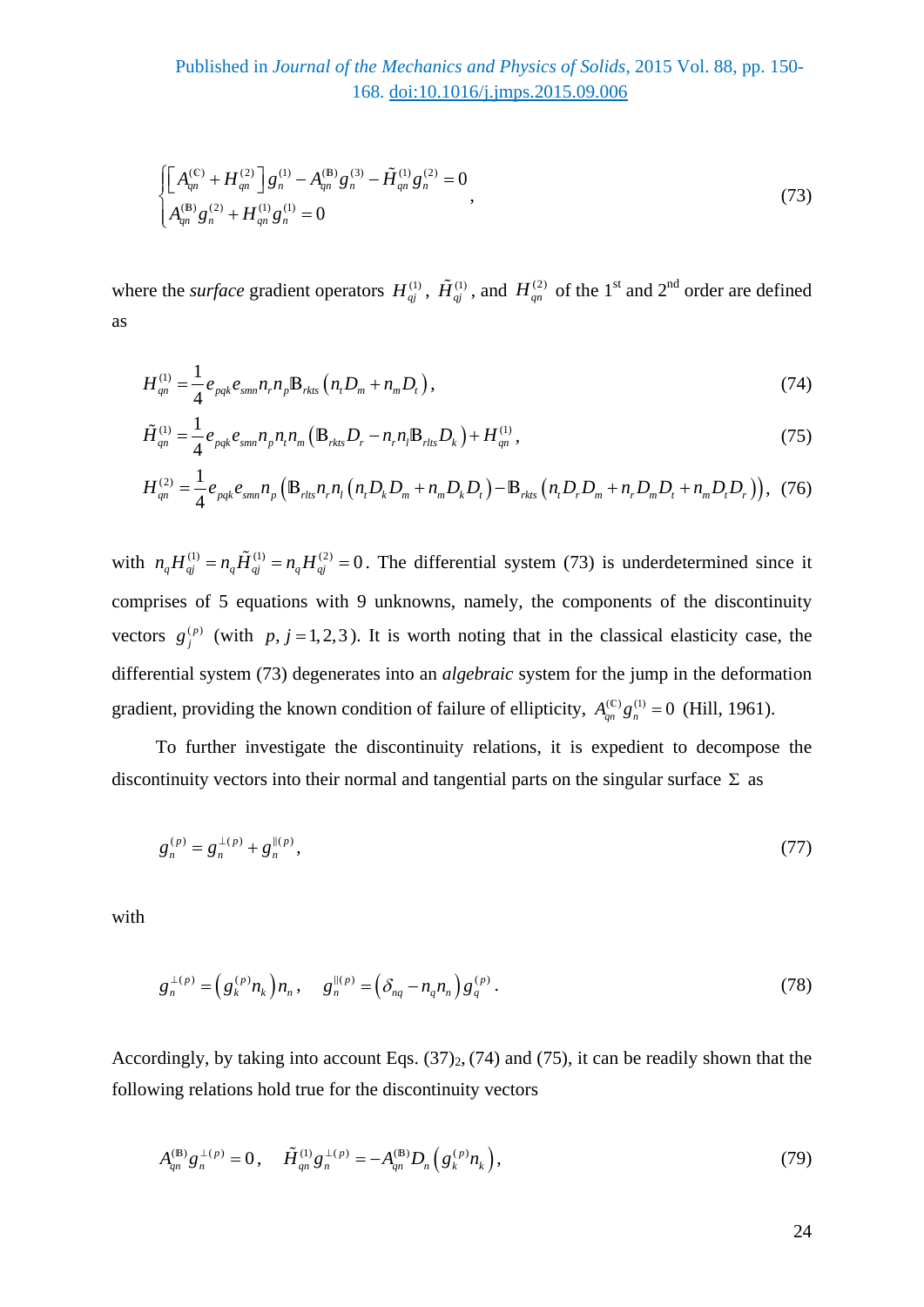so that the differential system (73) becomes

$$
\begin{cases}\n\left[A_{qn}^{(C)} + H_{qn}^{(2)}\right]g_n^{(1)} - A_{qn}^{(B)}t_n^{\parallel} - \tilde{H}_{qn}^{(1)}g_n^{||(2)} = 0 \\
A_{qn}^{(B)}g_n^{||(2)} + H_{qn}^{(1)}g_n^{(1)} = 0\n\end{cases}
$$
\n(80)

where  $t_n^{\parallel} = g_n^{\parallel (3)} - D_n(g_k^{(2)} n_k)$  is a tangential vector on the surface  $\Sigma$ .

## *The case of loss of ellipticity*

An interesting situation occurs at failure of (E) in the couple-stress medium. Consider for simplicity an intrinsic Cartesian coordinate system where the normal **n** at a given point on  $\Sigma$  coincides with the local  $x_1$ -axis, so that  $\mathbf{g}^{\parallel (p)} = (0, g_2^{(p)}, g_3^{(p)})$  and  $\mathbf{t}^{\parallel} = (0, t_2, t_3)$ . Assume further that  $\mathbf{g}^{||(2)}$  is an eigenvector of  $\mathbf{A}^{(B)}(\mathbf{n})$  corresponding to a *null* eigenvalue (say  $\lambda_2 = 0$  and  $\lambda_3 \neq 0$ ), so that according to Eq. (63), (E) is lost and

$$
\mathbf{A}^{(\mathrm{B})}\mathbf{g}^{||(2)} = \mathbf{0},\tag{81}
$$

with  $\mathbf{g}^{||(2)} = (0, g_2^{(2)}, 0)$  being the pertinent eigenvector. Note that in the particular coordinate system chosen here,  $A_{33}^{(B)} \equiv \lambda_3$  is the only non-vanishing component of  $\mathbf{A}^{(B)}$ , whereas, according to Eq. (81),  $g_3^{(2)} = 0$ .

In view of the above, the differential system (73) assumes the following explicit form

$$
\begin{cases}\nA_{1j}^{(c)}g_j^{(1)} = 0 \\
\left[A_{2j}^{(c)} + H_{2j}^{(2)}\right]g_j^{(1)} - \tilde{H}_{22}^{(1)}g_j^{(2)} = 0 \\
\left[A_{3j}^{(c)} + H_{3j}^{(2)}\right]g_j^{(1)} - \lambda_3 t_3 - \tilde{H}_{32}^{(1)}g_j^{(2)} = 0, \quad j = 1, 2, 3, \\
H_{2j}^{(1)}g_j^{(1)} = 0 \\
H_{3j}^{(1)}g_j^{(1)} = 0\n\end{cases}
$$
\n(82)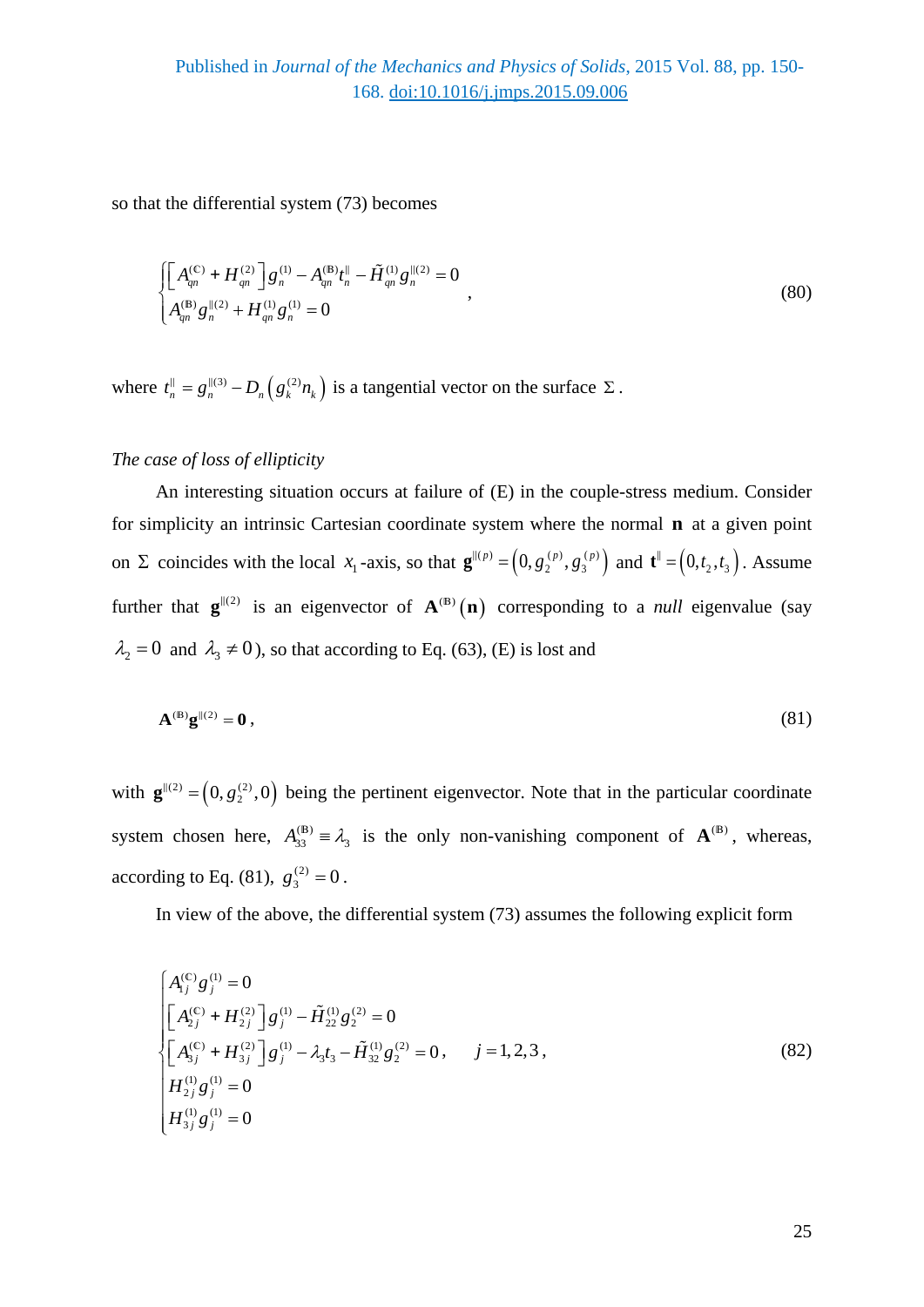with  $t_3 = g_3^{(3)} - \partial_3 g_1^{(2)}$ . The differential system comprises now of 5 unknowns, namely  $g_1^{(1)}$ ,  $g_2^{(1)}, g_3^{(1)}, g_2^{(2)}, t_3$ , and 5 equations.

Therefore: *at loss of ellipticity the differential system becomes determinate*. The fact that the system becomes determinate proves that *discontinuous solutions can be possible at loss of ellipticity*. This statement will be validated with precise examples in Part II of this study, where it will be shown that at ellipticity loss folding of a continuum (in which the displacement gradient becomes discontinuous but remains finite) occurs under a concentrated force, and faulting (in which the displacement exhibits a finite discontinuity) occurs under a concentrated moment.

# **7. Antiplane strain**

The general equations for an anisotropic couple-stress material and the relevant notions of ellipticity (E) and strong ellipticity (SE) are particularized in the present Section to the case of an orthotropic material under antiplane strain conditions. The case of antiplane strain is chosen for its comparative simplicity and since localization phenomena can be captured such as stress channelling, but also folding, and faulting.

## *7.1 Basic equations for an orthotropic material*

For a body occupying a region in the  $(x, y)$ -plane, when antiplane strain conditions prevail, the displacement field reduces to

$$
u_1 = 0
$$
,  $u_2 = 0$ ,  $u_3 = w(x, y) \neq 0$ . (83)

Note that in Eq. (83) and henceforth, the coordinates  $(x_1, x_2, x_3)$  are replaced by  $(x, y, z)$ , respectively, so that *z* denotes the axis corresponding to the out-of-plane direction. By virtue of Eq. (10), the non-vanishing components of strain, rotation, and curvature are given in the form

$$
\varepsilon_{xz} = \frac{1}{2} \frac{\partial w}{\partial x}, \quad \varepsilon_{yz} = \frac{1}{2} \frac{\partial w}{\partial y}, \quad \omega_x = \frac{1}{2} \frac{\partial w}{\partial y}, \quad \omega_y = -\frac{1}{2} \frac{\partial w}{\partial x},
$$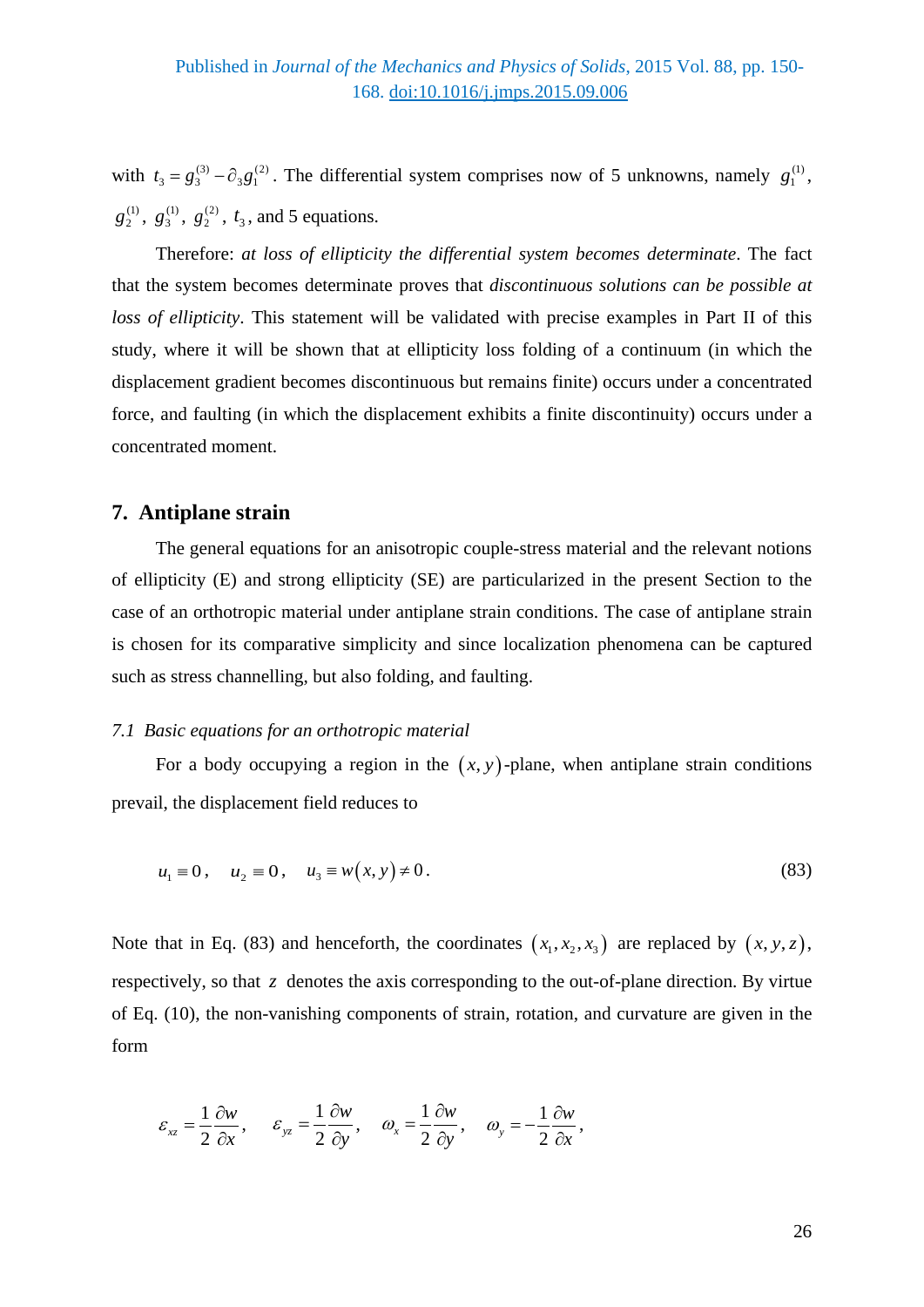Published in *Journal of the Mechanics and Physics of Solids*, 2015 Vol. 88, pp. 150- 168. [doi:10.1016/j.jmps.2015.09.006](http://dx.doi.org/10.1016/j.jmps.2015.09.006)

$$
\kappa_{xx} = -\kappa_{yy} = \frac{1}{2} \frac{\partial^2 w}{\partial x \partial y}, \quad \kappa_{xy} = -\frac{1}{2} \frac{\partial^2 w}{\partial x^2}, \quad \kappa_{yx} = \frac{1}{2} \frac{\partial^2 w}{\partial y^2}.
$$
 (84)

Further, considering an orthotropic centrosymmetric material, the constitutive equations (15) reduce to (for details refer to Appendix A)

$$
\tau_{xz} = c_{55} \frac{\partial w}{\partial x}, \quad \tau_{yz} = c_{44} \frac{\partial w}{\partial y},
$$
\n
$$
m_{xx} = b_1 \kappa_{xx} = \frac{b_1}{2} \frac{\partial^2 w}{\partial x \partial y}, \quad m_{yy} = b_1 \kappa_{yy} = -\frac{b_1}{2} \frac{\partial^2 w}{\partial x \partial y},
$$
\n
$$
m_{xy} = b_2 \kappa_{xy} + b_3 \kappa_{yx} = -\frac{b_2}{2} \frac{\partial^2 w}{\partial x^2} + \frac{b_3}{2} \frac{\partial^2 w}{\partial y^2},
$$
\n
$$
m_{yx} = b_3 \kappa_{xy} + b_4 \kappa_{yx} = -\frac{b_3}{2} \frac{\partial^2 w}{\partial x^2} + \frac{b_4}{2} \frac{\partial^2 w}{\partial y^2},
$$
\n(86)

while, taking into account Eqs. (6) and (8), the (asymmetric) shear stresses become

$$
\sigma_{xz} = c_{55} \frac{\partial w}{\partial x} - \frac{1}{4} \left( b_2 \frac{\partial^3 w}{\partial x^3} + (b_1 - b_3) \frac{\partial^3 w}{\partial x \partial y^2} \right),\tag{87}
$$

$$
\sigma_{yz} = c_{44} \frac{\partial w}{\partial y} - \frac{1}{4} \left( b_4 \frac{\partial^3 w}{\partial y^3} + (b_1 - b_3) \frac{\partial^3 w}{\partial x^2 \partial y} \right),\tag{88}
$$

where  $c_{44}$  and  $c_{55}$  are the classical shear moduli characterizing an orthotropic Cauchy material subject to antiplane conditions, and  $b_i$  ( $i = 1, \ldots, 4$ ) are the couple-stress orthotropic moduli, with the dimension of a 'force'. In analogy with the theory of orthotropic Kirchhoff plates, the couple stress components  $m_{xy}$  and  $m_{yx}$  may be identified with the bending moments, while  $m_{xx}$  and  $m_{yy}$  with the twisting moments, applied on an element of a plate. In this context, the couple-stress parameters  $b_2/2$  and  $b_4/2$  represent the bending stiffnesses in the principal *y* - and *x* - directions,  $b_1/2$  the principal twisting stiffness, and  $b_3/2$  the stiffness associated with the effects of secondary bending (Lekhnitskii, 1963). Moreover,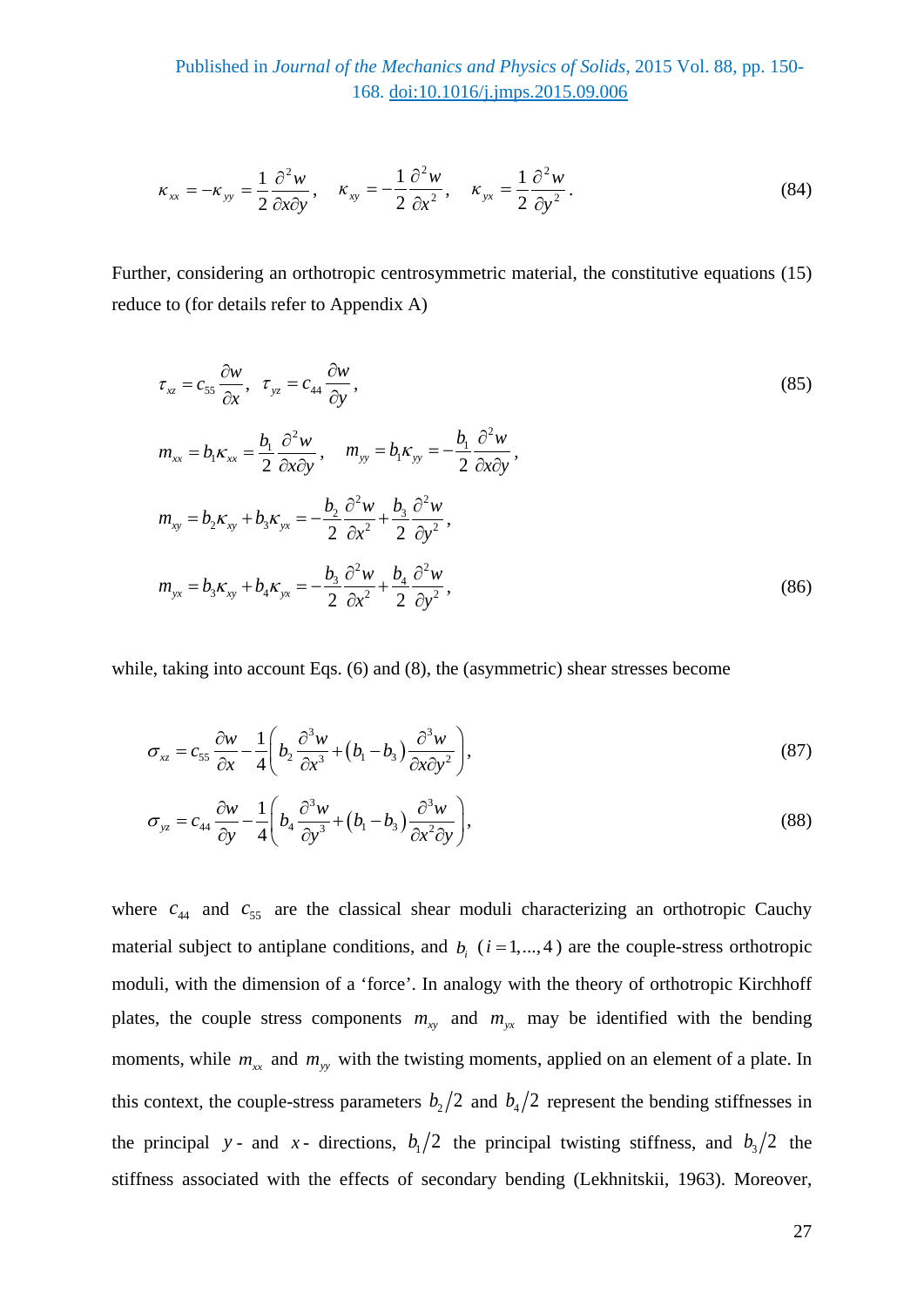assuming the strain energy density *W* to be positive definite (PD), the material moduli must satisfy the following inequalities

$$
(PD)^{c} \Leftrightarrow c_{55} > 0, \quad c_{44} > 0,
$$
\n
$$
(89)
$$

$$
(PD)^{B} \Leftrightarrow b_1 > 0, b_2 > 0, b_4 > 0, b_2b_4 - b_3^2 > 0.
$$
\n(90)

Enforcing equilibrium yields a single PDE of the fourth-order for the out-of-plane displacement component

$$
Lw + X_z + \frac{1}{2} \left( \frac{\partial Y_y}{\partial x} - \frac{\partial Y_x}{\partial y} \right) = 0, \tag{91}
$$

where the differential operator *L* is defined as

$$
L \equiv \underbrace{c_{55}\partial_x^2 + c_{44}\partial_y^2}_{L^{\text{cl}} = \text{lower (classical) part}} - \frac{1}{4} \underbrace{\left(b_2\partial_x^4 + 2b_0\partial_x^2\partial_y^2 + b_4\partial_y^4\right)}_{L^{\text{cr}} = \text{principal part}},
$$
\n
$$
(92)
$$

and  $b_0 = b_1 - b_3$  is a material parameter that accounts for both torsion and secondary bending effects. Note that neglecting the body forces and body moments, the equilibrium equation (91) is of the same form as the equation of bending of thin orthotropic plates with *prestress* (Lekhnitskii, 1963). In particular, the principal part  $L^{cs}w$  is associated with the deflection of the plate, whereas the classical (lower) part  $L^{cl}w$  plays the role of the prestress.

Finally, it is remarked that when  $c_{44} = c_{55} = \mu$ ,  $b_1 = 4\eta + 4\eta'$ ,  $b_2 = b_4 = 4\eta$ , and  $b_3 = 4\eta'$ , the above equations transform to those governing *isotropic* couple-stress elasticity for antiplane strain deformations (Lubarda, 2003). In that case, the scalar equation of equilibrium (91) reduces to

$$
\mu \nabla^2 w - \eta \nabla^4 w + X_z + \frac{1}{2} \left( \frac{\partial Y_y}{\partial x} - \frac{\partial Y_x}{\partial y} \right) = 0.
$$
\n(93)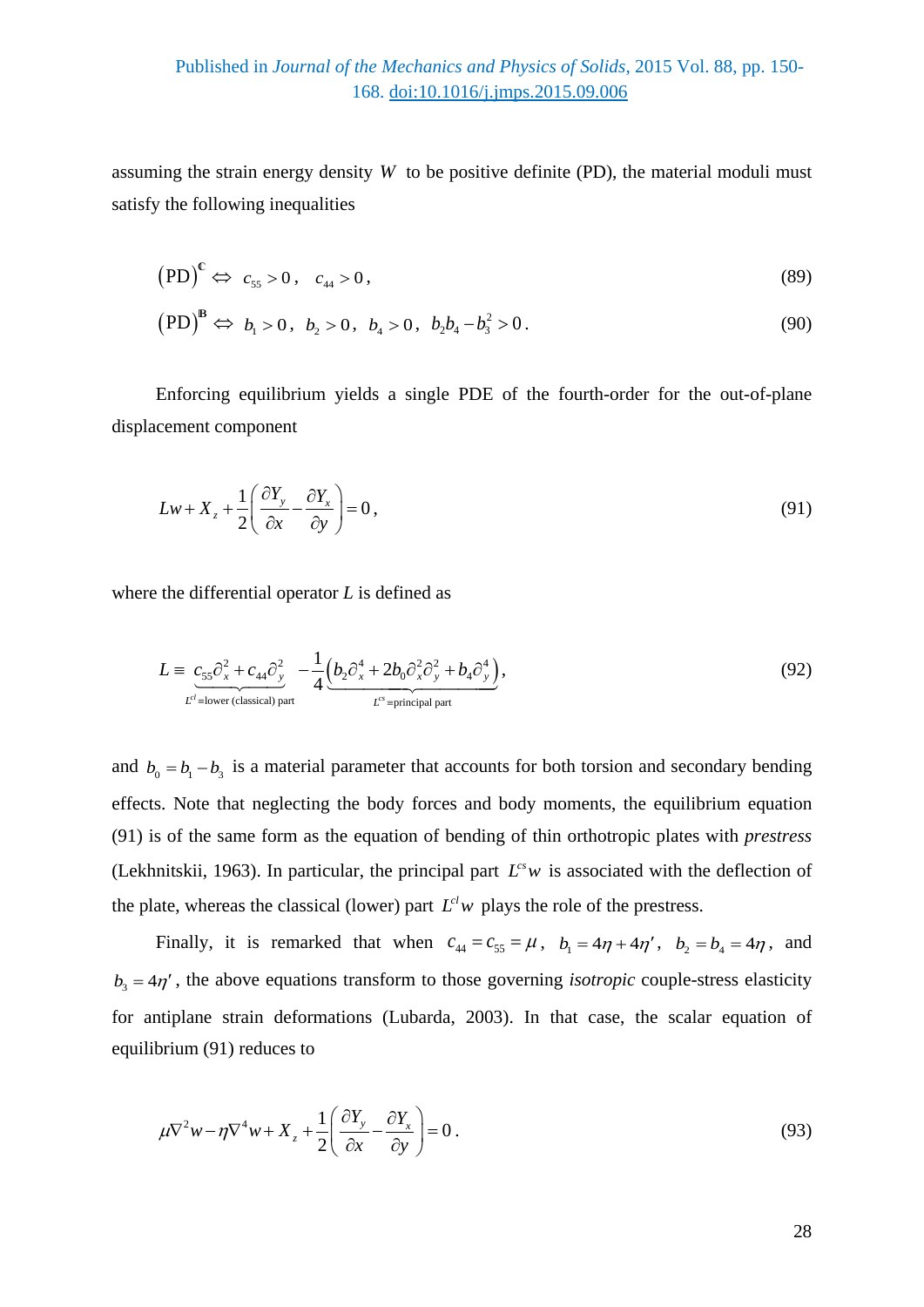#### *7.2 Ellipticity*

It is well-known for classical Cauchy materials that loss of ellipticity may result in the emergence of various kinds of discontinuities. Therefore, since conditions of stress channelling and associated localized solutions are addressed in the present study, it is expedient to classify the governing PDE in Eq. (91) with respect to its elliptic regime. For the antiplane strain case considered here, and in the light of the results obtained in Section 5, the (E) condition becomes

$$
\lambda_3(\mathbf{n}) = b_2 n_x^4 + 2b_0 n_x^2 n_y^2 + b_4 n_y^4 \neq 0, \quad \forall \mathbf{n} : |\mathbf{n}| = 1,
$$
\n(94)

where  $\lambda_3(\mathbf{n})$  is the relevant eigenvalue in antiplane strain of the couple-stress part  $\mathbf{A}^{(B)}$  of the acoustic tensor, Eq.  $(63)_3$ .

To investigate the restrictions that condition (94) imposes on the couple-stress moduli, the *principal* operator  $L^{cs}$  of the governing PDE (91) is examined (Renardy and Rogers, 2004). In particular, a solution to the equation  $L^s w = 0$  is assumed in the form (Bigoni, 2012)

$$
w = F(x + \Psi y),\tag{95}
$$

where *F* is an analytical function and  $\Psi$  is a complex constant satisfying the following biquadratic equation, obtained by inserting representation (95) in the principal part of Eq. (91)

$$
\Psi^4 + 2\gamma \Psi^2 + \beta = 0, \qquad (96)
$$

with  $\beta = b_2/b_4$  being the ratio between the principal bending moduli, and  $\gamma = b_0/b_4$ . The four-roots  $\Psi_q$  ( $q = 1,...,4$ ) of Eq. (96) satisfy

$$
\Psi_q^2 = -\gamma + \left(-1\right)^q \sqrt{\gamma^2 - \beta} \tag{97}
$$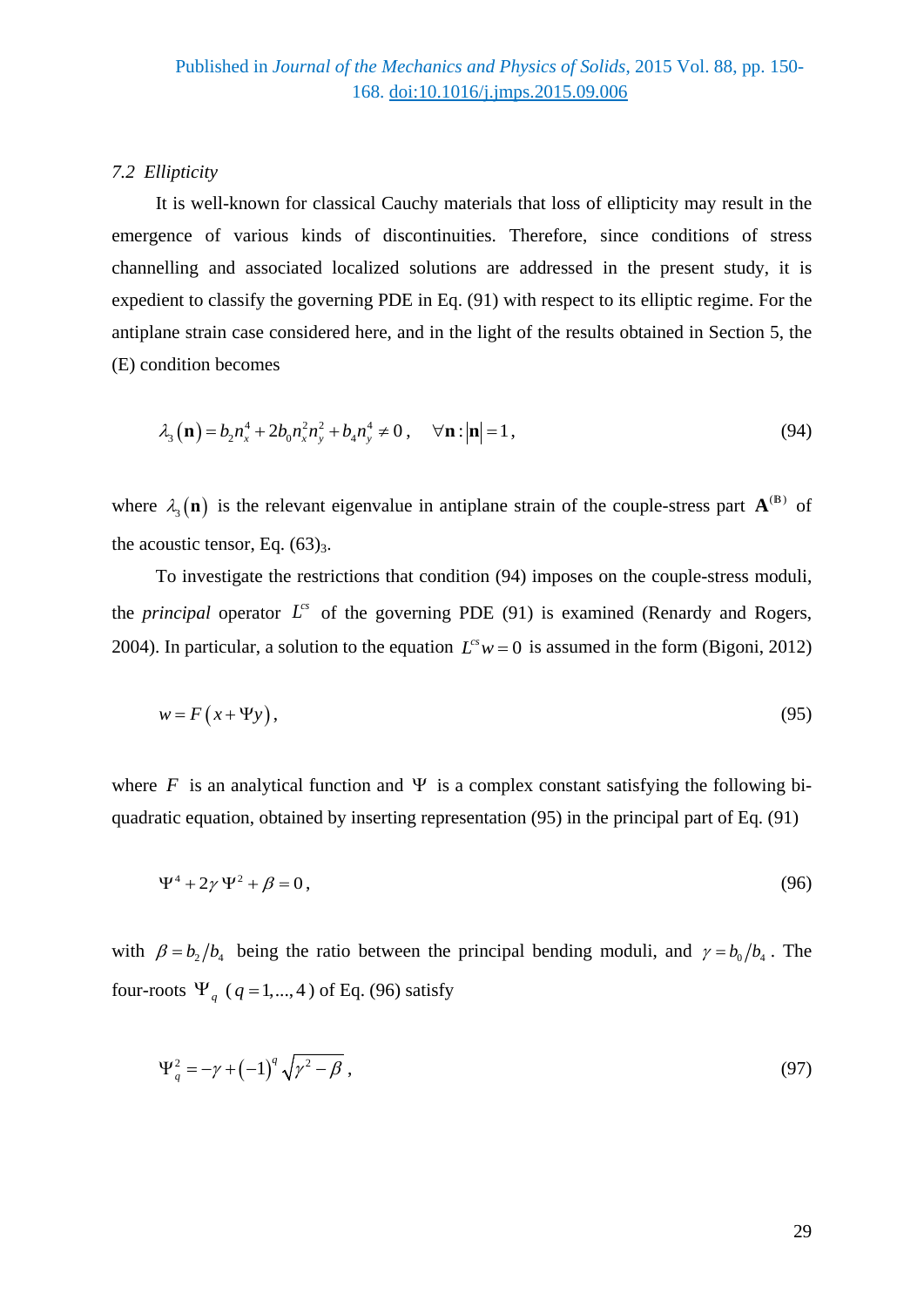which are real or complex depending on the values of  $b_2$ ,  $b_4$  and  $b_0$ , or equivalently the dimensionless parameters  $\beta$  and  $\gamma$ . In what follows, unless otherwise stated, it is assumed that  $b_4 > 0$ .

The roots  $\Psi_q$  defined by Eq. (97) change their nature according to the values taken by parameters  $\beta$  and  $\gamma$ , so that they can be classified as follows.

## *Elliptic imaginary regime (EI)*

If  $\beta > 0$  and  $\gamma \ge \sqrt{\beta}$  (or equivalently  $b_2 > 0$  and  $b_0 \ge \sqrt{b_2 b_4}$ ), Eq. (96) admits four purely imaginary roots

$$
\Psi_1 = ic_1, \quad \Psi_2 = ic_2, \quad \Psi_3 = \overline{\Psi}_1, \quad \Psi_4 = \overline{\Psi}_2,
$$
\n(98)

with

$$
\begin{aligned}\n\begin{pmatrix} c_1 \\ c_2 \end{pmatrix} &= \sqrt{\gamma \pm \sqrt{\gamma^2 - \beta}} > 0 \,.\n\end{aligned} \tag{99}
$$

# *Elliptic complex regime (EC)*

If  $\beta > 0$  and  $-\sqrt{\beta} < \gamma < \sqrt{\beta}$  (or equivalently  $b_2 > 0$  and  $-\sqrt{b_2b_4} < b_0 < \sqrt{b_2b_4}$ ), Eq. (96) admits four complex conjugate roots

$$
\Psi_1 = -f + ic, \quad \Psi_2 = f + ic, \quad \Psi_3 = \overline{\Psi}_1, \quad \Psi_4 = \overline{\Psi}_2,
$$
\n(100)

with

$$
\begin{aligned} f \\ c \end{aligned} = \sqrt{\frac{\sqrt{\beta} \mp \gamma}{2}} > 0. \tag{101}
$$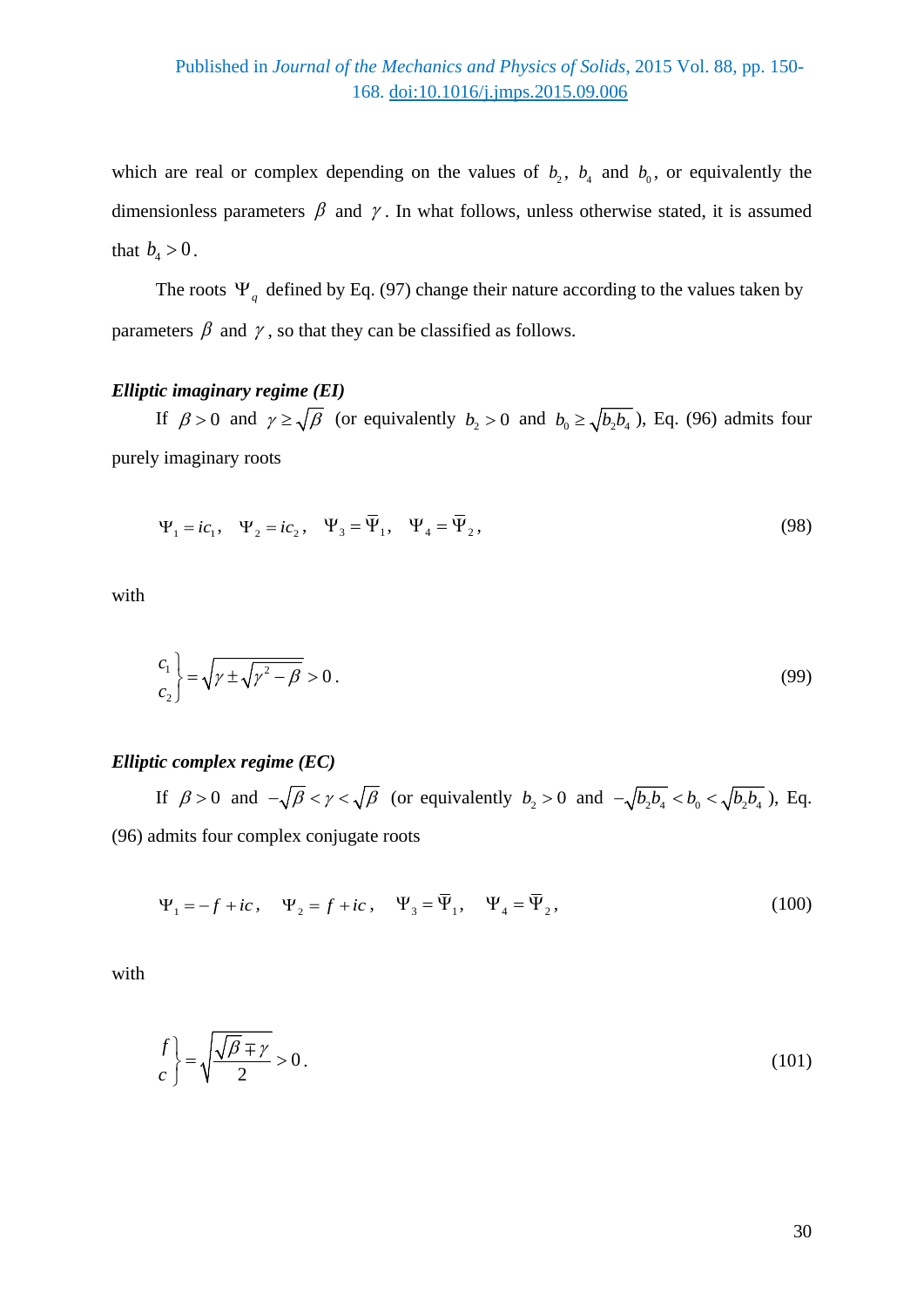## *Hyperbolic regime (H)*

If  $\beta > 0$  and  $\gamma \le -\sqrt{\beta}$  (or equivalently  $b_2 > 0$  and  $b_0 \le -\sqrt{b_2 b_4}$ ), Eq. (96) admits four real roots

$$
\Psi_{1,3} = \pm e_1, \quad \Psi_{2,4} = \pm e_2,\tag{102}
$$

with

$$
\begin{aligned} \frac{e_1}{e_2} &= \sqrt{-\gamma \pm \sqrt{\gamma^2 - \beta}} > 0. \end{aligned} \tag{103}
$$

#### *Parabolic regime* **(P)**

If  $\beta \le 0$ , Eq. (96), admits two real and two imaginary roots, namely

$$
\Psi_1 = f, \quad \Psi_2 = ic, \quad \Psi_3 = -\Psi_1, \quad \Psi_4 = -\Psi_2,
$$
\n(104)

with

$$
\begin{aligned} \frac{f}{c} \end{aligned} = \sqrt{\mp \gamma + \sqrt{\gamma^2 - \beta}} > 0 \,. \tag{105}
$$

As a conclusion, the (E) condition in a couple-stress material under antiplane strain deformation assumes the following form

$$
(E) \Leftrightarrow b_2 > 0 \quad \text{and} \quad b_0 > -\sqrt{b_2 b_4} \tag{106}
$$

holding for  $b_4 > 0$ . Equivalently, the ellipticity conditions can be written as  $\beta > 0$  and  $\gamma > -\sqrt{\beta}$  (Fig. 3). Therefore, ellipticity (E) can be lost in two ways: either (i.) at the (EI/P) boundary (red line in Fig. 3), where  $\beta = 0$  and  $\gamma > 0$  (i.e.  $b_2 = 0$  and  $b_0 > 0$ ), or (ii.) at the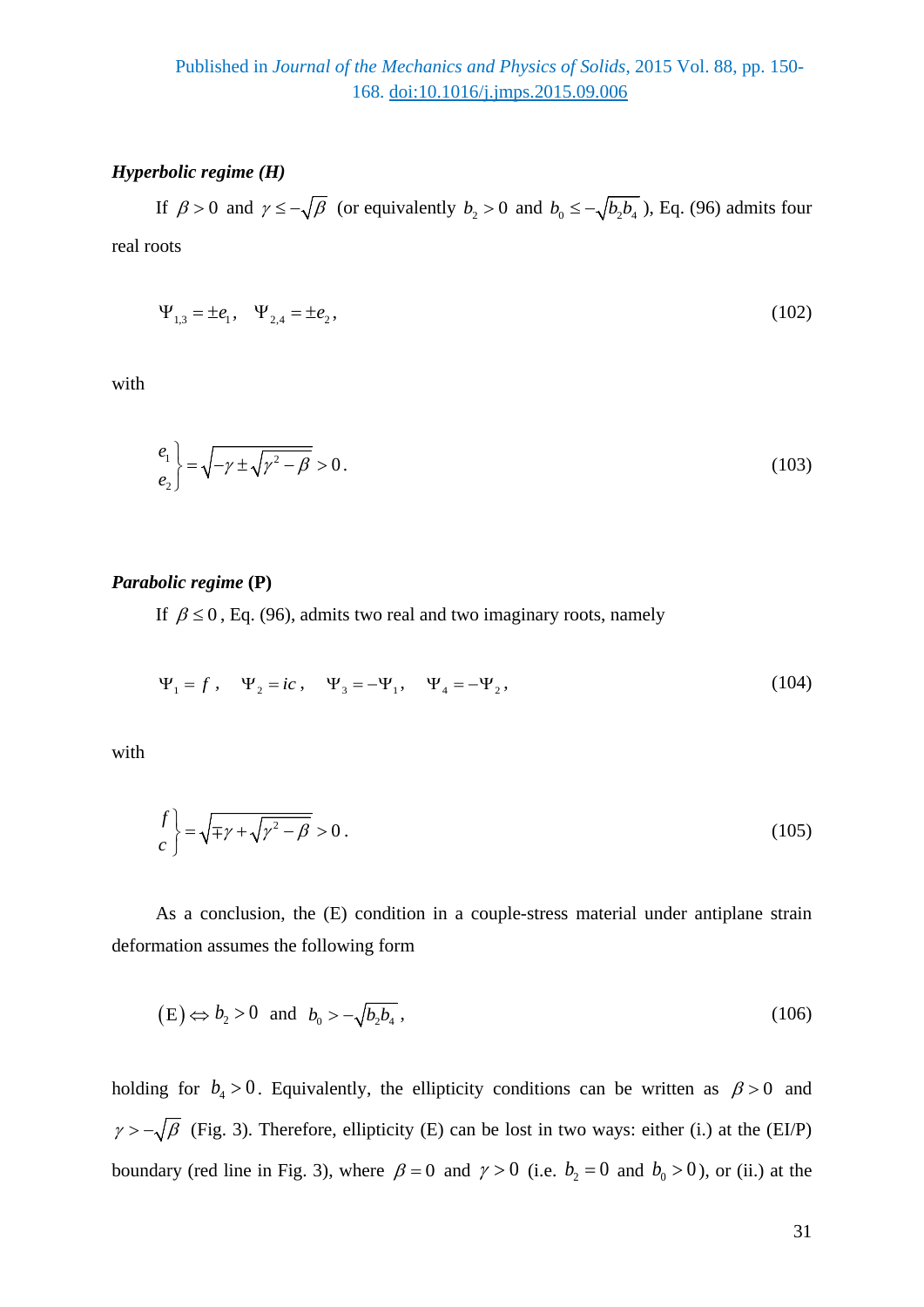(EC/H) boundary (blue line in Fig. 3), where  $\beta > 0$  and  $\gamma = -\sqrt{\beta}$  (i.e.  $b_2b_4 > 0$  and  $b_0 = -\sqrt{b_2 b_4}$ ). In particular, at the (EI/P) boundary only one possible discontinuity surface emerges which is aligned parallel to the *y*-axis. On the other hand, at the (EC/H) boundary two discontinuity surfaces are possible. The inclination angle  $\varphi$  (with the *x*-axis) of the normal to the discontinuity surfaces depends solely upon the ratio  $\beta$ , and can be calculated at the (EC/H) boundary using Eq. (94), as

$$
\tan^2 \varphi = \sqrt{\frac{b_2}{b_4}} = \sqrt{\beta} \,,\tag{107}
$$

corresponding to the following components of the unit vector **n** normal to the discontinuity surfaces



**Fig. 3**: Regime classification in the  $\beta = b_2/b_4$  versus  $\gamma = b_0/b_4$  parameter space for an orthotropic couple-stress material under antiplane strain conditions. The (EI/P) and (EC/H) ellipticity boundaries are depicted with red and blue lines, respectively.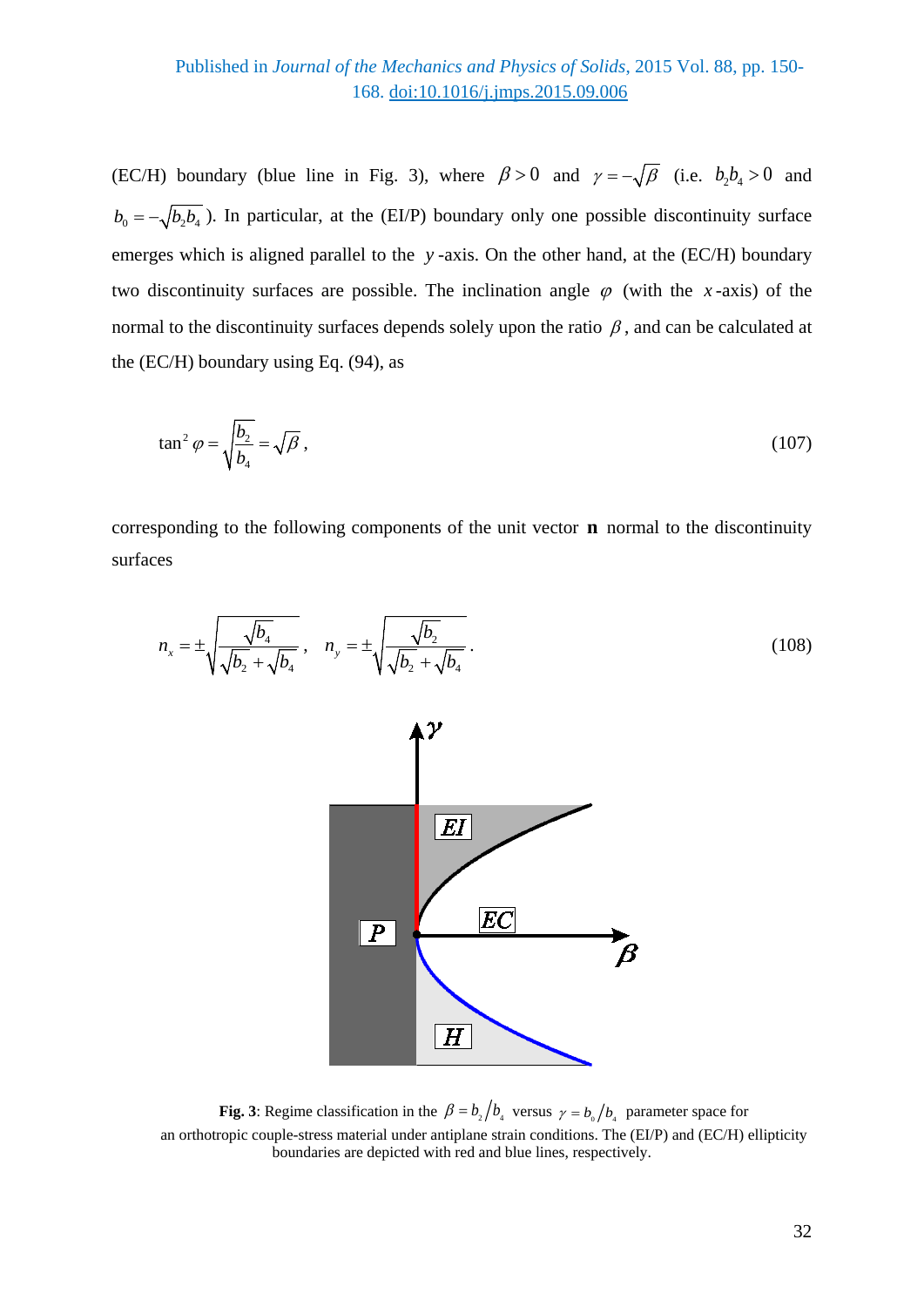The implications of both cases of ellipticity loss on the behavior of the solution and the emergence of the associated discontinuities in the components of the displacement and its gradient will be examined in Part II. As a conclusion from the above-discussion, note that loss of uniqueness, as related to failure of (PD), for a problem of antiplane deformation can be lost simultaneously with (E). Therefore, a material can be designed to work in antiplane conditions and display extreme behaviors (such as stress channelling and emergence of localized folding and faulting), but still preserving uniqueness of the solution and wave propagation.

#### *7.3 SH waves and the (WP) condition*

Antiplane shear (i.e. horizontally polarized or SH) motions are now examined in a homogeneous orthotropic constrained Cosserat medium. To this purpose, the governing equation (91) is augmented with the classical inertia term  $\rho \ddot{w}$ . Assuming zero body forces and moments, the equation of motion for the out-of-plane displacement becomes

$$
Lw = \rho \ddot{w} \,. \tag{109}
$$

Substituting into the equation of motion a plane wave harmonic solution of the form

$$
w(x, y) = d_3 e^{-ik(x - y_0 t)},
$$
\n(110)

the dispersion equation is obtained relating the phase velocity  $V<sub>s</sub>$  of SH waves to the wavenumber *k*

$$
V_S^2 = \rho^{-1} \left[ c_{55} n_x^2 + c_{44} n_y^2 + \frac{k^2}{4} \left( b_2 n_x^4 + 2b_0 n_x^2 n_y^2 + b_4 n_y^4 \right) \right].
$$
 (111)

For an orthotropic material under antiplane motions, the only non-vanishing out-of-plane component of the acoustic tensor is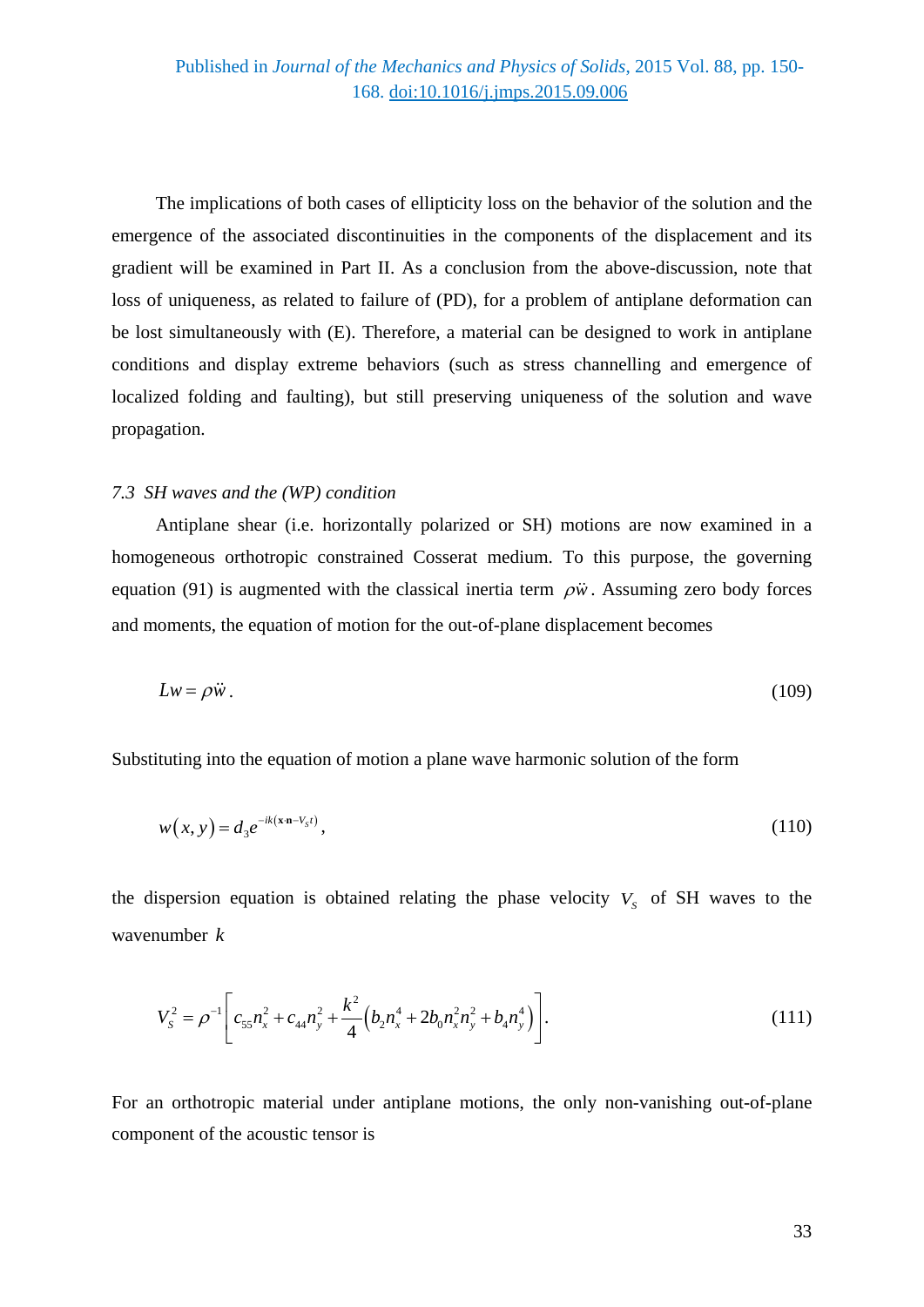$$
A_{33}(k, \mathbf{n}) = \rho k^2 V_s^2. \tag{112}
$$

The (WP) condition requires that SH waves propagate with real non-zero velocities for all real wavenumbers *k* in every direction **n**, which, in turn, implies that  $A_{33}(k, \mathbf{n}) > 0$ . In view of the inequalities stated in Eq. (40), the (WP) condition can be defined for antiplane deformations as

$$
(WP) \Leftrightarrow c_{55}n_x^2 + c_{44}n_y^2 \ge 0 \, , \, b_2n_x^4 + 2b_0n_x^2n_y^2 + b_4n_y^4 \ge 0, \text{ and } A_{33} \ne 0. \tag{113}
$$

The conditions for the first inequality in Eq. (113) to hold require that  $c_{55} \ge 0$  and  $c_{44} \ge 0$ , whereas from the second inequality it can be deduced (c.f. Eqs. (106), Section 7.2) that  $b_2 \ge 0$ , and  $b_0 \ge -\sqrt{b_2 b_4}$ . It is worth noting that when  $c_{55} = c_{44} = 0$ , the propagation velocity of SH waves depends only upon the Cosserat moduli. Consequently, the propagation velocity becomes a *linear* function of the wave number *k* , a situation analogous to the classical plate theory (Graff, 1975). Moreover, it is remarked that in the special case in which

$$
\lambda_3(\mathbf{n}) = b_2 n_x^4 + 2b_0 n_x^2 n_y^2 + b_4 n_y^4 = 0 \,, \tag{114}
$$

ellipticity is lost, but waves may still propagate. For example, assuming that  $b_2 = 0$ ,  $b_0 > 0$ , and  $b_4 > 0$ , the condition of (E) fails since in the direction  $\mathbf{n} = (\pm 1, 0)$ ,  $\lambda_3(\mathbf{n})$  becomes zero. However, for  $c_{55} > 0$  and  $c_{44} \ge 0$ , SH waves can still propagate for *all* wavenumbers and directions of propagation **n** . *This shows that (WP) does not imply (E).*

Finally, the (SE) conditions for the elasticity tensors in the antiplane strain case are obtained from the general inequalities in Eqs. (18), with **q** parallel to the *z* - axis and **n** orthogonal. In particular, it can be shown that (SE) requires that

$$
\left(\text{SE}\right)^{\mathbb{C}} \Leftrightarrow c_{55} > 0, \ c_{44} > 0,\tag{115}
$$

$$
\left(\text{SE}\right)^{\text{B}} \Leftrightarrow b_1 > 0, \ b_2 > 0, \ b_4 > 0, \ \left|b_3\right| < b_1 + \sqrt{b_2 b_4} \ . \tag{116}
$$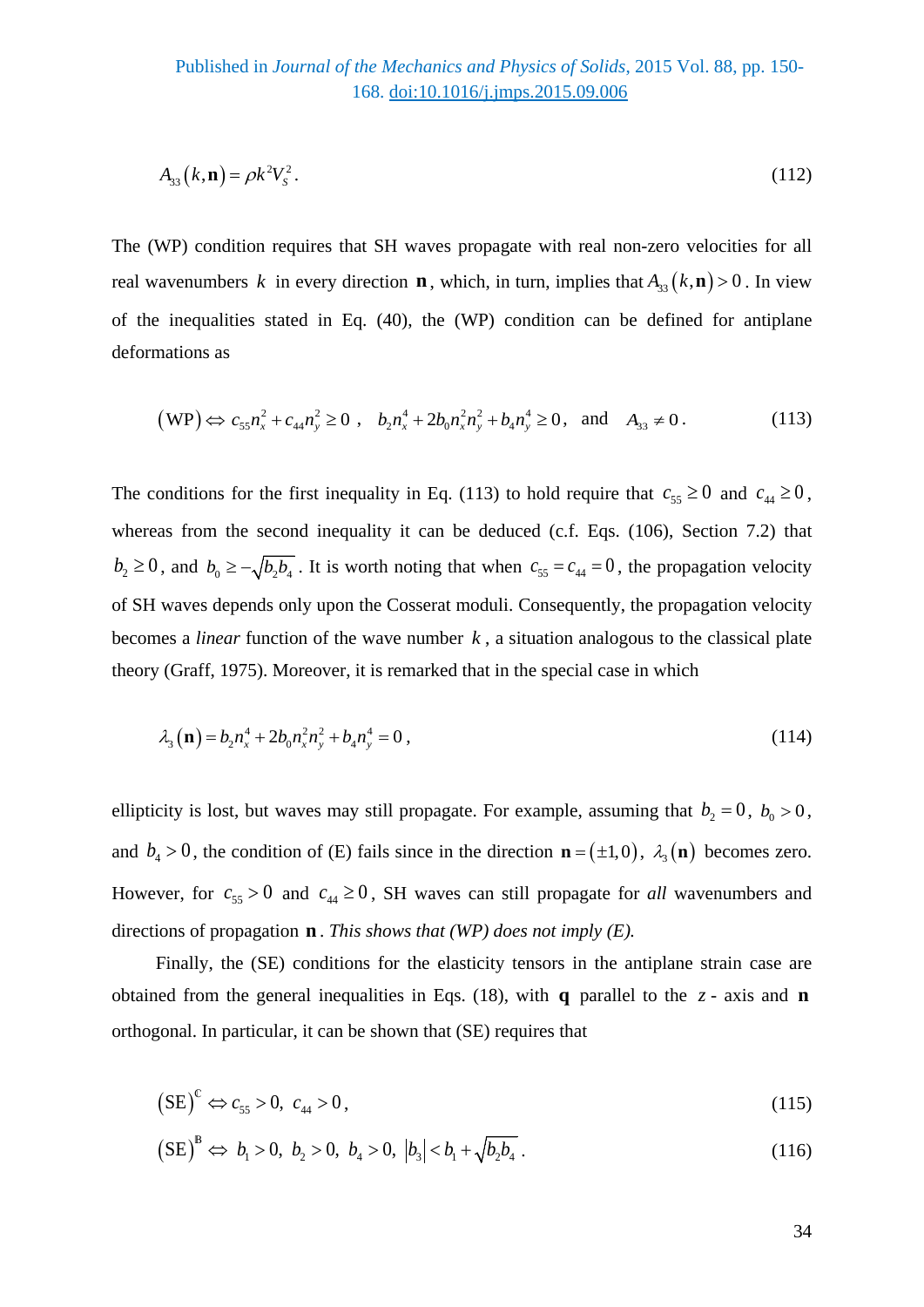It follows, as expected, that (SE) implies both the (WP) and (E) conditions. In the classical elasticity case, the notions of (SE) and (WP) coalesce and the pertinent conditions become  $c_{55} > 0$  and  $c_{44} > 0$ .

## **8. Extreme Cosserat materials**

An extreme Cosserat material is defined in a way that its mechanical properties are close to ellipticity loss. An interesting case occurs when both the response of the Cosserat material and of the underlying Cauchy solid (obtained setting the Cosserat stiffness to zero) are simultaneously close to a failure of ellipticity. In all these cases, the extreme material is on the verge of a material instability, but still within the elliptic range. Although these extreme materials will be chosen so that waves can still propagate –the (WP) condition−, it will be shown through specific antiplane strain examples (deferred to Part II of this study) that stress channelling is related to the 'distance' to failure of ellipticity. In this context, localized folding and faulting will also emerge.

In addition to the above-mentioned cases, it is possible to figure out the existence of extreme Cosserat materials, in which some Cauchy elasticity stiffness vanishes. Examples of these materials are sketched in Fig. 4 where: (i.) a 'frictionless telescopic tube' is a structure having null longitudinal elastic modulus, but still able to carry a variable bending moment and a shear force and (ii.) a jointed beam (in which all segments are connected with frictionless joints) has null transversal shear modulus, but is still able to carry a longitudinal force and a constant bending moment. Examples of these kinds of materials are specified below.



**Fig. 4** Examples of 'extreme materials' in which a Cauchy elastic stiffness is null, but Cosserat effects exist. Left: a frictionless telescopic tube is an element with null longitudinal elasticity, but able to carry a variable moment and related shear force. Right: a jointed beam (with perfectly smooth joints) has null transversal shear modulus, but can carry a longitudinal force and a constant moment.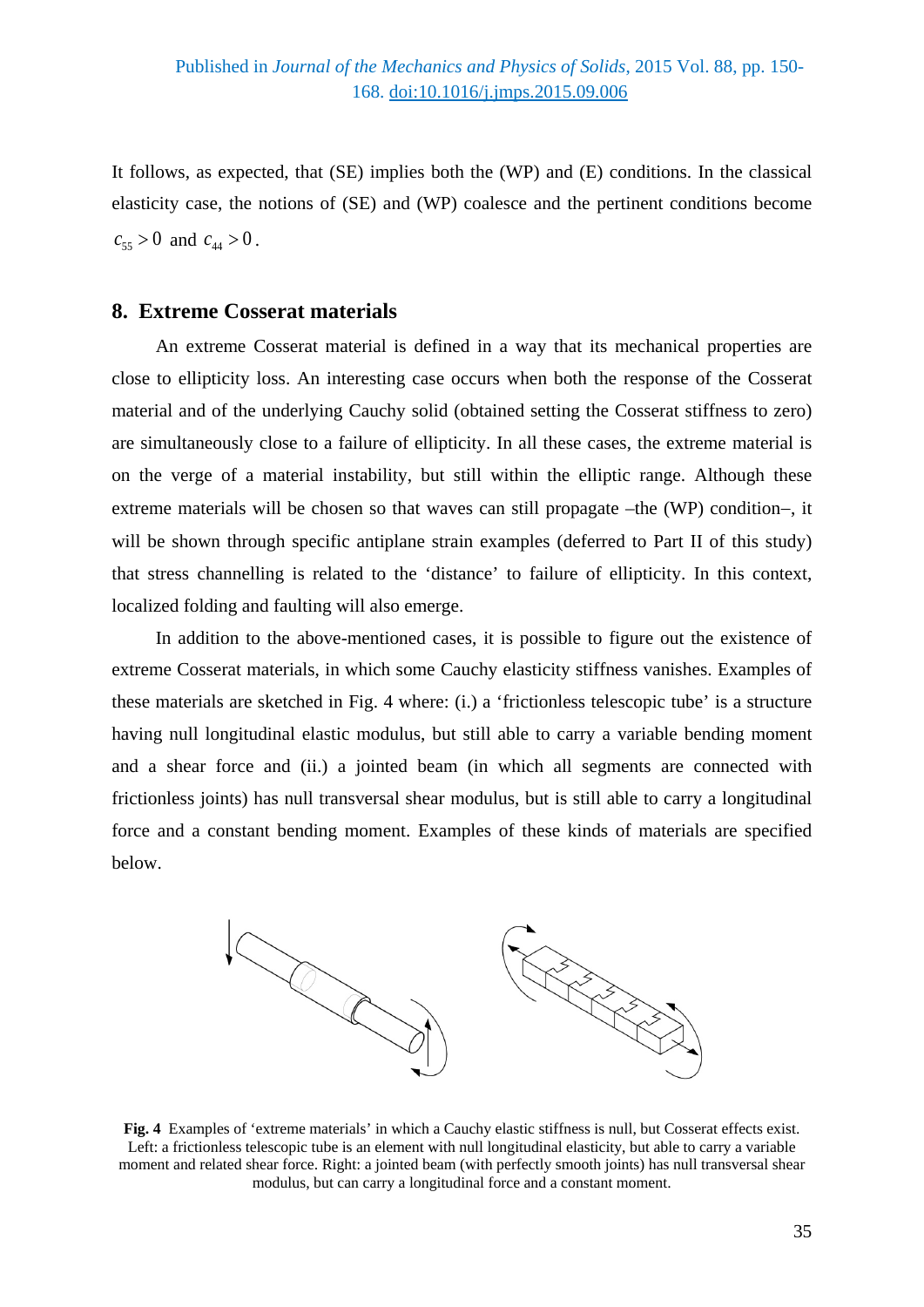#### *8.1 A purely Cosserat solid*

A purely Cosserat solid is defined as a material with null Cauchy stiffness,  $\mathbb{C} = \mathbf{0}$ . For this material the stress is only antisymmetric, so that couples and shear stresses are generated (even if the shear stiffness is null)

$$
\tau_{pq} = 0, \qquad m_{pq} = B_{pqmn} \kappa_{mn} , \qquad \alpha_{pq} = -\frac{1}{2} e_{pqk} m_{rk,r} . \tag{117}
$$

This material is not elliptic in a 3D framework, but ellipticity can be restored in a framework allowing only for antiplane deformation. In this framework, (PD) is lost (as related to the Cauchy part of the constitutive equation), but SH-waves still propagate with finite speed.

#### *8.2 A shear-defective Cauchy material cured with a strongly elliptic Cosserat part*

A shear-defective Cauchy material 'cured' with a strongly elliptic Cosserat part is defined as a material with isotropic Cauchy elasticity with null shear stiffness, augmented with an elliptic Cosserat part.

$$
\tau_{pq} = \lambda \varepsilon_{kk} \delta_{pq}, \qquad m_{pq} = \mathbb{B}_{pqmn} \kappa_{mn}, \qquad \alpha_{pq} = -\frac{1}{2} e_{pqk} m_{rk,r}.
$$
 (118)

For this material (PD) is lost (as related to the loss of shear stiffness), but ellipticity is preserved and waves can propagate with positive speed. For instance, assuming that **B** is isotropic, the phase velocities of a longitudinal and shear waves become, respectively

$$
V_P = \sqrt{\lambda/\rho} \ , \quad V_S = k\sqrt{\eta/\rho} \ , \tag{119}
$$

where  $V_s$  coincides with the speed of flexural waves in a beam (Graff, 1975). Note, however, that if the shear modulus is negative ( $\mu$  < 0), waves cannot propagate, but for  $\eta > 0$  the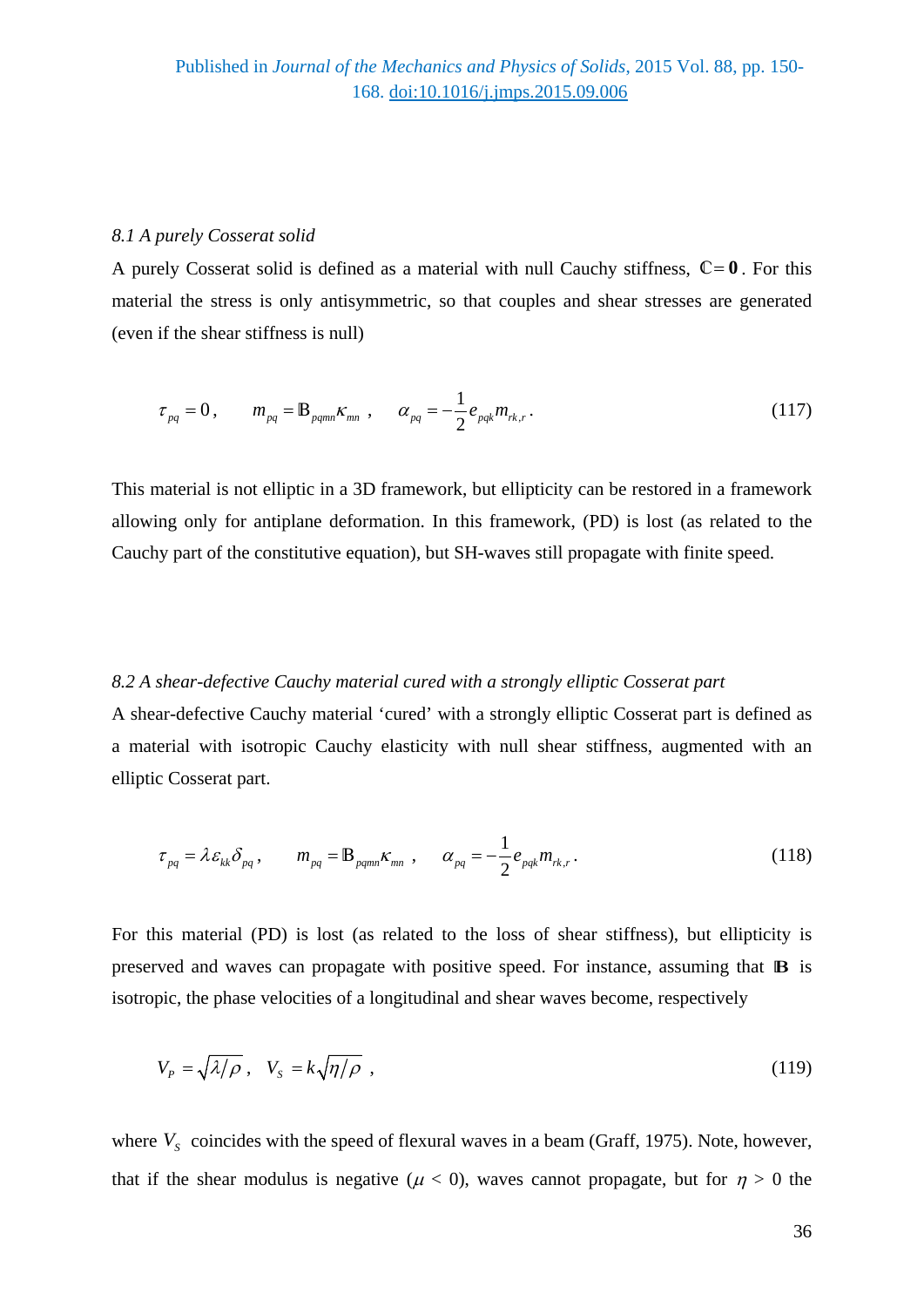material is still in the elliptic range, Eq.  $(64)_2$ . This proves that *(E) does not imply (WP)*, so that recalling an observation made in the previous Section, we conclude that: *ellipticity (E) and wave propagation (WP) are not interdependent conditions*.

# **9. Conclusions**

The definition of anisotropic extreme Cosserat materials and their material stability analysis has led to several results defining the behavior of these materials, which can be listed as follows.

i.) Positive definiteness of the strain energy (PD) is related to both  $(PD)^{\mathbb{C}}$  of the Cauchy and  $(PD)^B$  of the Cosserat parts of the elasticity, so that loss of  $(PD)$  for a Cauchy material cannot be restored by augmenting the constitutive equation with a Cosserat part.

ii.) A notion of strong ellipticity (SE) has been introduced (reducing to the 'usual' notion for classical Cauchy elasticity), which implies uniqueness for a problem with kinematics prescribed on the whole boundary of a homogeneous solid, that has been proven through an extension of the van Hove theorem.

iii.) Strong ellipticity (SE) implies that planar waves can propagate with real speed (WP) and that the partial differential operator governing equilibrium is elliptic (E). A necessary condition for (WP) is that the Cauchy part of elasticity allows propagation of pressure waves.

iv.) Ellipticity (E) and wave propagation (WP) condition are not interdependent conditions, so that it can happen that a wave cannot propagate when the material is still in the elliptic range, or vice versa that waves propagate when the material is at the boundary of ellipticity loss.

v.) Investigation of emergence of discontinuity surfaces in Cosserat materials showed that failure of (E) is expected to give rise to the emergency of localized deformations (as will be demonstrated with specific examples of localized folding and faulting of a continuum in Part II of this study).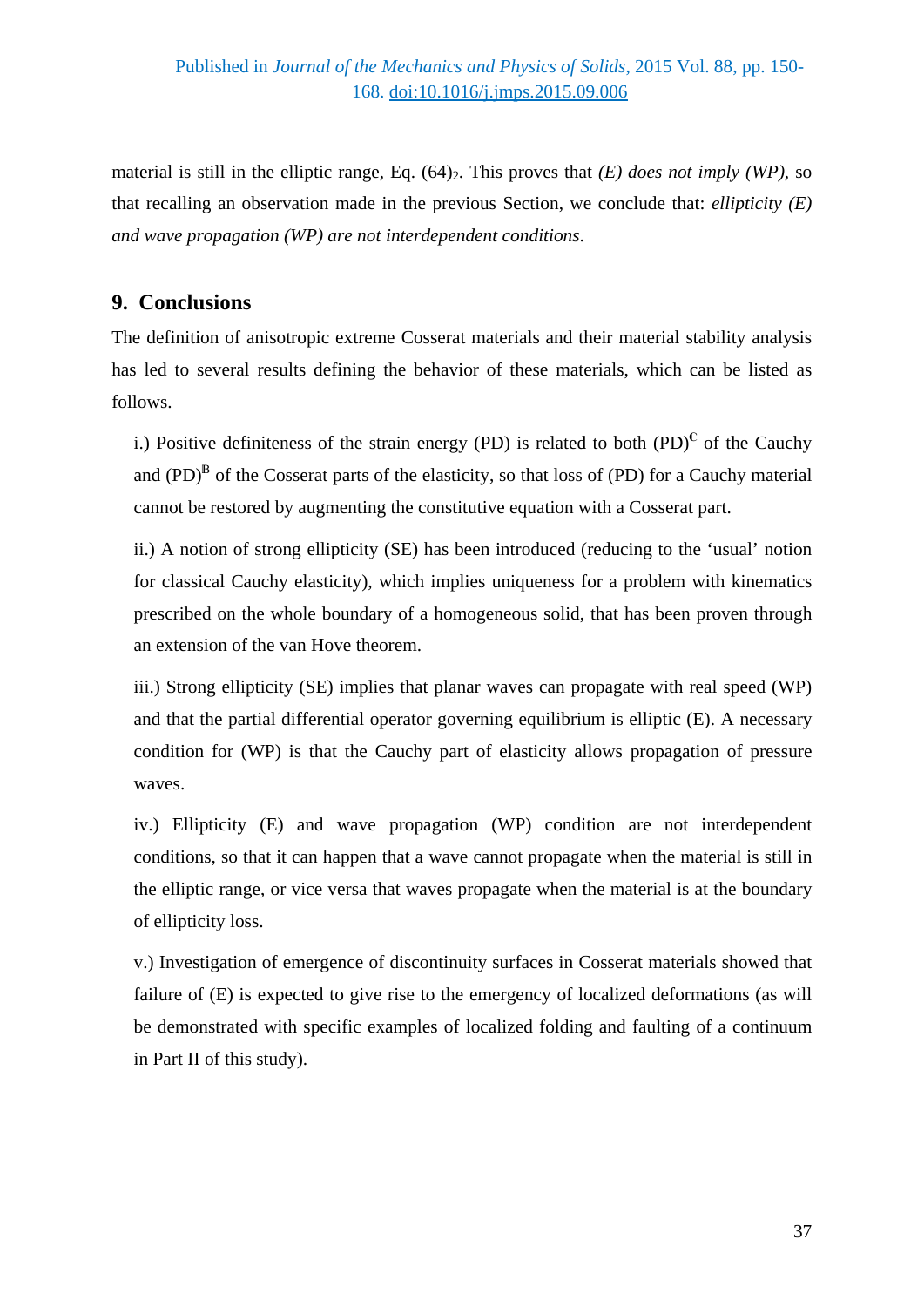*Acknowledgements* - Financial support from the ERC advanced grant 'Instabilities and nonlocal multiscale modelling of materials' FP7-PEOPLE-IDEAS-ERC-2013-AdG (2014- 2019) is gratefully acknowledged.

## **Appendix A. Elastic moduli for orthotropic couple-stress materials**

For an orthotropic material the couple-stress elasticity tensor  $\mathbb{B}_{ijkl}$ , possessing the major symmetry and subject to the restriction  $\mathbf{B}_{iikk} = \mathbf{B}_{kkij} = \mathbf{0}$ , transforms according to the relation

$$
\mathbf{B}_{ijkl} = R_{ip} R_{jq} R_{kr} R_{ls} \mathbf{B}_{pqrs} \tag{A1}
$$

where  $R_{ip}$  are the orthogonal tensors that characterize the three mutually perpendicular planes of reflective symmetry (Cowin, 2013). In particular, it can be shown that the couplestress elasticity tensor **B** has 12 independent components in the orthotropic case and can be represented in a matrix form in the following way

$$
\mathbf{B} = \begin{bmatrix}\n\mathbf{B}_{1111} & 0 & 0 & 0 & \mathbf{B}_{1122} & 0 & 0 & 0 & \mathbf{B}_{1133}^{\dagger} \\
\mathbf{B}_{1212} & 0 & \mathbf{B}_{1221} & 0 & 0 & 0 & 0 & 0 \\
& & & \mathbf{B}_{1313} & 0 & 0 & 0 & \mathbf{B}_{1331} & 0 & 0 \\
& & & & \mathbf{B}_{2121} & 0 & 0 & 0 & 0 & 0 \\
& & & & & \mathbf{B}_{2222} & 0 & 0 & 0 & \mathbf{B}_{2233}^{\dagger} \\
& & & & & \mathbf{B}_{2322} & 0 & \mathbf{B}_{2332} & 0 \\
& & & & & & \mathbf{B}_{3131} & 0 & 0 \\
& & & & & & \mathbf{B}_{3232} & 0 \\
& & & & & & & \mathbf{B}_{3333}\n\end{bmatrix},
$$
\n(A2)

when curvatures and couple stresses are represented as the following vectors

$$
\mathbf{K} = \{K_{11}, K_{12}, K_{13}, K_{21}, K_{22}, K_{23}, K_{31}, K_{32}, K_{33}\},\tag{A3}
$$

$$
\mathbf{m} = \{m_{11}, m_{12}, m_{13}, m_{21}, m_{22}, m_{23}, m_{31}, m_{32}, m_{33}\}.
$$
 (A4)

Note that some components in Eq. (A2) are not independent, so that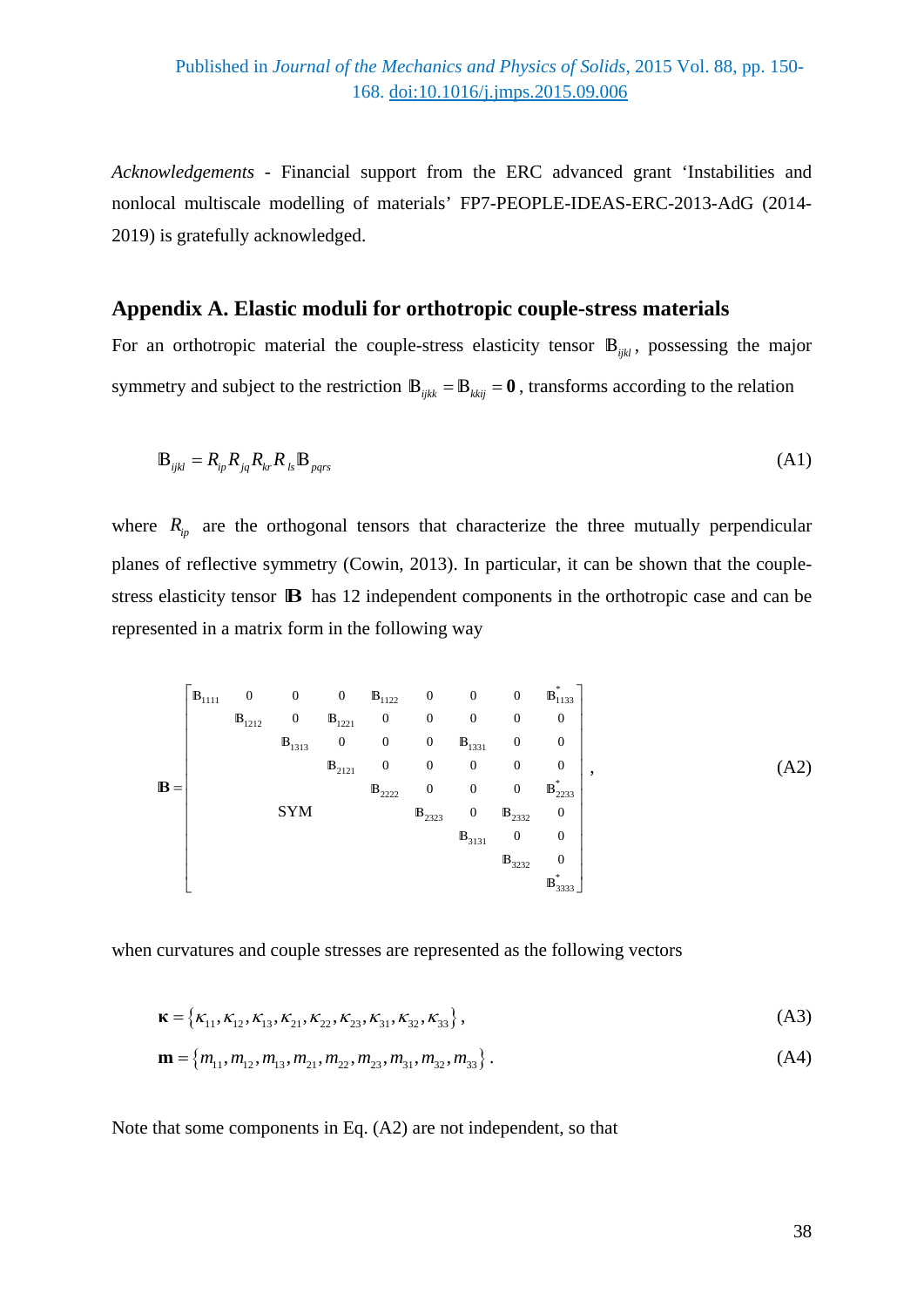$$
\mathbf{B}_{1133}^* = -(\mathbf{B}_{1111} + \mathbf{B}_{1122}), \ \ \mathbf{B}_{2233}^* = -(\mathbf{B}_{1122} + \mathbf{B}_{2222}), \ \ \mathbf{B}_{3333}^* = -(\mathbf{B}_{1133}^* + \mathbf{B}_{2233}^*).
$$
 (A5)

The constitutive equations follow from Eq. (15)<sub>2</sub>, where it can be easily verified that  $m_{pp} = 0$ . Note that for micropolar elasticity (the so-called 'unconstrained Cosserat theory'), not considered here, an orthotropic material is characterized by 15 independent components since  $\mathbb{B}_{iik} \neq 0$  (Ilcewicz et al., 1986).

In the special case of antiplane strain, all the in-plane degrees of freedom are zero, and thus:  $u_x = u_y = \omega_z = 0$ . According to Eq. (84), the non-vanishing components of the curvature tensor are  $(\kappa_x, \kappa_y, \kappa_y, \kappa_y)$ . Note, that  $\kappa_{pp} = 0$  and  $\kappa_z = 0$ , so that  $\kappa_x = -\kappa_y$ , in this particular case. Accordingly, the constitutive equations for an orthotropic couple-stress material under antiplane conditions become

$$
m_{xx} = \mathbb{B}_{1111} \kappa_{xx} + \mathbb{B}_{1122} \kappa_{yy}, \quad m_{xy} = \mathbb{B}_{1212} \kappa_{xy} + \mathbb{B}_{1221} \kappa_{yx},
$$
  

$$
m_{yx} = \mathbb{B}_{1221} \kappa_{xy} + \mathbb{B}_{2121} \kappa_{yx}, \quad m_{yy} = \mathbb{B}_{1122} \kappa_{xx} + \mathbb{B}_{2222} \kappa_{yy}.
$$
 (A6)

Therefore, a couple-stress material in antiplane strain is governed by 6 microstructural constants, additional to the 2 classical shear moduli  $c_{44}$  and  $c_{55}$ . By noting that  $\kappa_{xx} = -\kappa_{yy}$ , and assuming, for simplicity that the couple-stress material possess the same principal torsional stiffness in the *x* - and *y* - directions and *null* secondary torsional stiffness  $\mathbb{B}_{1122} = 0$ , the constitutive equations reduce to (Section 7.1)

$$
m_{xx} = b_1 K_{xx}, \quad m_{yy} = b_1 K_{yy}, \quad m_{xy} = b_2 K_{xy} + b_3 K_{yx}, \quad m_{yx} = b_3 K_{xy} + b_4 K_{yx}, \tag{A7}
$$

with  $b_1 \equiv B_{1111} = B_{2222}$ ,  $b_2 \equiv B_{1212}$ ,  $b_3 \equiv B_{1221}$ , and  $b_4 \equiv B_{2121}$ .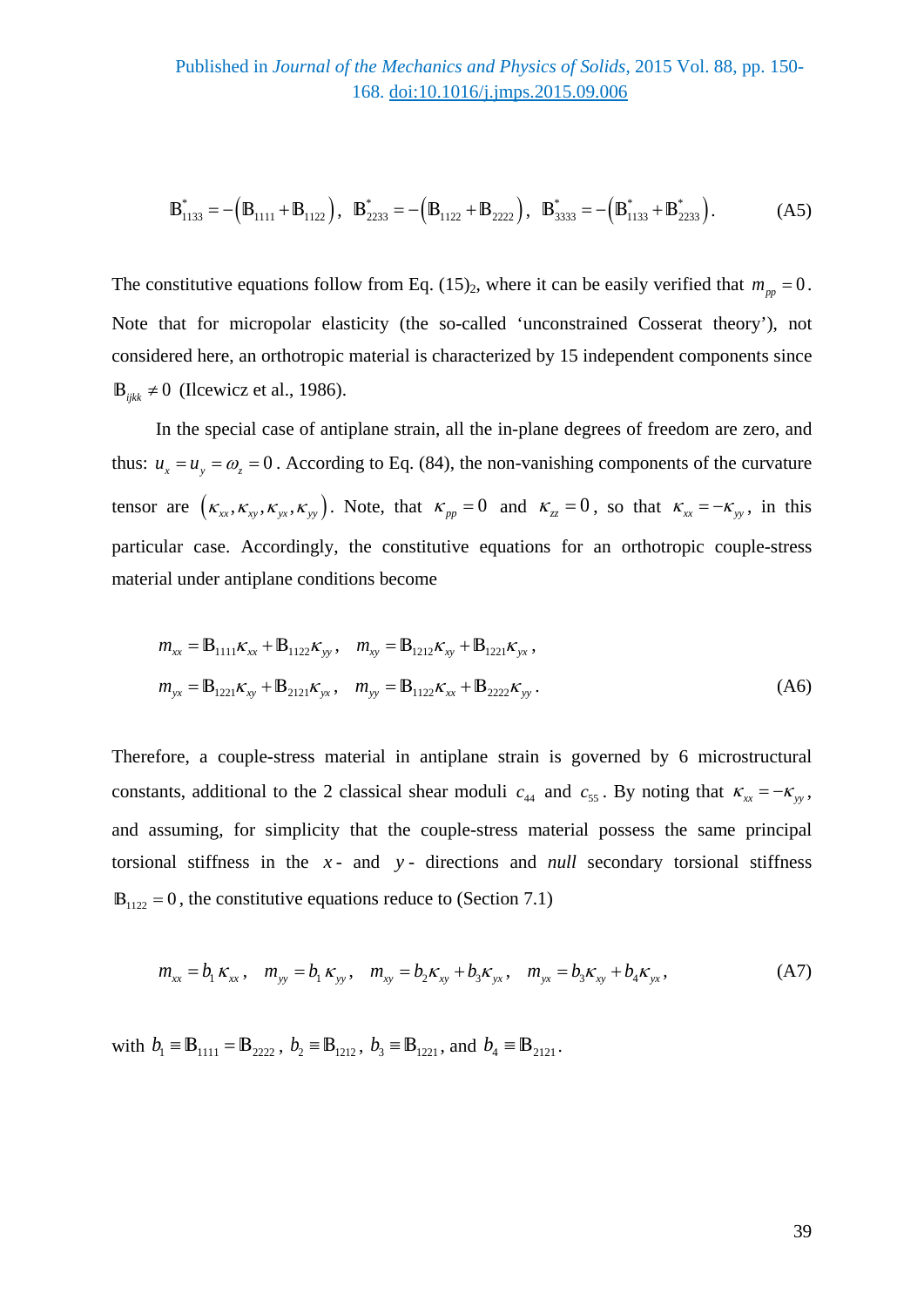## **Appendix B. Two alternative derivations of the ellipticity condition**

An alternative way to obtain the ellipticity condition for the degenerate couple-stress operator in Eq. (53) is to examine the behavior of the determinant of the total symbol (54) at large  $k$ . In general, if the principal operator is not degenerate, the behavior of the total symbol matrix at large *k* provides the same condition obtained by examining the principal symbol. However, when the principal operator is degenerate, the determinant of the total symbol at large *k* involves also terms associated with the lower-order operator. In the present case, the determinant of the total symbol *l* degenerates to a polynomial of the tenthdegree with respect to the modulus  $k$ , exhibiting the following asymptotic behavior as  $k \rightarrow \infty$ 

$$
\det \boldsymbol{l} = \det \mathbf{A} = (\tau_{v} \lambda_{2} \lambda_{3}) k^{10} \text{ as } k \to \infty ,
$$
 (B1)

where  $\tau_{\nu}(\mathbf{n}) = \mathbf{n} \cdot \mathbf{A}^{(\mathbb{C})}\mathbf{n}$ , and  $\lambda_2 = \lambda_2(\mathbf{n})$ ,  $\lambda_3 = \lambda_3(\mathbf{n})$  are the non-vanishing eigenvalues of  ${\bf A}^{(B)}$ . Requiring that det  $l \neq 0$ , the conditions of ellipticity stated in Eqs. (63) are recovered.

A second, more rigorous, approach to derive the condition of ellipticity is now developed. The approach is based on the Douglis-Nirenberg definition of ellipticity (Douglis and Nirenberg, 1955; Agmon et al., 1959), which is more general than the standard definition.

First, the governing system is transformed into an equivalent higher-order system by taking the divergence and the curl of Eqs. (52), respectively

$$
\operatorname{div}\left(\mathbf{L}^{(\mathbb{C})}\mathbf{u}\right) = 0, \quad \nabla_n \times \left(\mathbf{L}\mathbf{u}\right) = \mathbf{0},\tag{B2}
$$

where  $\nabla_n = nD$ ,  $D = n_q \partial_q$  is the directional derivative taken in the direction of the unit vector **n** , and Eq. (56) has been used.

The scalar Eq.  $(B2)_1$  is a third-order PDE and the vectorial equation  $(B1)_2$  is a system of PDEs of the fifth-order. Employing an orthonormal basis  $(n, t, s)$ , and noting that  $\mathbf{n} \cdot \nabla_{n} \times (\mathbf{L} \mathbf{u}) = 0$ , the projections of  $\nabla_{n} \times (\mathbf{L} \mathbf{u})$  in the plane spanned by the vectors **t** and **s** assume the form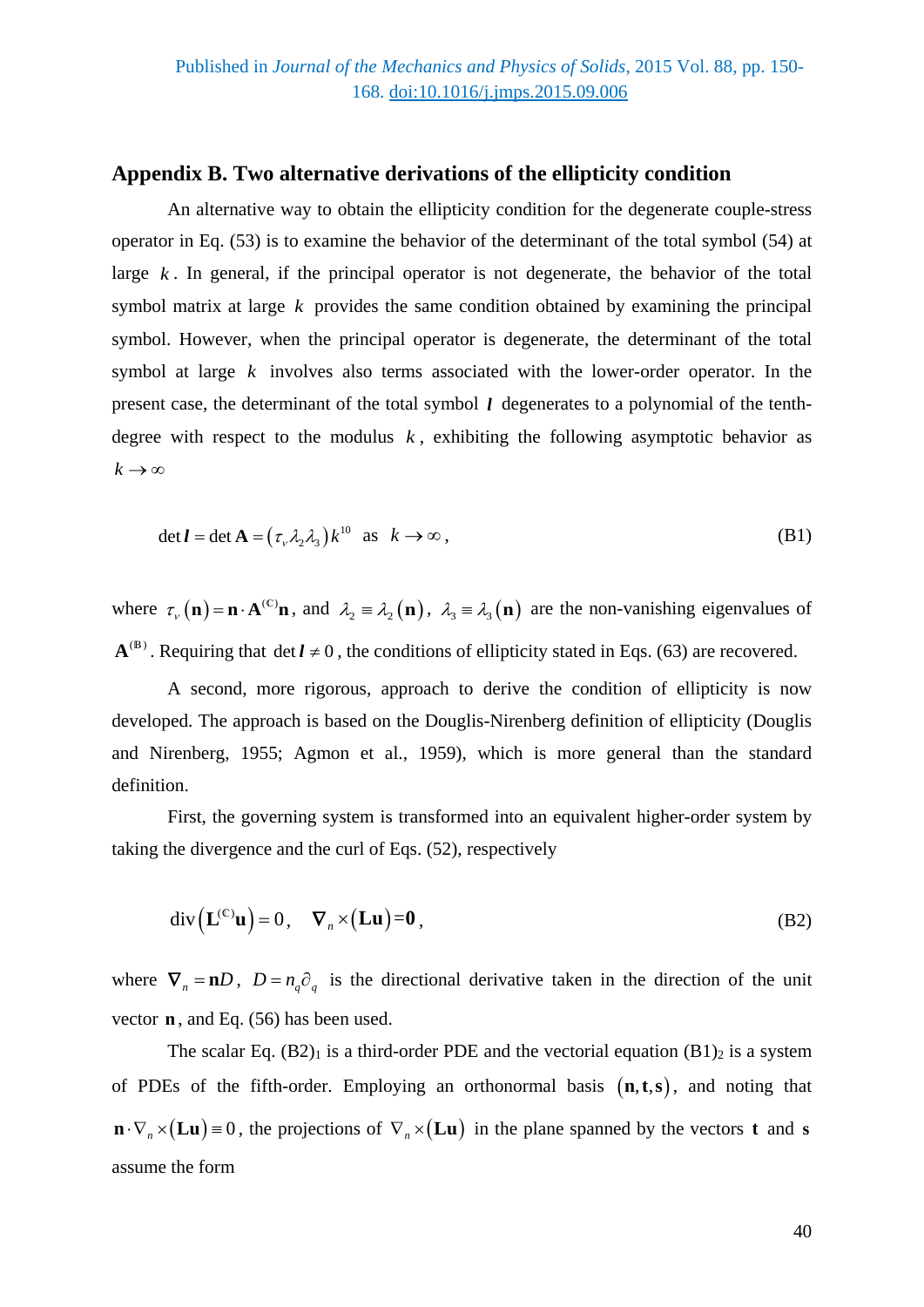$$
\mathbf{t} \cdot \big[ \nabla_n \times (\mathbf{L} \mathbf{u}) \big] = 0 \,, \quad \mathbf{s} \cdot \big[ \nabla_n \times (\mathbf{L} \mathbf{u}) \big] = 0 \,. \tag{B3}
$$

Further, by noting that

$$
e_{ijq}t_{i}n_{j}L_{qn}Du_{n} = -s_{q}L_{qn}Du_{n}, \quad e_{ijq}s_{i}n_{j}L_{qn}Du_{n} = t_{q}L_{qn}Du_{n}, \tag{B4}
$$

equations (B3) become

$$
\mathbf{t} \cdot \mathbf{L}(D\mathbf{u}) = 0, \quad \mathbf{s} \cdot \mathbf{L}(D\mathbf{u}) = 0, \tag{B5}
$$

so that the original governing system of equations (52) assumes the equivalent form

$$
\begin{cases}\n\text{div}\left(\mathbf{L}^{(c)}\mathbf{u}\right) = 0 \\
\mathbf{t} \cdot \mathbf{L}^{(c)}\left(D\mathbf{u}\right) + \mathbf{t} \cdot \mathbf{L}^{(B)}\left(D\mathbf{u}\right) = 0, \\
\mathbf{s} \cdot \mathbf{L}^{(c)}\left(D\mathbf{u}\right) + \mathbf{s} \cdot \mathbf{L}^{(B)}\left(D\mathbf{u}\right) = 0\n\end{cases}
$$
\n(B6)

The above system comprises of elements which have different orders, in such cases, ellipticity can be defined in the general Douglis-Nirenberg sense, where terms of different orders may be included in the principal part. Note that such an approach could not be employed in the original system (52), since *all* elements of the original operator  $L_{qn}$  were of the fourth-order.

According to the Douglis-Nirenberg definition of ellipticity, a system is elliptic if there exist integer weights  $\xi_{\mu}$  and  $\zeta_{\nu}$  for which  $\deg(L_{qn}) \leq \xi_{\mu} + \zeta_{\nu}$  and  $\det(L_{qn}^{\circ}(i\mathbf{k})) \neq 0$  for all  $\mathbf{k} \in \mathbb{R}^3$  with  $|\mathbf{k}| \neq 0$ . The principal part  $l_{qn}^P$  consists of all those terms which have order equal to  $\xi_{\mu} + \zeta_{\nu}$ . Note that this definition is equivalent to the standard one only when all  $\xi_{\mu}$ are equal.

For the system at hand in Eq. (B6), the weights  $\xi_1 = 3$ ,  $\xi_2 = \xi_3 = 5$ ,  $\xi_1 = \xi_2 = \xi_3 = 0$ are assigned. The principal operator becomes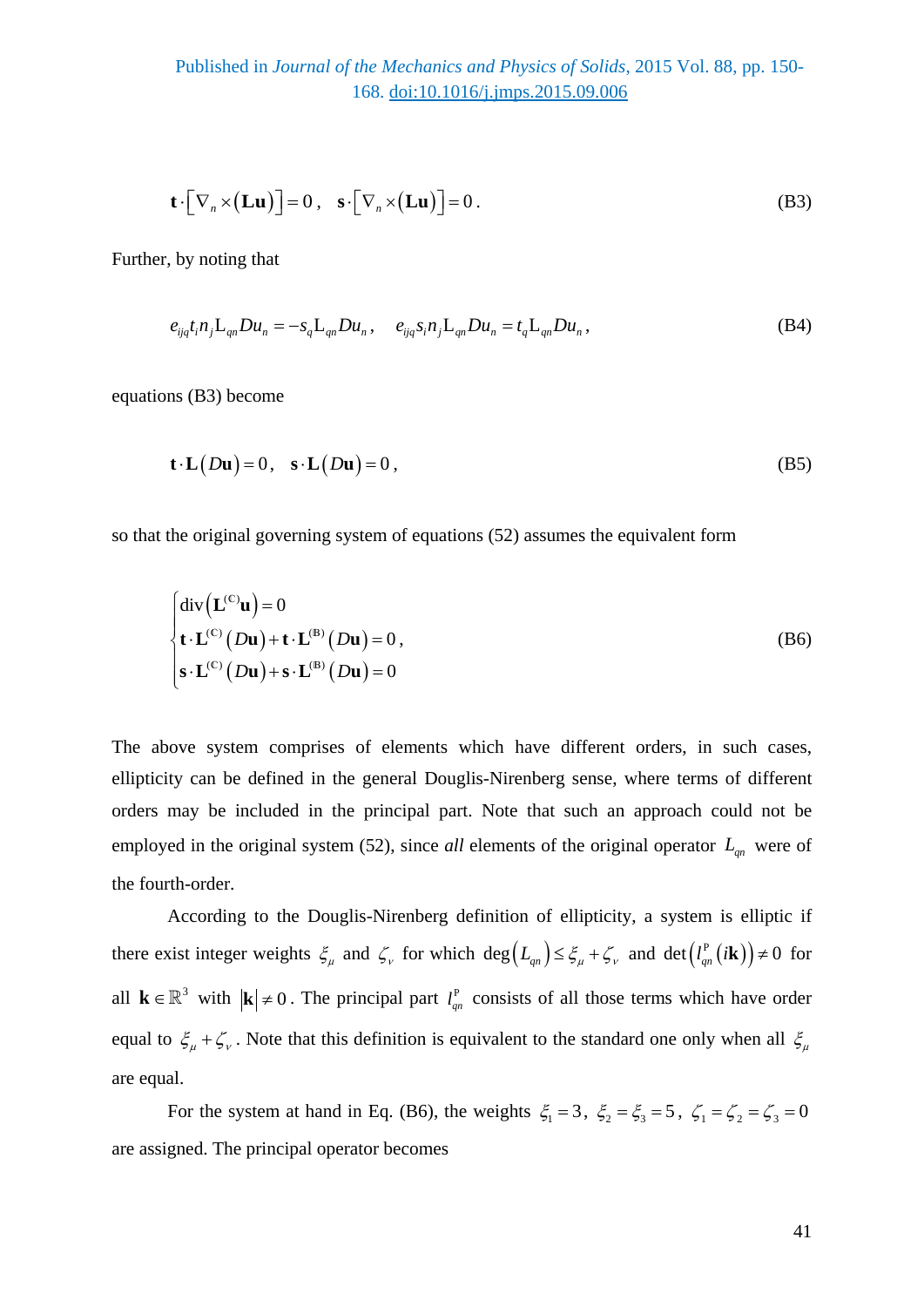$$
\begin{cases}\n\text{div}\left(\mathbf{L}^{(c)}\mathbf{u}\right) = 0 \\
\mathbf{t} \cdot \mathbf{L}^{(B)}\left(D\mathbf{u}\right) = 0 \\
\mathbf{s} \cdot \mathbf{L}^{(B)}\left(D\mathbf{u}\right) = 0\n\end{cases} (B7)
$$

Further, the displacement vector is represented as  $\mathbf{u} = u_{v} \mathbf{n} + u_{r} \mathbf{t} + u_{\sigma} \mathbf{s}$  in the orthonormal basis  $(n, t, s)$ . The principal symbol matrix assumes now the following explicit form

$$
l^{P}(ik) = ik^{3} \begin{bmatrix} \mathbf{n} \cdot \mathbf{A}^{(C)} \mathbf{n} & \mathbf{n} \cdot \mathbf{A}^{(C)} \mathbf{t} & \mathbf{n} \cdot \mathbf{A}^{(C)} \mathbf{s} \\ 0 & -k^{2} \mathbf{t} \cdot \mathbf{A}^{(B)} \mathbf{t} & -k^{2} \mathbf{t} \cdot \mathbf{A}^{(B)} \mathbf{s} \\ 0 & -k^{2} \mathbf{s} \cdot \mathbf{A}^{(B)} \mathbf{t} & -k^{2} \mathbf{s} \cdot \mathbf{A}^{(B)} \mathbf{s} \end{bmatrix},
$$
\n(B8)

where  $\mathbf{k} = k \mathbf{n}$ . Moreover, taking into account that  $\mathbf{A}^{(\mathbf{B})}\mathbf{n} = \mathbf{0}$ , the minor determinant  $M_{11}$  of the above matrix can be equivalently written as  $M_{11} = k^4 \lambda_2 \lambda_3$ . Therefore, the determinant of the principal symbol finally becomes

$$
\det l^{\mathcal{P}} = -ik^{13}\tau_{v} \lambda_{2} \lambda_{3}. \tag{B9}
$$

The condition of ellipticity (E) for a constrained Cosserat material is that the determinant of the principal symbol is different from zero, which reduces to the same conditions provided by Eqs. (63) and Eqs. (B1). It can be therefore stated that the couple-stress operator is elliptic in the more general Douglis-Nirenberg sense.

## **References**

- Agmon S., Douglis, A., Nirenberg, L., 1959. Estimates near the boundary for solutions of elliptic partial differential equations satisfying general boundary conditions I. *Comm. Pure App. Math*., 12, 623-727.
- Altenbach, H., Eremeyev, V., Lebedev, L., Rendón, L., 2010. Acceleration waves and ellipticity in thermoelastic micropolar media. *Arch. Appl. Mech*. 80, 217-227.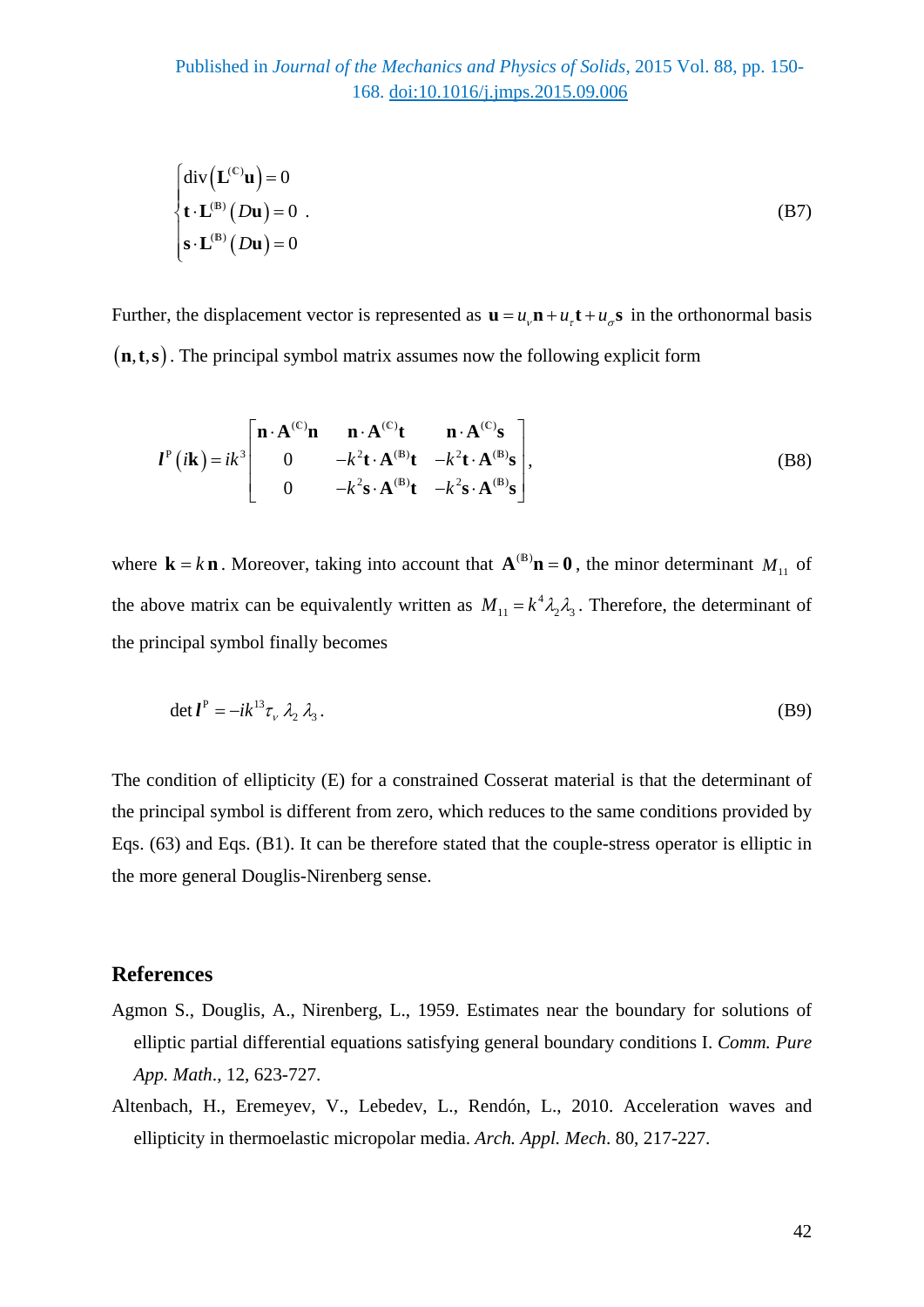- Bigoni, D., Zaccaria, D., 1992. Strong ellipticity of comparison solids in elastoplasticity with volumetric non-associativity. *Int. J. Solids Struct.* 29, 2123-2136.
- Bigoni, D., Drugan, W.J., 2007. Analytical derivation of Cosserat moduli via homogenization of heterogeneous Elastic Materials. *ASME J. Appl. Mech*. 74, 741-753.
- Bigoni, D., Noselli, G., 2010a. Localized stress percolation through dry masonry walls. Part I–experiments. *Eur. J. Mech. A-Solid* 29, 291-298.
- Bigoni, D., Noselli, G., 2010b. Localized stress percolation through dry masonry walls. Part II–modelling. *European Journal of Mechanics-A/Solids* 29, 299-307.
- <span id="page-42-0"></span>Bigoni, D., 2012. Nonlinear solid mechanics: Bifurcation theory and material instability. Cambridge University Press.
- Cowin, S.C., 2013. Continuum mechanics of anisotropic materials. Springer Science & Business Media.
- Dal Corso, F., Willis, J., 2011. Stability of strain-gradient plastic materials. *J. Mech. Phys. Solids* 59, 1251-1267.
- Davies, B., 2002. Integral transforms and their applications. Springer, New York.
- Douglis, A., Nirenberg, L., 1955. Interior estimates for elliptic systems of partial differential equations. Commun. *Pure Appl. Math*. 8, 503-538.
- Eremeyev, V.A., 2005. Acceleration waves in micropolar elastic media. Dokl. Phys. 50, 204- 206.
- Eremeyev V.A., Lebedev L.P., Altenbach H., 2013. Foundations of micropolar mechanics. Springer, Heidelberg.
- Everstine, G.C., Pipkin, A.C., 1971. Stress channelling in transversely isotropic elastic composites. *ZAMP* 22, 825-834.
- Fleck, N.A., Hutchinson, J.W., and Willis, J.R., 2014. Strain gradient plasticity under nonproportional loading, *Proc. Roy. Soc*., A 470, 20140267.
- Gao, H., Huang, Y., Nix, W., Hutchinson, J., 1999. Mechanism-based strain gradient plasticity—I. Theory. *J. Mech. Phys. Solids* 47, 1239-1263.
- Grentzelou, C.G., Georgiadis, H.G., 2005. Uniqueness for plane crack problems in dipolar gradient elasticity and in couple-stress elasticity. *Int. J. Solids Struct*. 42, 6226-6244.
- Gourgiotis, P.A., Piccolroaz, A., 2014. Steady-state propagation of a mode II crack in couple stress elasticity. *Int. J. Fract.* 188, 119-145.
- Graff, K.F., 1975. Wave motion in elastic solids. Courier Dover Publications.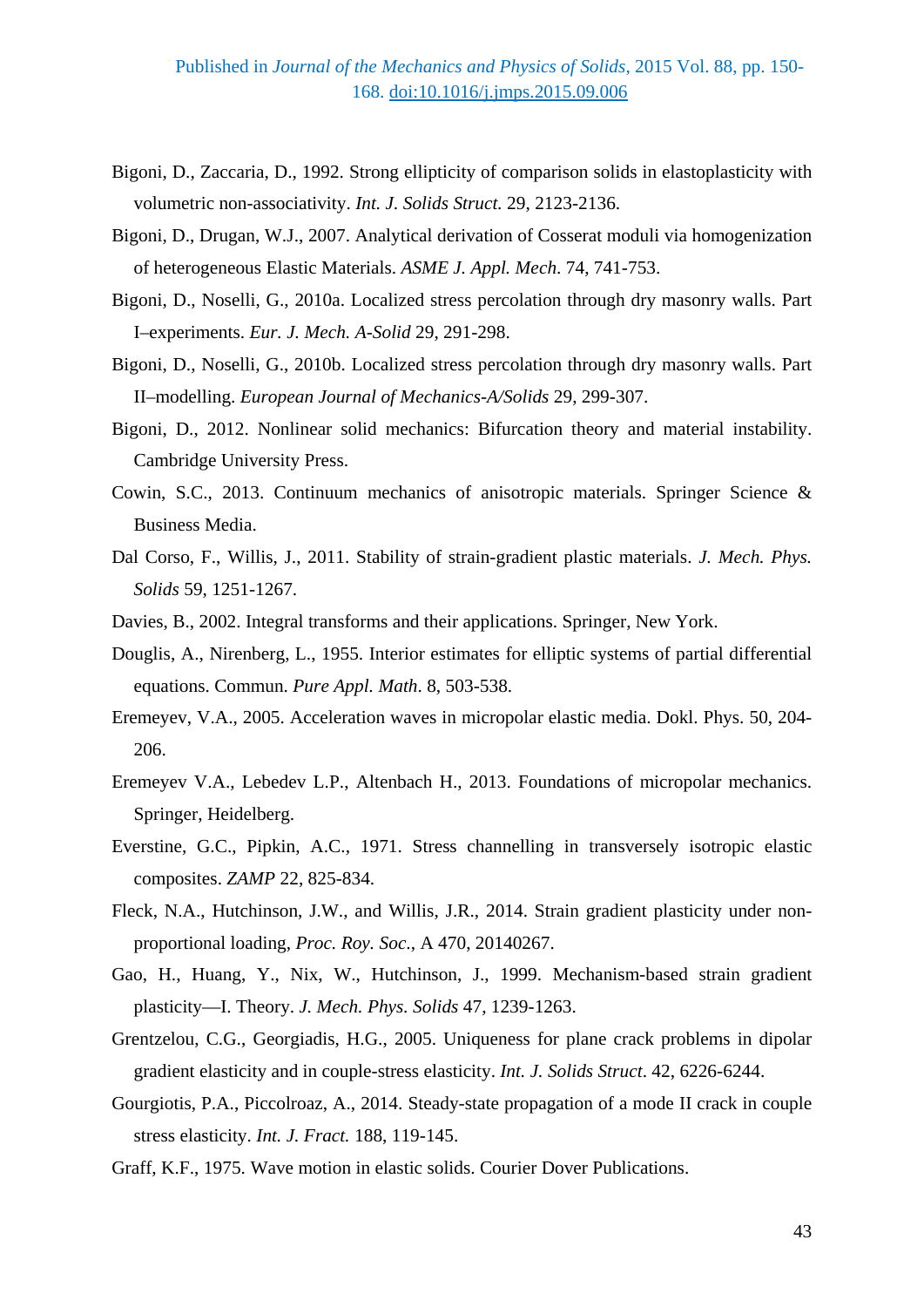- Gurtin, M. E. 1972. The linear theory of elasticity. In: Flügge, S., (Ed.), *Encyclopedia of Physics*, Vol. VIa/2, 1-295. Springer, Berlin.
- Hayes, M., 1966. On the displacement boundary-value problem in linear elastostatics. *The Quarterly Journal of Mechanics and Applied Mathematics* 19, 151-155.
- Hill, R., 1961. Discontinuity relations in mechanics of solids. In: Sneddon, I.N., Hill, R. (Eds.), *Progress in Solid Mechanics*, Vol. II, 245-276. Amsterdam, North-Holland.
- Hove, L., van, 1947. Sur l'extension de la condition de legendre du calcul des variations aux intégrales multiplesa plusieurs fonctions inconnues, *Nederl. Akad. Wetensch., Proc*, 50, 18-23.
- Huang, Y., Gao, H., Nix, W., Hutchinson, J., 2000. Mechanism-based strain gradient plasticity—II. Analysis. *J. Mech. Phys. Solids* 48, 99-128.
- Ilcewicz, L., Narasimhan, M., Wilson, J., 1986. Micro and macro material symmetries in generalized continua. *Int. J. Eng. Sci.* 24, 97-109.
- Kochmann, D.M., Drugan, W.J., 2009. Dynamic stability analysis of anelastic composite material having a negative-stiffness phase*. J. Mech. Phys. Solids* 57, 1122-1138.
- Koiter, W.T., 1964. Couple stresses in the theory of elasticity, part I, II. *Proc. K. Ned. Akad. Wet.* B67, 17-44.
- Kolodner, I., 1966. Existence of longitudinal waves in anisotropic media. *J. Acoust. Soc. Am*. 40, 730-731.
- Lakes, R.S., Drugan, W.J., 2002. Dramatically stiffer elastic composite materials due to a negative stiffness phase? *J. Mech. Phys. Solids* 50, 979-1009.
- Lekhnitskii, S.G., 1969. Anisotropic plates. Gordon and Breach Science Publishers; New-York.
- Lubarda, V.A., 2003. Circular inclusions in anti-plane strain couple stress elasticity. *Int. J. Solids Struct*. 40, 3827-3851.
- Malvern, L.E., 1969. Introduction to the mechanics of a continuous medium. Prentice-Hall, Englewood Cliffs, NJ.
- Maranganti, R., Sharma, P., 2007. A novel atomistic approach to determine strain-gradient elasticity constants: Tabulation and comparison for various metals, semiconductors, silica, polymers and the (Ir) relevance for nanotechnologies. *J. Mech. Phys. Solids* 55, 1823- 1852.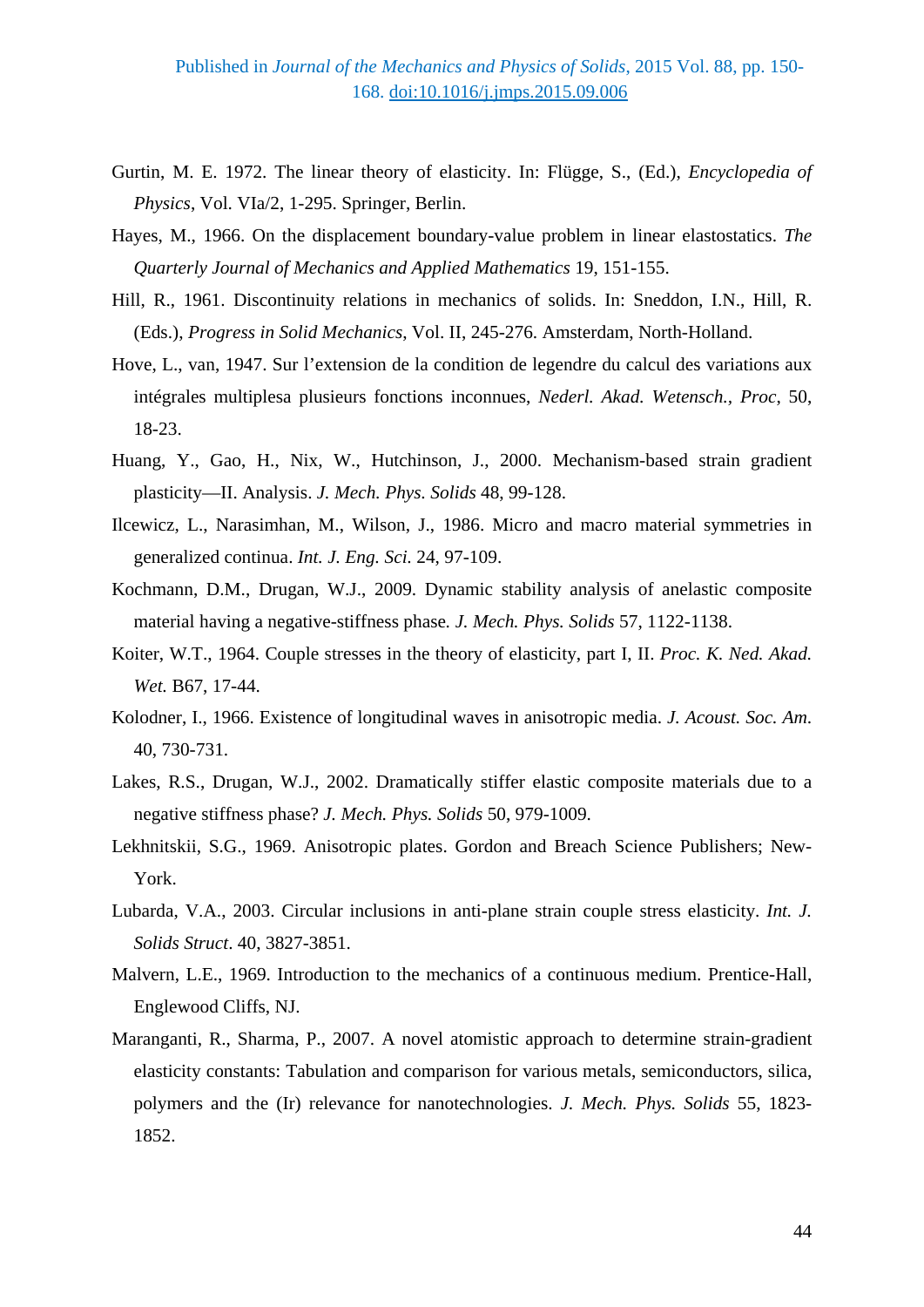- Mindlin, R.D., Tiersten, H.F., 1962. Effects of couple-stresses in linear elasticity. *Arch. Ration. Mech. Anal.* 11, 415-448.
- Mühlhaus, H., Vardoulakis, I., 1987. The thickness of shear bands in granular materials. *Geotechnique* 37, 271-283.
- Muki, R., Sternberg, E., 1965. The influence of couple-stresses on singular stress concentrations in elastic solids. *ZAMP* 16, 611-648.
- Naghdi, P.M., 1965. A static-geometric analogue in the theory of couple-stresses. *Nederl. Akad. Wetensch. Proc. Ser. B.* 68, 29–32.
- Needleman, A., Tvergaard, V., 1984. Finite elements: Special problems in solid mechanics, in: Oden, J., Carey, G. (Eds.), *Finite Element Analysis of Localization in Plasticity*, 94- 157.
- Petryk, H., 1997. Plastic instability: Criteria and computational approaches. *Arch. Comput. Meth. Eng.* 4, 111-151.
- Pipkin, A.C., 1984. Stress channelling and boundary layers in strongly anisotropic solids, in Spencer, A.J.M. (Ed.), *Continuum Theory of the Mechanics of Fibre-Reinforced Composites*, CISM Course No. 282. Springer-Verlag, New York.
- Radi, E., 2003. Strain-gradient effects on steady-state crack growth in linear hardening materials. *J. Mech. Phys. Solids* 51, 543-573.
- Radi, E., Gei, M., 2004. Mode III crack growth in linear hardening materials with strain gradient effects. *Int. J. Fract.* 130, 765-785.
- Renardy, M., Rogers, R.C., 2004. An introduction to partial differential equations. Springer-Verlag, New York.
- Ryzhak, E., 1987. Necessity of Hadamard conditions for stability of elastic-plastic solids. *Izv. Akad. Nauk SSSR. Mekh. Tverd. Tela*, 101-104.
- Spencer, A.J.M., 1984. Constitutive theory for strongly anisotropic solids. In *Continuum Theory of the Mechanics of Fibre-Reinforced Composites*, ed., Spencer, A.J.M., CISM Course No. 282. Springer-Verlag, New York.
- Srinivasa, A., Reddy, J.N., 2013. A model for a constrained, finitely deforming, elastic solid with rotation gradient dependent strain energy, and its specialization to von Karman plates and beams. *J. Mech. Phys. Solids* 61, 873-885.
- Thomas, T., 1957. Extended compatibility conditions for the study of surfaces of discontinuity in continuum mechanics. *J. math. Mech* 6, 311-322.